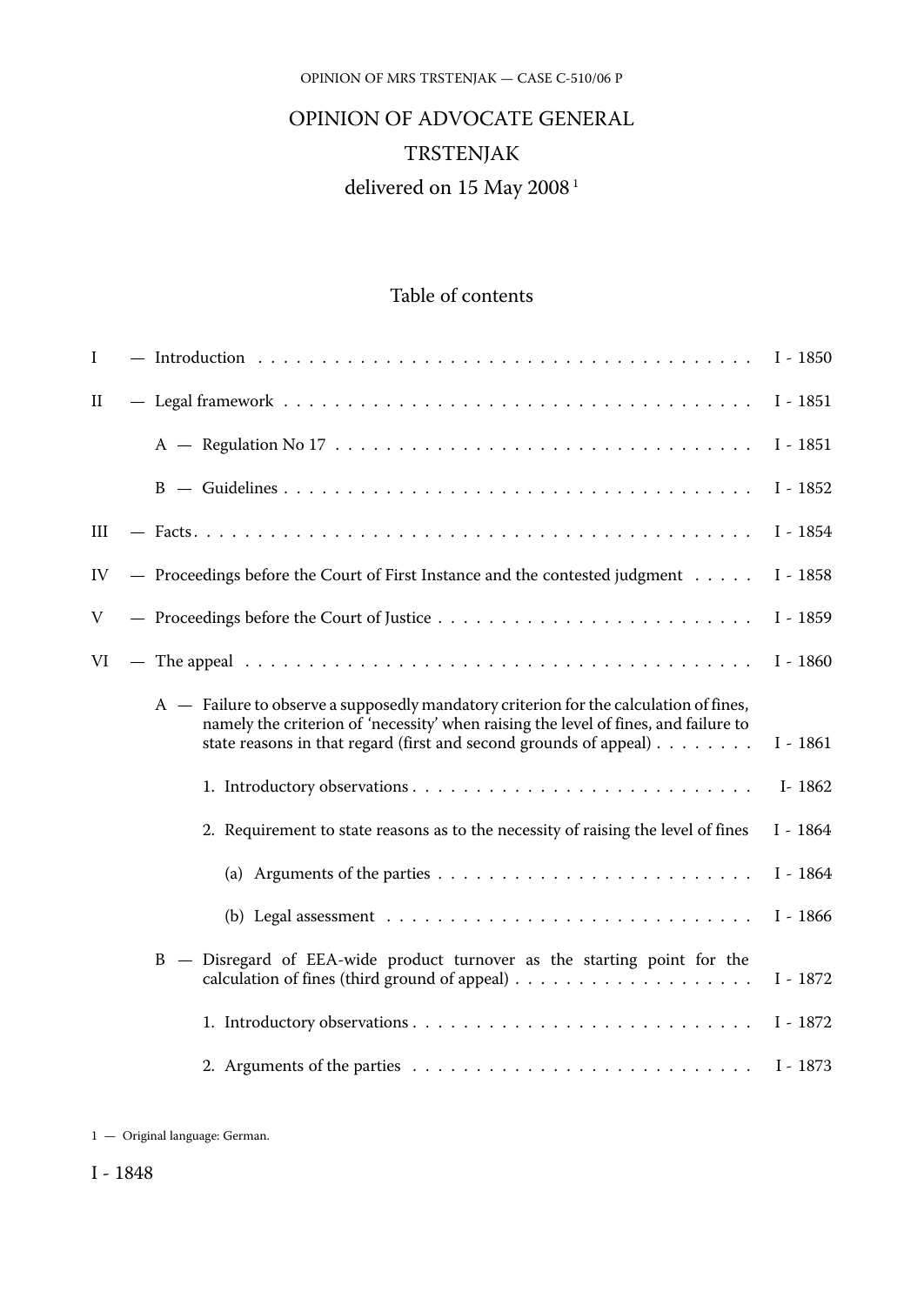#### ARCHER DANIELS MIDLAND v COMMISSION

|    |                                                                                                                                                                                              | $I - 1874$ |
|----|----------------------------------------------------------------------------------------------------------------------------------------------------------------------------------------------|------------|
|    | $C -$ Infringement of the principle of equal treatment in the calculation of the fine                                                                                                        | I - 1877   |
|    |                                                                                                                                                                                              | I - 1877   |
|    |                                                                                                                                                                                              | I - 1878   |
|    | $D -$ Errors of law in the determination of the market impact of the cartel (fifth, sixth                                                                                                    | I - 1881   |
|    |                                                                                                                                                                                              | I - 1881   |
|    |                                                                                                                                                                                              | I - 1882   |
|    |                                                                                                                                                                                              | I - 1883   |
|    |                                                                                                                                                                                              | I - 1884   |
| E. | - Errors of law in regard to the date of termination of the cartel (8th, 9th, 10th and<br>11th grounds of appeal). $\dots \dots \dots \dots \dots \dots \dots \dots \dots \dots \dots \dots$ | I - 1888   |
|    |                                                                                                                                                                                              | I - 1888   |
|    | 2. Infringement of Article 81 EC by misapplying the rules on termination of                                                                                                                  | I - 1891   |
|    |                                                                                                                                                                                              | I - 1891   |
|    | (b) Contested judgment and legal assessment                                                                                                                                                  | I - 1892   |
|    | 3. Infringement of Article 81 EC as regards the meeting in Anaheim                                                                                                                           | I - 1894   |
|    |                                                                                                                                                                                              | I - 1894   |
|    | (b) Contested judgment and legal assessment $\dots \dots \dots \dots \dots \dots$                                                                                                            | I - 1895   |
|    | 4. Distortion of evidence in relation to the date of termination of the cartel or                                                                                                            | I - 1898   |
|    | (a) Assessment of documents of other cartel participants                                                                                                                                     | I - 1899   |
|    | Arguments of the parties<br>(i)                                                                                                                                                              | I - 1899   |
|    | (ii) Contested judgment and legal assessment                                                                                                                                                 | I - 1899   |
|    | (b) The note attributed to Roquette $\ldots \ldots \ldots \ldots \ldots \ldots \ldots$                                                                                                       | $I - 1901$ |
|    |                                                                                                                                                                                              | $I - 1849$ |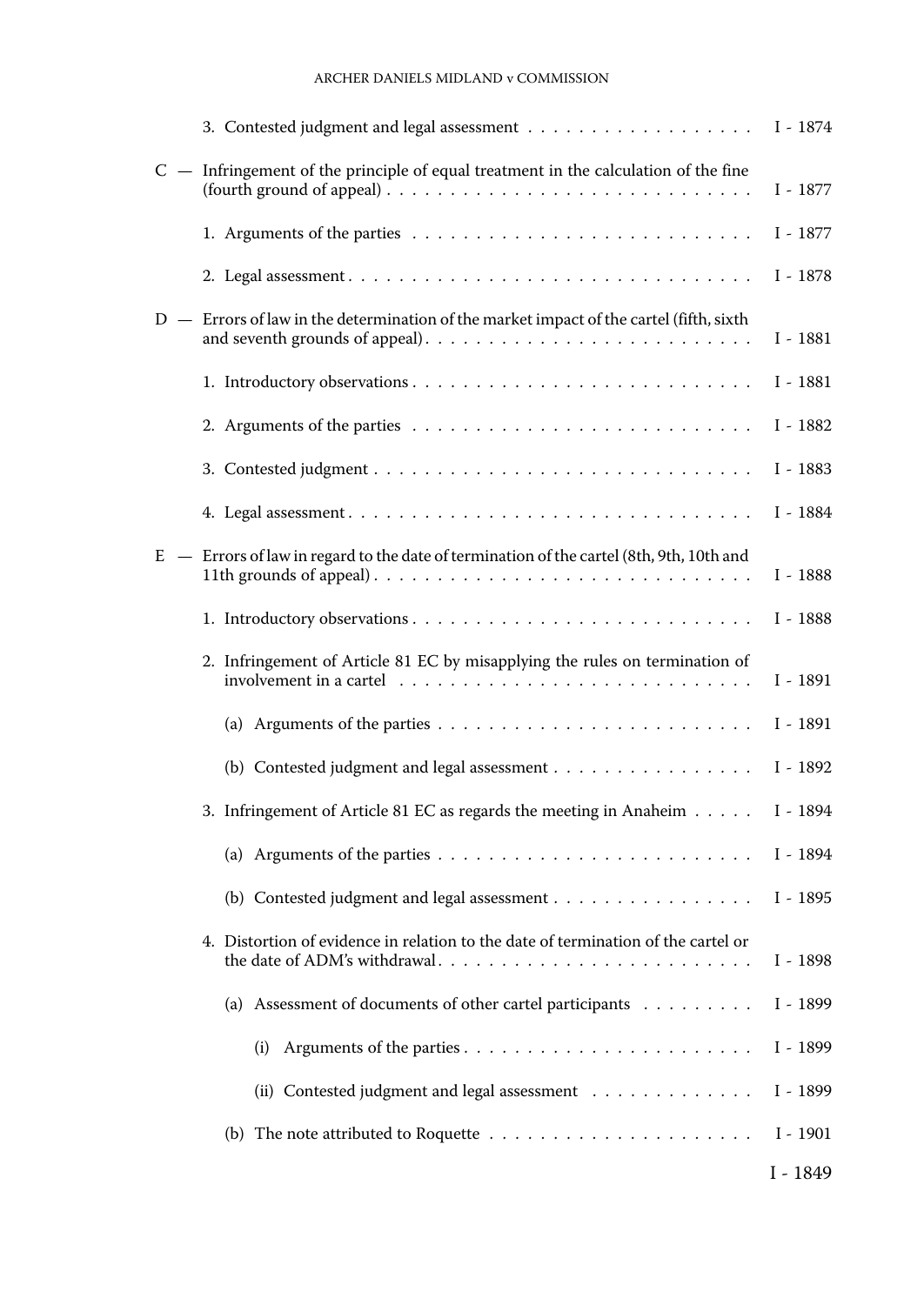OPINION OF MRS TRSTENJAK — CASE C-510/06 P

| (ii) Legal assessment $\ldots \ldots \ldots \ldots \ldots \ldots \ldots \ldots \ldots \ldots$ I - 1901                                                                                                                                                               |  |
|----------------------------------------------------------------------------------------------------------------------------------------------------------------------------------------------------------------------------------------------------------------------|--|
| $F$ – Error of law in examining the attenuating circumstance of termination of the<br>infringement - breach of the principle that self-imposed rules must be<br>followed (12th ground of appeal, raised in the alternative) $\dots \dots \dots \dots \dots$ I - 1902 |  |
| 1. Arguments of the parties $\dots \dots \dots \dots \dots \dots \dots \dots \dots \dots \dots \quad 1 - 1902$                                                                                                                                                       |  |
|                                                                                                                                                                                                                                                                      |  |
|                                                                                                                                                                                                                                                                      |  |
|                                                                                                                                                                                                                                                                      |  |

#### **I — Introduction**

1. This case concerns an appeal brought by Archer Daniels Midland Company ('ADM' or 'the appellant') against the judgment of the Court of First Instance of the European Communities of 27 September 2006 in Case T-329/01 *Archer Daniels Midland* v *Commission* ('the contested judgment'). In the contested judgment, the Court of First Instance dismissed ADM's action for annulment, which was directed essentially against two articles of Commission Decision C(2001) 2931 final of 2 October 2001 relating to a proceeding under Article 81 EC and Article 53 of the EEA Agreement (COMP/E-1/36.756 — Sodium Gluconate; 'the decision at issue').

in a cartel in the first half of the 1990s in respect of the sodium gluconate market, in particular in the form of a price cartel. The case displays certain parallels with Case C-397/03 P *Archer Daniels Midland and Others* v *Commission*, which concerned a cartel — also in the first half of the 1990s — in respect of the market for amino acids, in particular lysine. 2

3. The pleas put forward by ADM before the Court of First Instance, all of which relate to the setting of the fine imposed on it, concern

2. It concerns the consequences of ADM's participation, which is not essentially at issue,

2 — Case C-397/03 P [2006] ECR I-4429.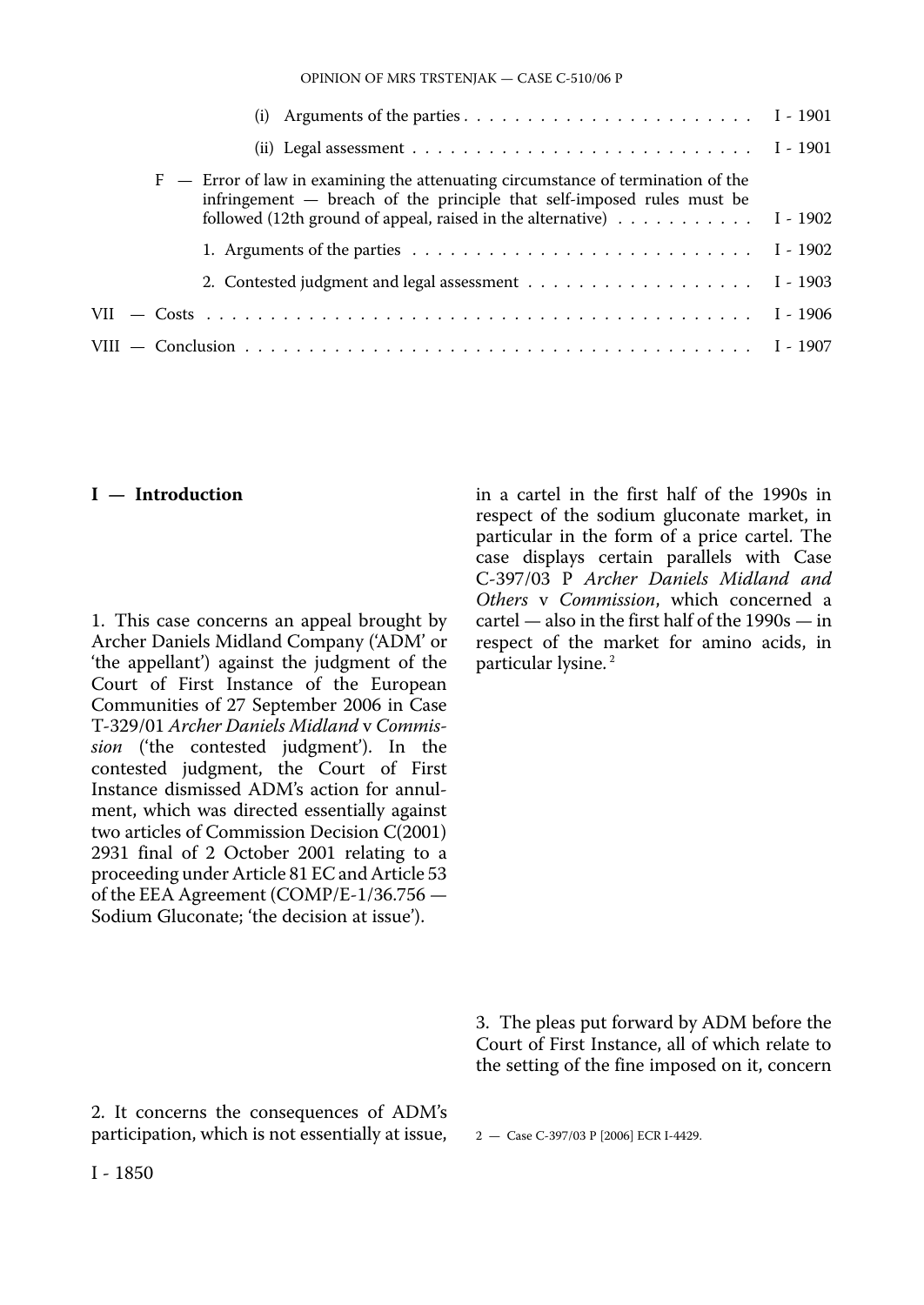(i) whether the relevant Commission Guidelines 3 on the method of setting fines ('the 1998 Guidelines') apply to this case, (ii) the gravity of the infringement, (iii) the duration of the infringement, (iv) the existence of attenuating circumstances, (v) ADM's cooperation during the administrative procedure and (vi) observance of the rights of the defence.

**II — Legal framework** 

A — *Regulation No 17* 

6. Article 81 EC prohibits 'all agreements between undertakings, decisions by associations of undertakings and concerted practices which may affect trade between Member States and which have as their object or effect the prevention, restriction or distortion of competition within the common market'.

4. By its appeal, ADM claims that the contested judgment should be set aside in part and that the fine imposed by the decision at issue should be cancelled or substantially reduced.

5. The 1998 Guidelines, even though not directly and formally challenged as such, are once again<sup>4</sup> a cardinal theme of the complaints. 5

- 3 Guidelines on the method of setting fines imposed pursuant to Article 15(2) of Regulation No 17 and Article 65(5) of the ECSC Treaty, OJ 1998 C 9, p. 3.
- 4 The 1998 Guidelines and their application have already been the subject of the case-law of the Court of First Instance and the Court of Justice on several occasions. Doubts as to the lawfulness of those guidelines and their application to past situations have been dismissed by the Court of Justice in a number of judgments; see, in particular, Joined Cases C-189/02 P, C-202/02 P, C-205/02 P to C-208/02 P and C-213/02 P *Dansk Rørindustri and Others* v *Commission*  [2005] ECR I-5425; *Archer Daniels Midland and Others* v *Commission*, cited above in footnote 2; and Case C-3/06 P *Groupe Danone* v *Commission* [2007] ECR I-1331.

5 — In the appeal, ADM itself describes the decision at issue as the 'high-water mark of the excesses' (referring to the determina-tion of fines in accordance with the 1998 Guidelines). 7. Article 15(2) of Regulation No 17 of the Council of 6 February 1962, First Regulation implementing Articles [81] and [82] of the

Treaty ('Regulation No 17'), 6 entitled 'Fines', provides:

'The Commission may by decision impose on undertakings or associations of undertakings fines of from 1 000 to 1 000 000 units of

<sup>6</sup> — OJ, English Special Edition 1959-1962, p. 87, as last amended by Regulation (EC) No 1216/1999 (OJ 1999 L 148, p. 5).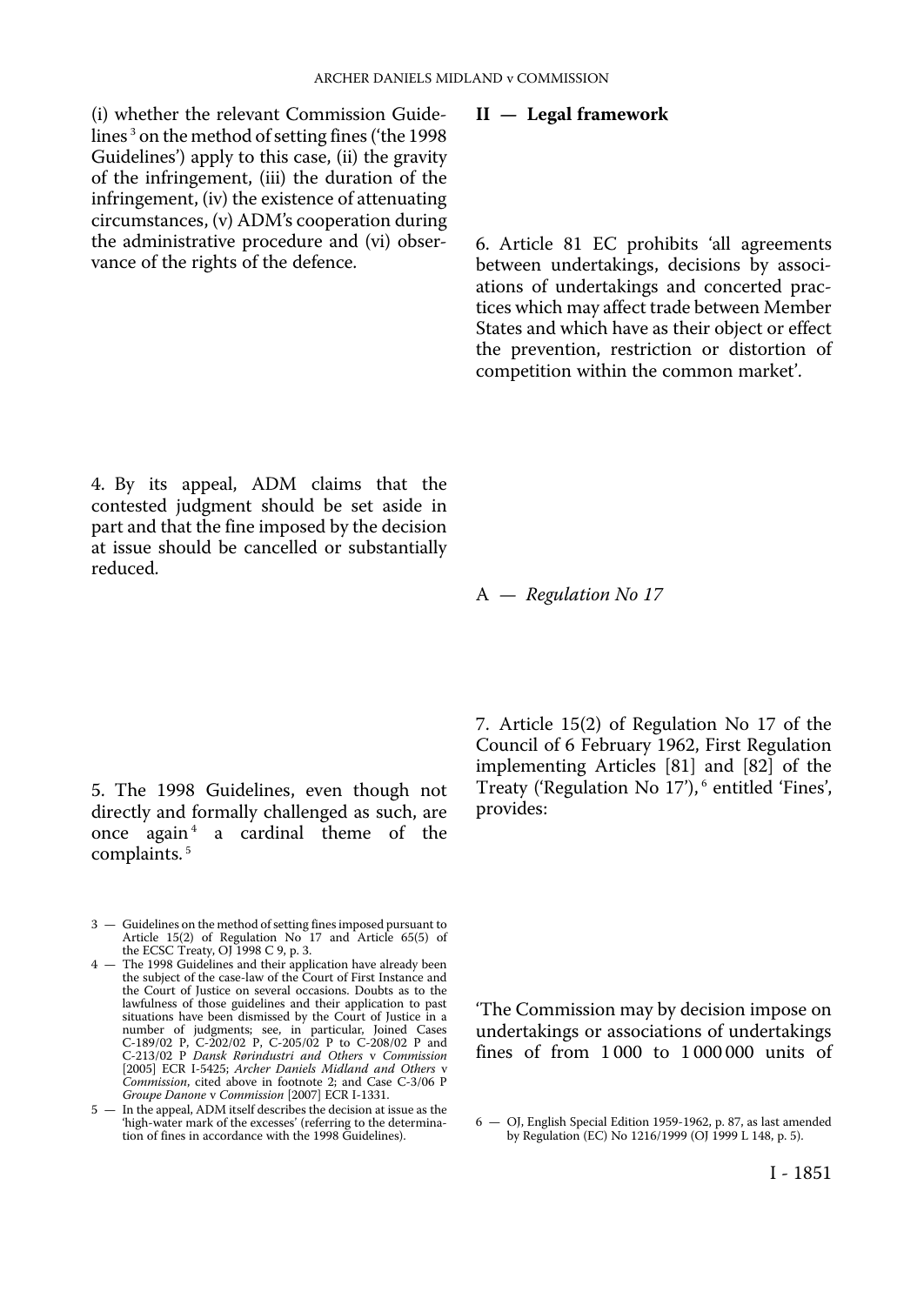account, or a sum in excess thereof but not exceeding 10% of the turnover in the preceding business year of each of the undertakings participating in the infringement where, either intentionally or negligently:

B — *Guidelines* 

9. The Commission's 1998 Guidelines<sup>8</sup> state by way of introduction:

(a) they infringe Article [81](1) or Article [82] of the Treaty;

In fixing the amount of the fine, regard shall be had both to the gravity and to the duration of the infringement.'

'The principles outlined here should ensure the transparency and impartiality of the Commission's decisions, in the eyes of the undertakings and of the Court of Justice alike, while upholding the discretion which the Commission is granted under the relevant legislation to set fines within the limit of 10% of overall turnover. This discretion must, however, follow a coherent and non-discriminatory policy which is consistent with the objectives pursued in penalising infringements of the competition rules.'

8. Regulation No 17 has since been replaced by Council Regulation (EC) No 1/2003 of 16 December 2002 on the implementation of the rules on competition laid down in Articles 81 and 82 of the Treaty, $^7$  which, according to Article 45 of the latter regulation, has applied since 1 May 2004.

10. They then explain that the new method of determining the amount of a fine will adhere to rules which start from a basic amount that will be increased to take account of aggravating circumstances or reduced to take account of attenuating circumstances. The rules for determining the fine which then follow consist of a number of steps:

…

 $7 - \text{O}$  2003 L 1, p. 1.  $8 - \text{See Introduction above.}$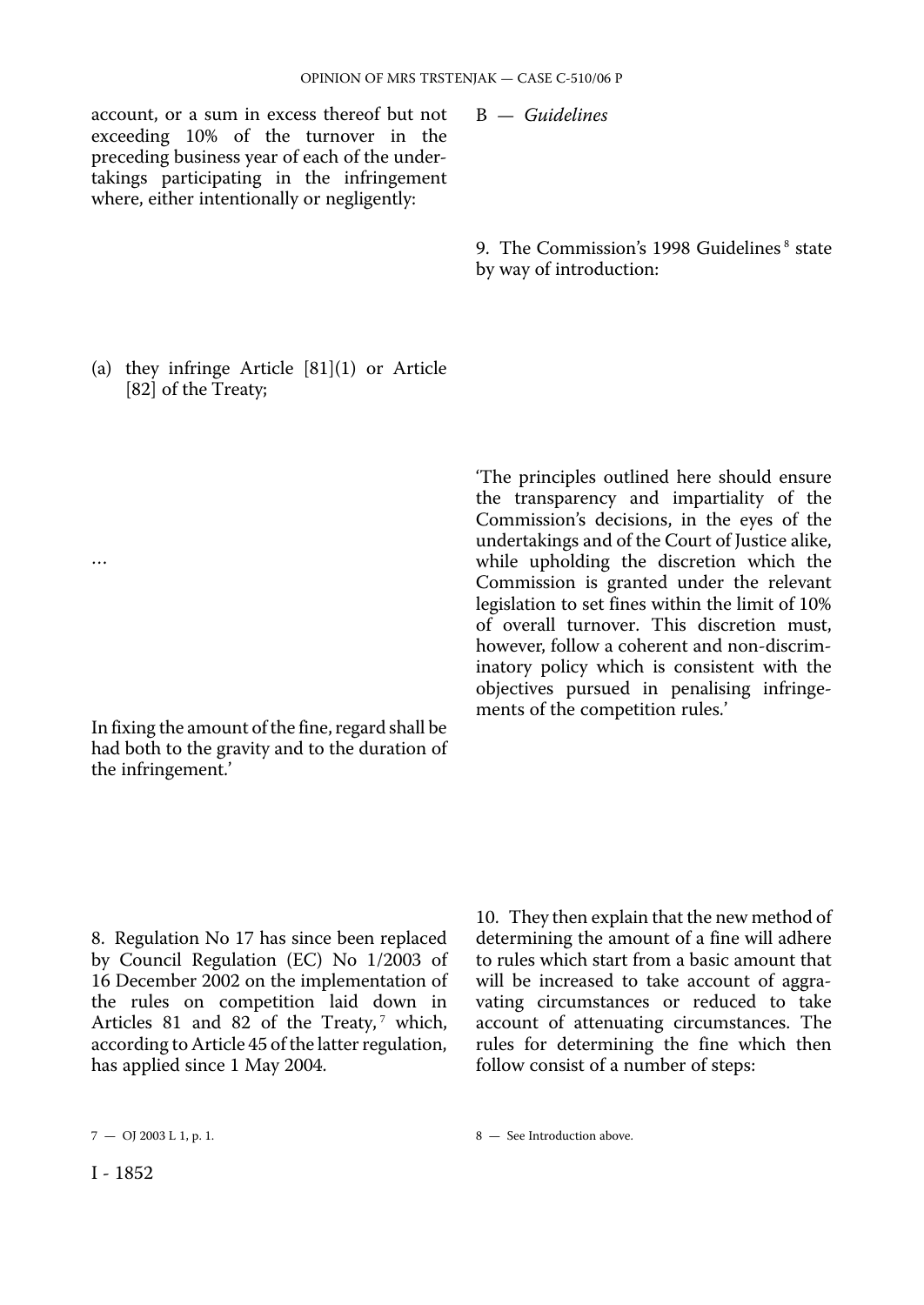11. Under Section 1 of the 1998 Guidelines, the Commission will first determine the basic amount of the fine 'according to the gravity and duration of the infringement'. With regard to the first-mentioned aspect, infringements will be put into one of three categories: 'minor', 'serious' and 'very serious' infringements, according to their nature, their actual impact on the market, where this can be measured, and the size of the relevant geographic market (Section 1(A) of the 1998 Guidelines). Criteria for the classification of infringements are set out for each of those three categories. In Section 1(B) of those guidelines, when account is taken of duration, a distinction will be made between infringements of short duration (in general, less than one year), medium duration (in general, one to five years) and long duration (in general, more than five years).

12. After the basic amount has been determined, the 1998 Guidelines provide, in Sections 2 and 3, that it must be examined whether that amount should be increased on account of aggravating circumstances<sup>9</sup> or reduced on account of attenuating circumstances, including 'termination of the infringement as soon as the Commission intervenes (in particular when it carries out checks)'. 10 The next step (Section 4 of the 1998 Guidelines) provides for application of

the Notice of 18 July 1996 on the nonimposition or reduction of fines.<sup>11</sup>

13. Section 5(a) of the 1998 Guidelines provides inter alia:

'It goes without saying that the final amount calculated according to this method (basic amount increased or reduced on a percentage basis) may not in any case exceed 10% of the worldwide turnover of the undertakings, as laid down by Article 15(2) of Regulation No 17.'

14. In 2006, the 1998 Guidelines were replaced by a new version 12 ('the 2006 Guidelines'). These are applied in cases where a statement of objections is notified after the

<sup>9</sup> — Section 2 of the 1998 Guidelines provides that the basic amount will be increased where there are aggravating circumstances. Such circumstances may, for example, include the role of leader in, or instigator of, the infringement.

<sup>10</sup> — Under Section 3 of the 1998 Guidelines, further attenuating circumstances include, for example, an exclusively passive or 'follow-my-leader' role in the infringement.

 $11 -$  OJ 1996 C 207, p. 4. It sets out the conditions under which enterprises cooperating with the Commission during its investigation into a cartel may be exempted from fines, or may be granted reductions in the fine which would otherwise have been imposed upon them ('the leniency notice'). It was superseded by the Commission notice on immunity from fines and reduction of fines in cartel cases (OJ 2002 C 45, p. 3).

<sup>12 –</sup> Guidelines on the method of setting fines imposed pursuant to Article 23(2)(a) of Regulation (EC) No 1/2003 (Text with EEA relevance), OJ 2006 C 210, p. 2.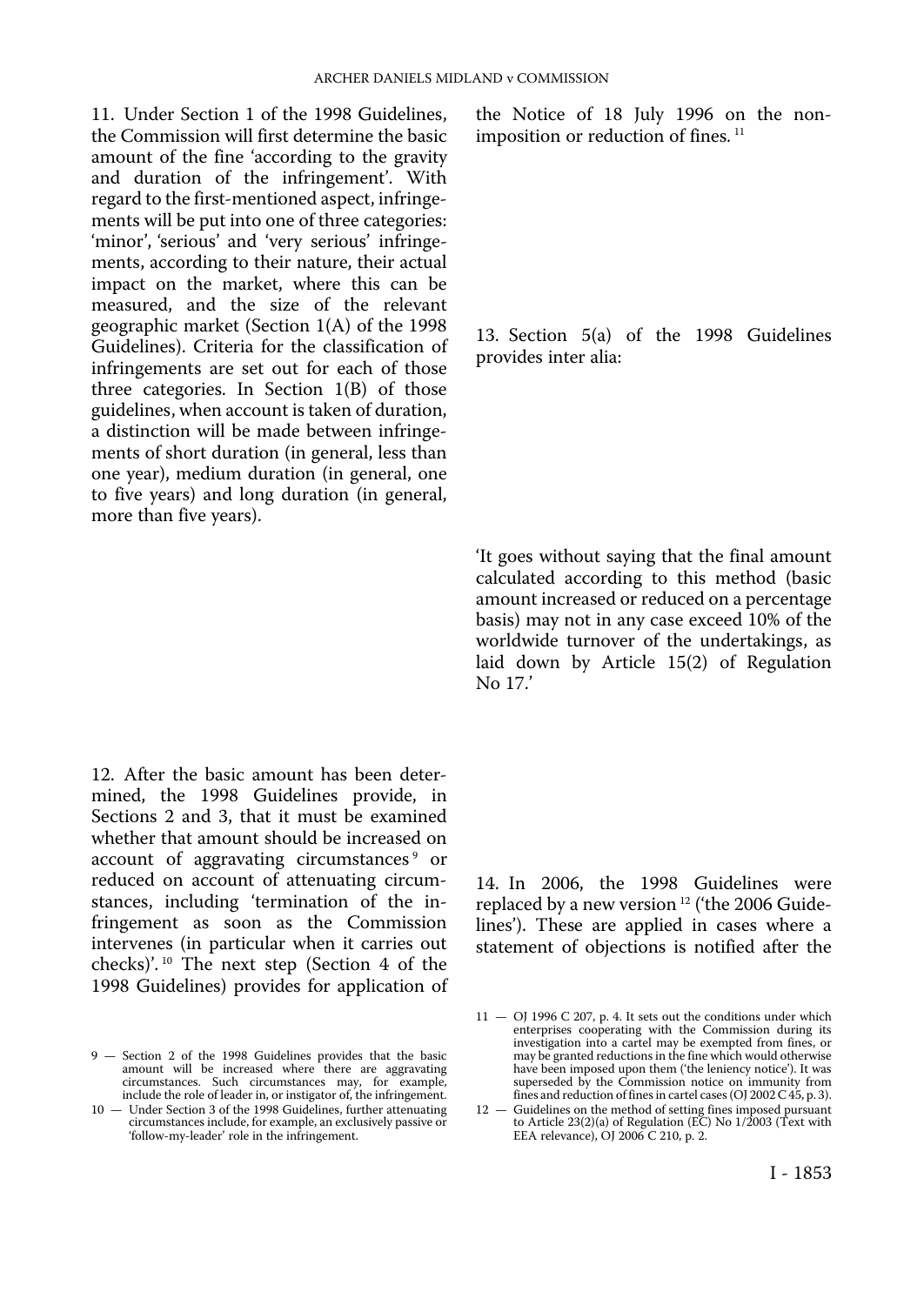date of publication of the Guidelines in the sold worldwide and competing undertakings Official Journal (1 September 2006).<sup>13</sup> have a worldwide presence. Official Journal (1 September 2006).<sup>13</sup>

### **III — Facts**

15. The following facts are apparent from the contested judgment:

16. ADM is the parent company of a group of companies which operate in the cereal and oil seed processing industry. ADM entered the sodium gluconate market in 1990.

18. In 1995, total sales of sodium gluconate<br>on a worldwide level were around on a worldwide level were EUR 58.7 million and sales in the European<br>Economic Area (EEA) around Economic Area (EEA) around EUR 19.6 million. At the material time, almost all of the sodium gluconate produced worldwide was in the hands of five undertakings, namely (i) Fujisawa Pharmaceutical Co. Ltd ('Fujisawa'), (ii) Jungbunzlauer AG ('Jungbunzlauer'), (iii) Roquette Frères SA ('Roquette'), (iv) Glucona vof ('Glucona'), a joint venture controlled jointly, until December 1995, by Akzo Chemie BV, a wholly-owned subsidiary of Akzo Nobel NV ('Akzo'), and Cooperatieve Verkoop- en Productiervereniging van Aardappelmeel en Derivaten Avebe BA ('Avebe') and (v) ADM.

17. Sodium gluconate is a chelating agent, products which inactivate metal ions in industrial processes. Those processes are used, inter alia, in industrial cleaning (bottle washing, utensil cleaning), surface treatment (de-rusting, degreasing, aluminium etching) and water treatment. Chelating agents are thus used in the food industry, the cosmetics industry, the pharmaceutical industry, the paper industry, the concrete industry and in various other industries. Sodium gluconate is

19. In March 1997, the United States Department of Justice informed the Commission that following an investigation into the lysine and citric acid markets, an investigation had also been opened into the sodium gluconate market. In October and December 1997 and February 1998, the Commission was informed that Akzo, Avebe, Glucona, Roquette and Fujisawa acknowledged that they had participated in a cartel to fix the price of sodium gluconate and to allocate sales volumes of the product in the United States and elsewhere. Pursuant to agreements entered into with the

<sup>13</sup> — Point 38 of the 2006 Guidelines.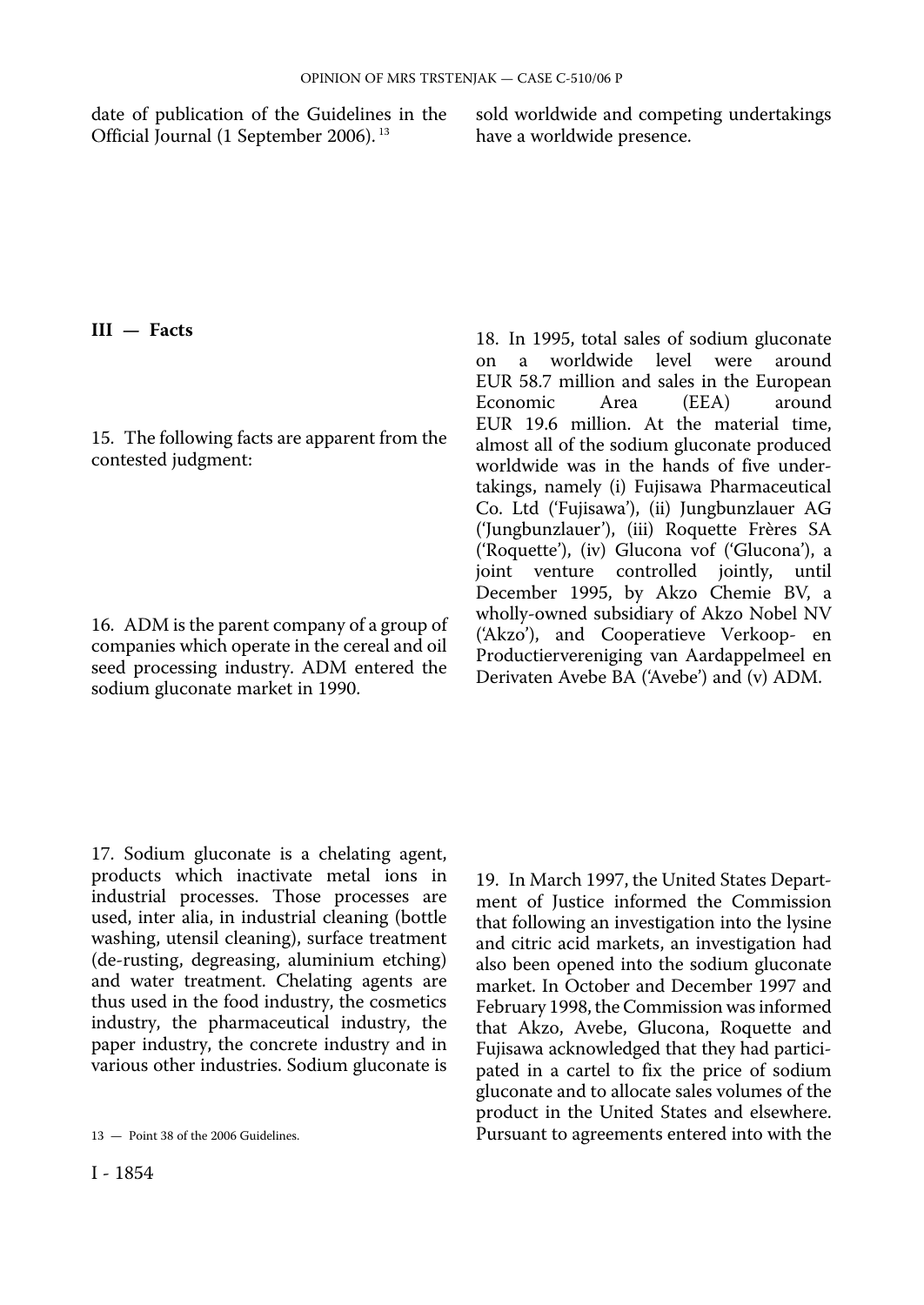United States Department of Justice, those undertakings and ADM were fined by the United States authorities. The fine imposed on ADM with regard to the cartel on the sodium gluconate market was part of the global USD 100 million fine paid in the context of the lysine and citric acid cases.

22. On 2 March 1999, the Commission sent detailed requests for information to Glucona, Roquette and Jungbunzlauer. By letters of 14, 19 and 20 April 1999, those undertakings made it known that they wished to cooperate with the Commission and provided it with certain information about the cartel. On 25 October 1999, the Commission sent additional requests for information to ADM, Fujisawa, Glucona, Roquette and Jungbunzlauer.

20. In February 1998, the Commission sent requests for information to the main producers, traders and customers of sodium gluconate in Europe. That request was not sent to ADM. Following receipt of the request for information, Fujisawa approached the approached Commission and offered cooperation, in the course of which, on 12 May 1998, Fujisawa supplied a written statement and a file containing a summary of the cartel's history and a number of documents. In September 1998, the Commission carried out inspections at the premises of Avebe, Glucona, Jungbunzlauer and Roquette.

23. On 17 May 2000, the Commission, on the basis of the information supplied to it, sent a statement of objections to ADM and the other undertakings concerned for infringement of Article  $81(1)$  EC and Article  $53(1)$  of the Agreement on the EEA ('the EEA Agreement'). ADM and all the other undertakings concerned submitted written observations in response to the Commission's objections. None of the parties requested an oral hearing, nor did they substantially contest the facts as set out in the statement of objections.

21. On 10 November 1998, the Commission sent a request for information to ADM. On 26 November 1998, ADM announced that it intended to cooperate with the Commission. During a meeting held on 11 December 1998, ADM provided a 'first instalment of [its] cooperation'. A statement from the company and documents relevant to the case were subsequently handed to the Commission on 21 January 1999.

24. On 2 October 2001, after sending additional requests for information to ADM and the other undertakings concerned, the Commission adopted the decision at issue, the operative part of which includes the following provisions: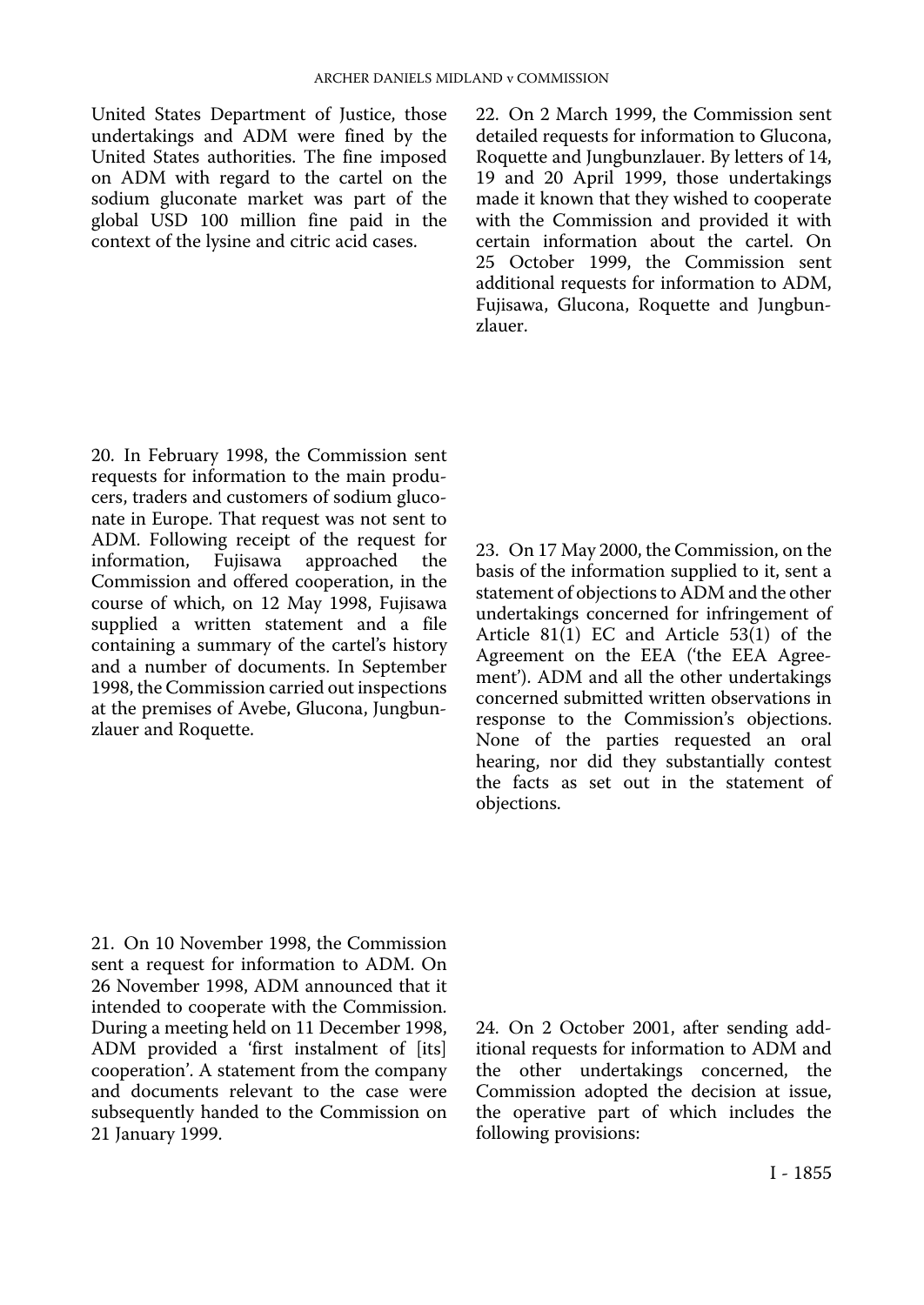…

*Article 3* 

'*Article 1* 

— in the case of [ADM], from June 1991 to June 1995.

[Akzo], [ADM], [Avebe], [Fujisawa], [Jungbunzlauer] and [Roquette] have infringed Article 81(1) EC and — from 1 January 1994 onwards — Article 53(1) of the EEA Agreement by participating in a continuing agreement and/or concerted practice in the sodium gluconate sector.

> For the infringement referred to in Article 1, the following fines are imposed:

| The duration of the infringement was as<br>follows:                                               |                |                   |
|---------------------------------------------------------------------------------------------------|----------------|-------------------|
|                                                                                                   | $(a)$ [Akzo]   | EUR 9 million     |
| in the case of [Akzo], [Avebe], [Fujisawa]<br>and [Roquette], from February 1987 to<br>June 1995, | $(b)$ [ADM]    | EUR 10.13 million |
|                                                                                                   | (c) [Avebe]    | EUR 3.6 million   |
| in the case of [Jungbunzlauer], from May<br>1988 to June 1995,                                    | (d) [Fujisawa] | EUR 3.6 million   |
| I - 1856                                                                                          |                |                   |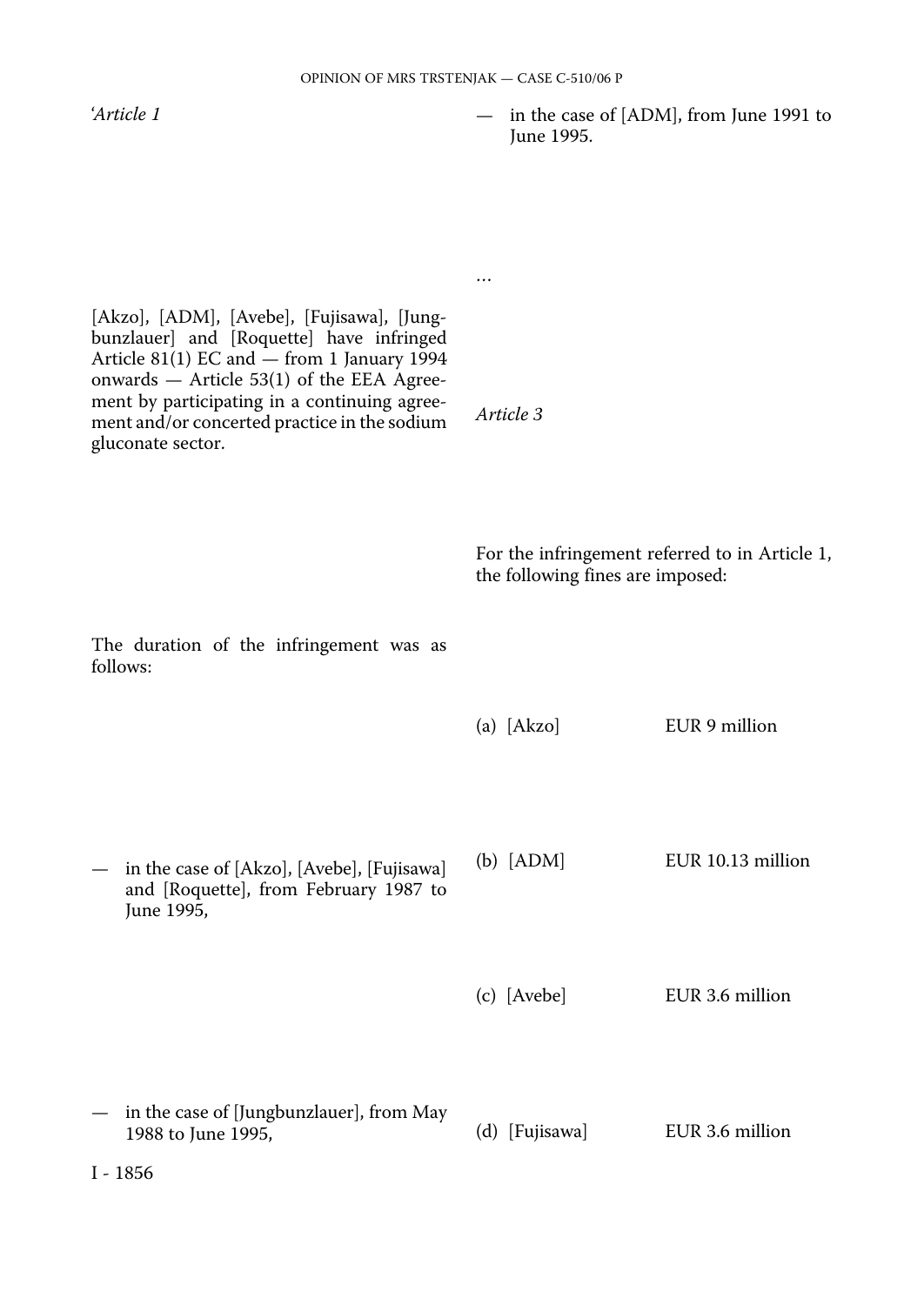| (e) [Jungbunzlauer]                                                                                                                                                                                    | EUR 20.4 million | 28. Next, the Commission considered that it<br>was necessary to take account of the actual                                                                                                                                                                                                                                             |
|--------------------------------------------------------------------------------------------------------------------------------------------------------------------------------------------------------|------------------|----------------------------------------------------------------------------------------------------------------------------------------------------------------------------------------------------------------------------------------------------------------------------------------------------------------------------------------|
| (f) [Roquette]                                                                                                                                                                                         | EUR 10.8 million | economic capacity of the offenders to cause<br>significant damage to competition, and to set<br>the fine at a level which ensured that it had<br>sufficient deterrent effect. Consequently,<br>taking as its basis the relevant undertakings'<br>worldwide turnover from the sale of sodium<br>gluconate in 1995, the last year of the |
|                                                                                                                                                                                                        |                  | infringement, communicated by the relevant<br>undertakings following the Commission's<br>requests for information, and from which<br>the Commission calculated the respective<br>market shares of those undertakings, the                                                                                                              |
|                                                                                                                                                                                                        |                  | Commission divided the undertakings into<br>two categories. In the first category, it placed                                                                                                                                                                                                                                           |
|                                                                                                                                                                                                        |                  | the undertakings which, according to the data<br>in its possession, held worldwide shares in the<br>sodium gluconate market above 20%, namely                                                                                                                                                                                          |
|                                                                                                                                                                                                        |                  | Fujisawa (35.54%), Jungbunzlauer (24.75%)<br>and Roquette (20.96%). The Commission set a                                                                                                                                                                                                                                               |
| 25. In the Decision, for the purpose of<br>calculating the amount of the fines, the<br>Commission applied both the method set<br>out in the abovementioned 1998 Guidelines<br>and the Leniency Notice. |                  | starting amount of EUR 10 million for those<br>undertakings. In the second category, it<br>placed the undertakings which, according<br>the data in its possession, held worldwide<br>shares in that market of below 10%, namely<br>Glucona (approximately 9.5%) and ADM                                                                |

26. First, the Commission determined the basic amount of the fine by reference to the gravity and duration of the infringement.

> 29. In order to ensure that the fine had a sufficient deterrent effect and to take account of the fact that large undertakings have legal and economic knowledge and infrastructures which enable them more easily to recognise that their conduct constitutes an infringement and be aware of the consequences stemming from it under competition law,

(9.35%). The Commission set the starting amount of the fine at EUR 5 million for those undertakings, that is to say, for Akzo and Avebe, which jointly owned Glucona, at

EUR 2.5 million each.

27. In that context, as regards the gravity of the infringement, the Commission found, first, that, taking into account the nature of the infringement, its actual impact on the EEA sodium gluconate market and the scope of the relevant geographic market, the undertakings concerned had committed a very serious infringement.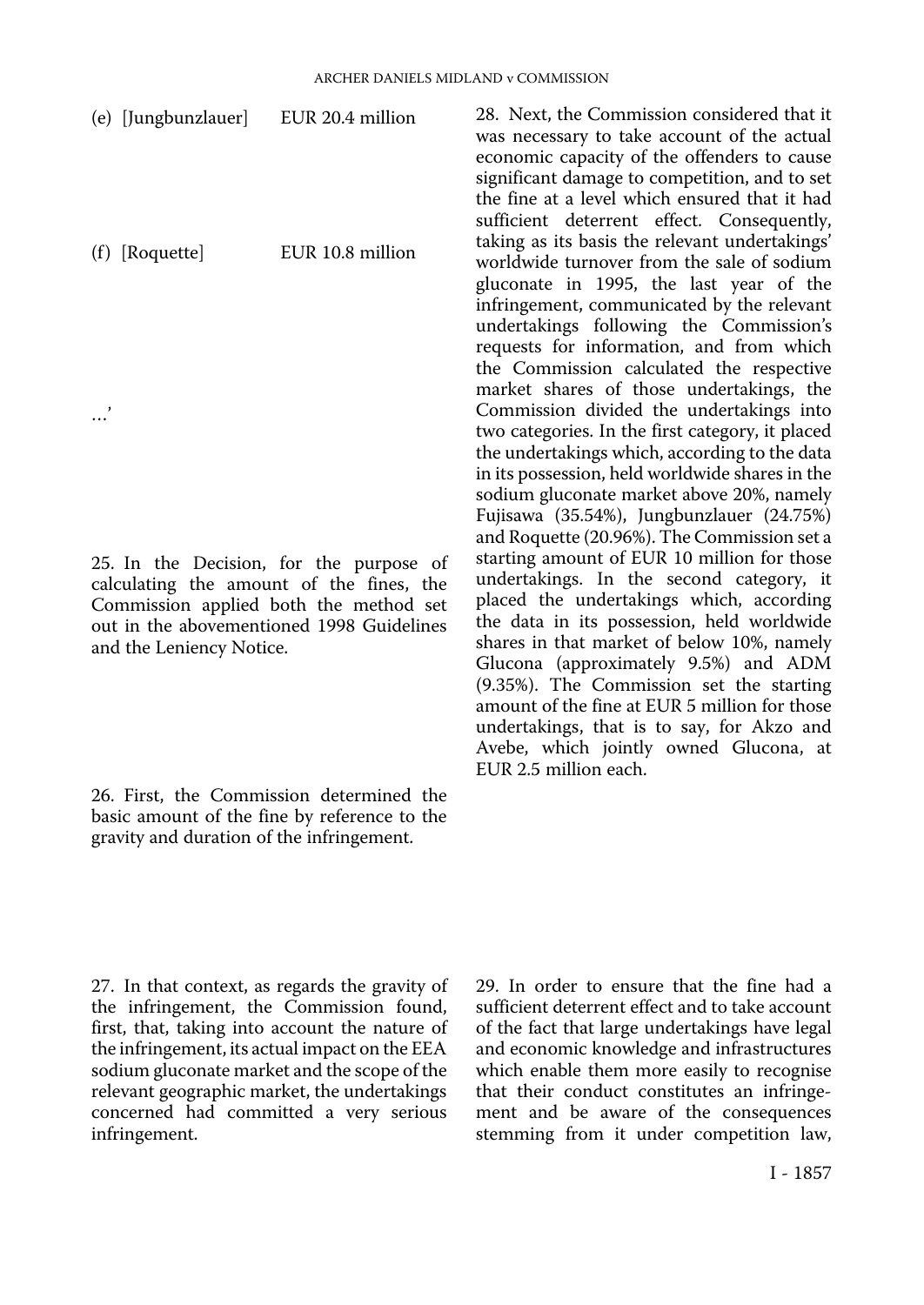the Commission also adjusted the starting amount. Consequently, taking account of the size and the worldwide resources of the undertakings concerned, the Commission applied a multiplier of 2.5 to the starting amount for ADM and Akzo and therefore increased that starting amount, so that it was set at EUR 12.5 million as regards ADM and EUR 6.25 million as regards Akzo.

30. As regards the duration of the infringement committed by each undertaking, the starting amount was moreover increased by 10% per year, i.e. an increase of 80% for Fujisawa, Akzo, Avebe and Roquette, of 70% for Jungbunzlauer and of 35% for ADM.

31. Accordingly, the Commission set the basic amounts of the fines at EUR 16.88 million as regards ADM. As regards Akzo, Avebe, Fujisawa, Jungbunzlauer and Roquette, the basic amount was set at EUR 11.25 million, EUR 4.5 million, EUR 18 million, EUR 17 million and EUR 18 million respectively.

32. Second, on account of aggravating circumstances, the basic amount of the fine imposed on Jungbunzlauer was increased by 50% on the ground that the undertaking had acted as ringleader of the cartel.

33. Third, the Commission examined and rejected the arguments of certain undertakings, including ADM, that there were attenuating circumstances which should have applied in their case.

34. Fourth, under Section B of the Leniency Notice, the Commission allowed Fujisawa a 'very substantial reduction' (namely 80%) in the fine which would have been imposed if it had not cooperated. In addition, the Commission took the view that ADM did not meet the conditions laid down in Section C of the Leniency Notice and did not qualify for a 'substantial reduction' in the amount of its fine. Finally, under Section D of that notice, the Commission allowed a 'significant reduction' in the fine for ADM and Roquette (40% each) and for Akzo, Avebe and Jungbunzlauer (20% each).

#### **IV — Proceedings before the Court of First Instance and the contested judgment**

35. In 2001, five of the undertakings on which fines had been imposed, including ADM, brought actions against the decision at issue. ADM's application was lodged at the Registry of the Court of First Instance on 21 December 2001.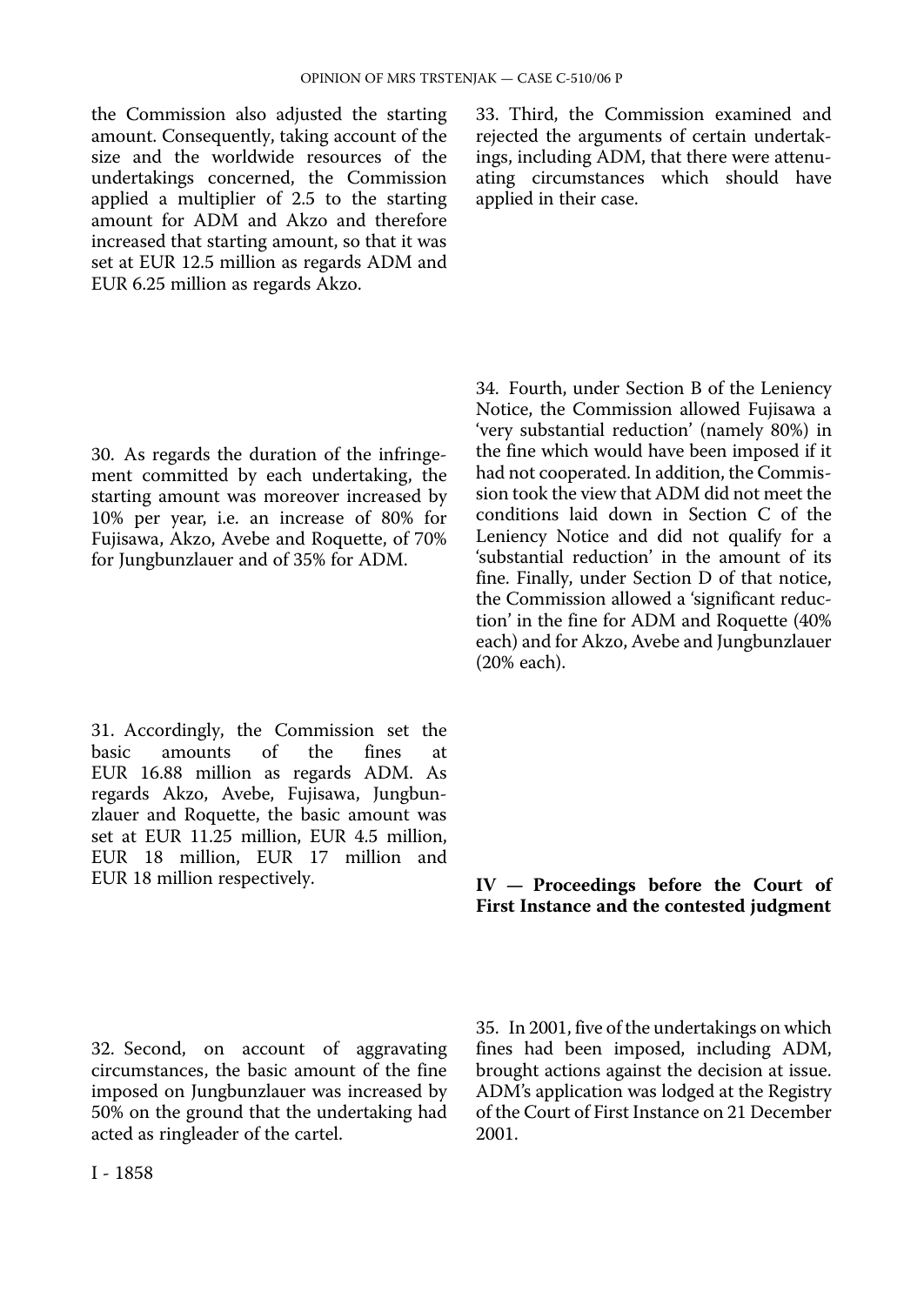36. In its application, ADM claimed that the Court should annul Article 1 of the decision at issue in so far as it pertained to it, or at least to the extent that it found that it was party to an infringement after 4 October 1994. In addition, it claimed that the Court should annul Article 3 of the decision at issue in so far as it pertained to ADM; in the alternative, that the Court should annul or substantially reduce the fine imposed on ADM. Finally, ADM claimed that the Court should order the Commission to pay the costs.

37. By the contested judgment, the Court dismissed the action and ordered ADM to pay the costs. According to the acknowledgement of receipt, the judgment was notified to ADM on 2 October 2006.

#### **V — Proceedings before the Court of Justice**

38. By its appeal lodged at the Registry of the Court of Justice on 11 December 2006, <sup>14</sup> ADM claims that the Court should:

- (ii) annul Article 3 of the decision in so far as it pertains to ADM;
- (iii) in the alternative to (ii), modify Article 3 of the decision to reduce further or cancel the fine imposed on ADM;
- (iv) in the alternative to (ii) and (iii), refer the case back to the Court of First Instance for judgment in accordance with the judgment of the Court of Justice as to the law;
- in any event, order that the Commission bear its own costs and pay ADM's costs relating to the proceedings before the Court of First Instance and the Court of Justice.

39. The Commission contends that the appeal should be dismissed and that the appellant — ADM — should be ordered to pay the costs.

<sup>14</sup> — The appeal was lodged at the Court Registry by fax on 11 December 2006 and in the original on 15 December 2006. Since, under the first paragraph of Article 56 of the Statute of the Court of Justice, an appeal may be brought within two months of the notification of the decision appealed against, which, in this case, according to the acknowledgement of receipt, took place on 2 October 2006, the date of lodgment of 11 December 2006, allowing for the extension on account of distance by a single period of 10 days under Article 81(2) of the Rules of Procedure of the Court of Justice, is within the time-limit.

<sup>—</sup> (i) set aside the judgment in so far as it dismisses the application brought by ADM in respect of the decision;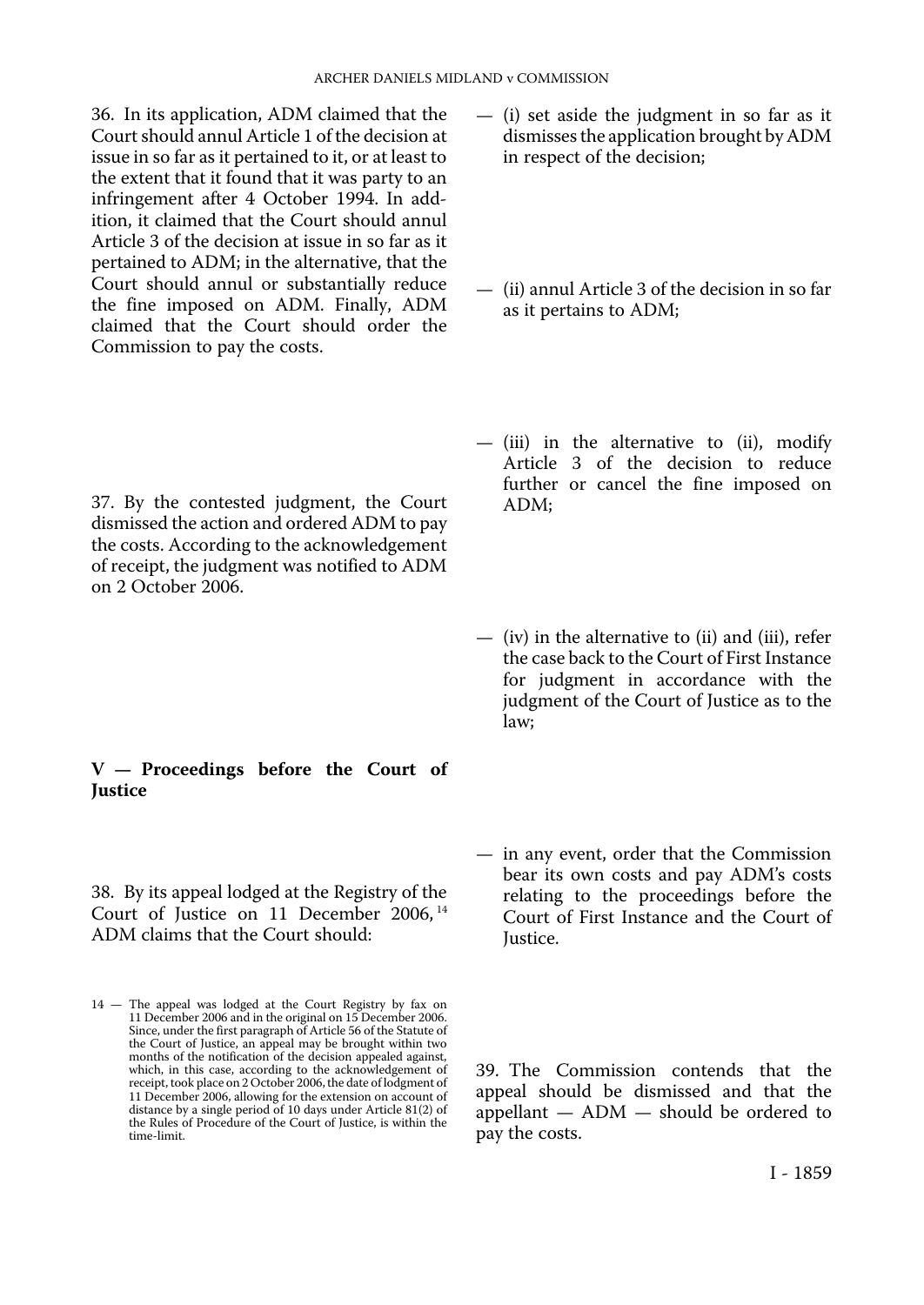#### **VI — The appeal**

40. ADM relies on 12 grounds of appeal against the contested judgment. In the appeal, those complaints, all of which relate to the amount of the fine imposed, have been placed, according to their content, in four categories: infringements of various principles governing the calculation of the fine, infringements in connection with the criterion of the cartel's market impact, infringements in connection with the question of termination of the cartel and, finally, in the alternative, an infringement with regard to taking into account an attenuating circumstance.

41. For the purposes of the examination to be carried out, I think it is useful, because of the connected subject-matter (which I shall specify briefly at the relevant points below), to group the 12 grounds of appeal put forward by the appellant somewhat differently from the grouping suggested by it, without fundamentally altering the sequence chosen by it for their presentation in the appeal.

42. I shall summarise and examine the grounds of appeal in six sections based on subject-matter:

(a) failure to observe a supposedly mandatory criterion for the calculation of fines, namely the criterion of 'necessity' when raising the level of fines, and failure to state reasons in that regard (first and second grounds of appeal);

- (b) disregard of EEA-wide product turnover as the starting point for the calculation of fines (third ground of appeal);
- (c) infringement of the principle of equal treatment in the calculation of the fine (fourth ground of appeal);
- (d) errors of law in the determination of the cartel's market impact (fifth, sixth and seventh grounds of appeal);
- (e) errors of law in regard to the date of termination of the cartel (8th, 9th, 10th and 11th grounds of appeal);
- (f) errors of law in the examination of the attenuating circumstance of termination of the infringement — failure to observe the principle that self-imposed rules must be followed (12th ground of appeal, put forward in the alternative).

43. By way of introduction, I would like to make in advance some general observations on the scope of review on appeal, in particular

I - 1860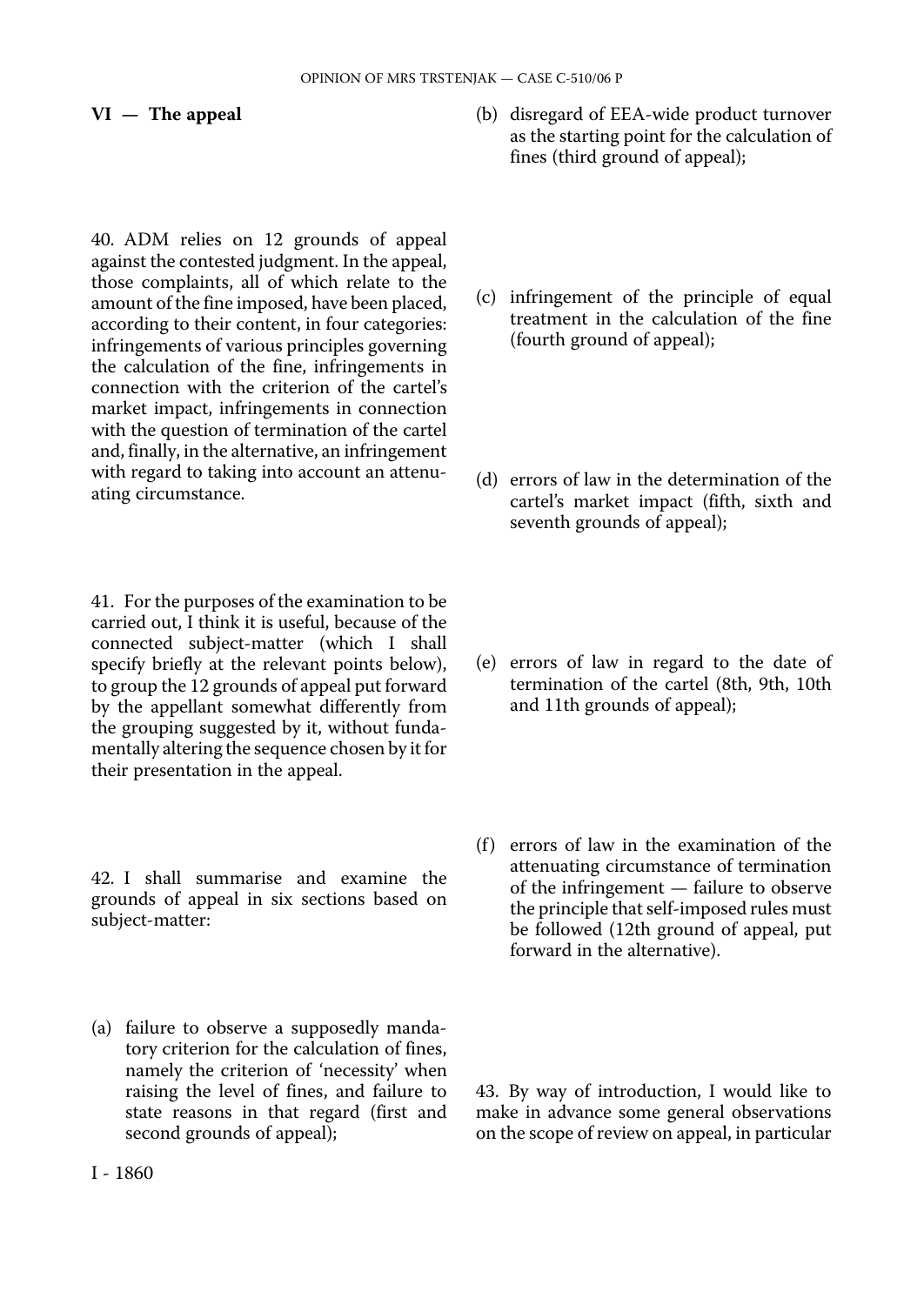in view of the fact that all of the grounds of appeal put forward here ultimately concern the setting of the amount of the fine imposed on ADM.

44. In principle, under Article 225(1) EC and the first paragraph of Article 58 of the Statute of the Court of Justice, an appeal to the Court of Justice is limited to points of law. Consequently, there can, in principle, be no fresh examination of the facts. 15

46. On appeal, the purpose of review by the Court of Justice is, first, to examine to what extent the Court of First Instance took into consideration, in a legally correct manner, all the essential factors to assess the gravity of particular conduct in the light of Articles 81 EC and 82 EC and Article 15 of Regulation No 17 and, second, to ascertain whether the Court of First Instance responded to the requisite legal standard to all the arguments raised by the appellant with a view to having the fine cancelled or reduced. 17

45. With regard to the fines imposed pursuant to Article 15(2) of Regulation No 17, it should be noted that, under Article 229 EC, the Court of First Instance has unlimited jurisdiction. In appeal proceedings, it is not for the Court of Justice to substitute, on grounds of fairness, its own assessment for that of the Court of First Instance exercising its unlimited jurisdiction to rule on the amount of fines imposed on undertakings for infringements of Community law. 16 In this respect also, only points of law may be covered by the review.

A — *Failure to observe a supposedly mandatory criterion for the calculation of fines, namely the criterion of 'necessity' when raising the level of fines, and failure to state reasons in that regard (first and second grounds of appeal)* 

47. I summarise below the first two grounds of the appeal: the complaint of failure to state reasons as to the necessity of raising the level of fines in comparison with previous practice and that of failure to observe the mandatory criteria supposedly developed by the Court of Justice in *Musique Diffusion française and Others* v *Commission* 18 (referred to by the appellant as '*Pioneer*').

<sup>15 -</sup> The Court of Justice has only limited jurisdiction to consider questions of fact, in particular with regard to a distortion of the evidence, an issue which will need to be examined later (see below, point 202 of this Opinion).

<sup>16</sup> — See, for settled case-law, Case C-219/95 P *Ferriere Nord* v *Commission* [1997] ECR I-4411, paragraph 31; Case C-185/95 P *Baustahlgewebe* v *Commission* [1998] ECR I-8417, paragraphs 128 and 129; *Dansk Rørindustri and Others* v *Commission*, cited above in footnote 4, paragraph 128; and Case C-328/05 P *SGL Carbon* v *Commission* [2007] ECR I-3921, paragraph 98.

<sup>17</sup> — *Groupe Danone* v *Commission*, cited above in footnote 4, paragraph 69 with further references.

<sup>18</sup> — Joined Cases 100/80 to 103/80 [1983] ECR 1825.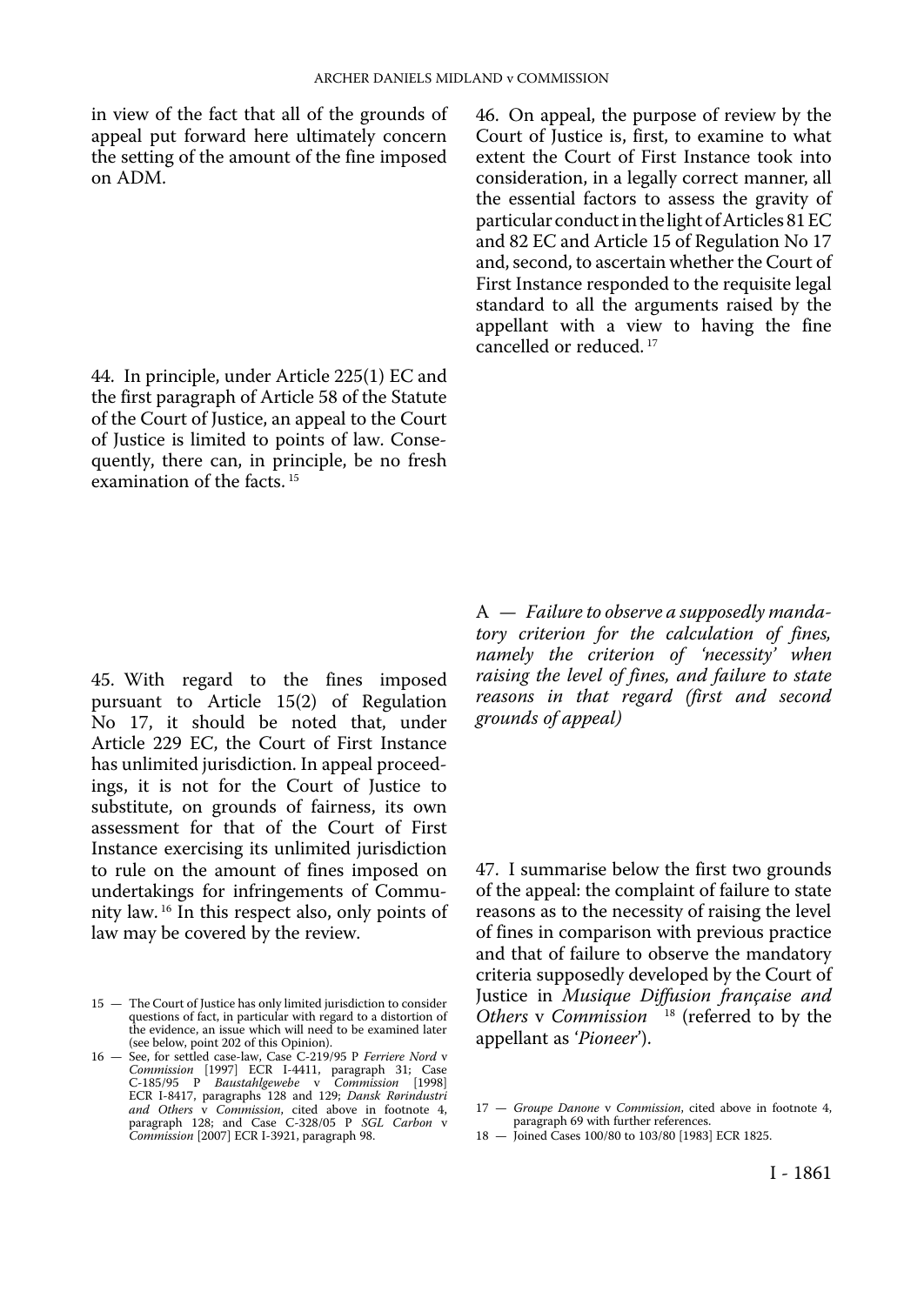#### 1. Introductory observations

48. With regard to the calculation of fines, it should first be remembered that the framework for this — in respect of the material time in this case  $19$  – is essentially set by Article 15(2) of Regulation No 17. Under that provision, the Commission may impose fines on undertakings where they either<br>intentionally or negligently infringe negligently Article 81(1) EC. In addition, it is clear from Article 15(2) of Regulation No 17 that, in fixing the amount of the fine, regard is to be had both to the gravity and to the duration of the infringement.

49. According to the Court's case-law, the penalties provided for in Article 15(2) of Regulation No 17 have a twofold purpose which consists, in particular, in suppressing illegal activities<sup>20</sup> and preventing their recurrence. 21 That is because the Commission's power — in the context of the task of<br>supervision conferred on it under supervision conferred on it under Article 81 EC — to impose fines on undertakings which have, intentionally or negligently, infringed Article 81(1) EC or Article 82 EC, not only includes the duty to investigate and punish individual infringements, but also encompasses the duty to pursue a general policy designed to apply, in competition matters, the principles laid down by the Treaty and to guide the conduct of undertakings in the light of those principles. 22

50. Article 15(2) of Regulation No 17 contains little by way of concrete requirements; as already mentioned, they are essentially the criteria of the 'gravity' and 'duration of the infringement'. In addition, there is the upper limit for fines of 10% of the turnover in the preceding business year. In individual

21 — Case 41/69 *ACF Chemiefarma* v *Commission* [1970] ECR 661, paragraphs 172 to 176 [173], and Case C-76/06 P *Britannia Alloys & Chemicals* v *Commission* [2007] ECR I-4405, paragraph 22.

<sup>19</sup> — For Commission decisions adopted from 1 May 2004 onwards, the relevant legislation is no longer Regulation No 17 but Regulation No 1/2003; see above in the 'Legal framework' section.

<sup>20</sup> — In 'suppressing' them without being a 'punishment'; see, on this question, the Opinion of Advocate General Gand in Case 41/69 *ACF Chemiefarma* v *Commission* [1970] ECR 661, 706, 726, in regard to Article 15(4) of Regulation No 17, according to the wording of which fining decisions are 'not of a criminal law nature'. With regard to the classification of fining decisions as administrative penalties which must never-theless satisfy fundamental principles of criminal law and criminal procedural law, in so far as, in terms of their object and effect, they are similar to criminal law in character, such as cartel fines, see Schwarze, 'Rechtsstaatliche Grenzen der gesetzlichen und richterlichen Qualifikation von Verwaltungssanktionen im europäischen Gemeinschaftsrecht', EuZW 2003, p. 261 et seq. See also 'area … at least akin to criminal law' in the Opinion of Advocate General Kokott in Case C-280/06 *ETI and Others* [2007] ECR I-10893, point 72.

<sup>22</sup> — See, on this point, *Musique Diffusion française and Others* v *Commission*, cited above in footnote 18, paragraph 105, with regard to Articles 85(1) and 86 of the EC Treaty, as they were numbered at that time, and *Dansk Rørindustri and Others* v *Commission*, cited above in footnote 4, paragraph 170.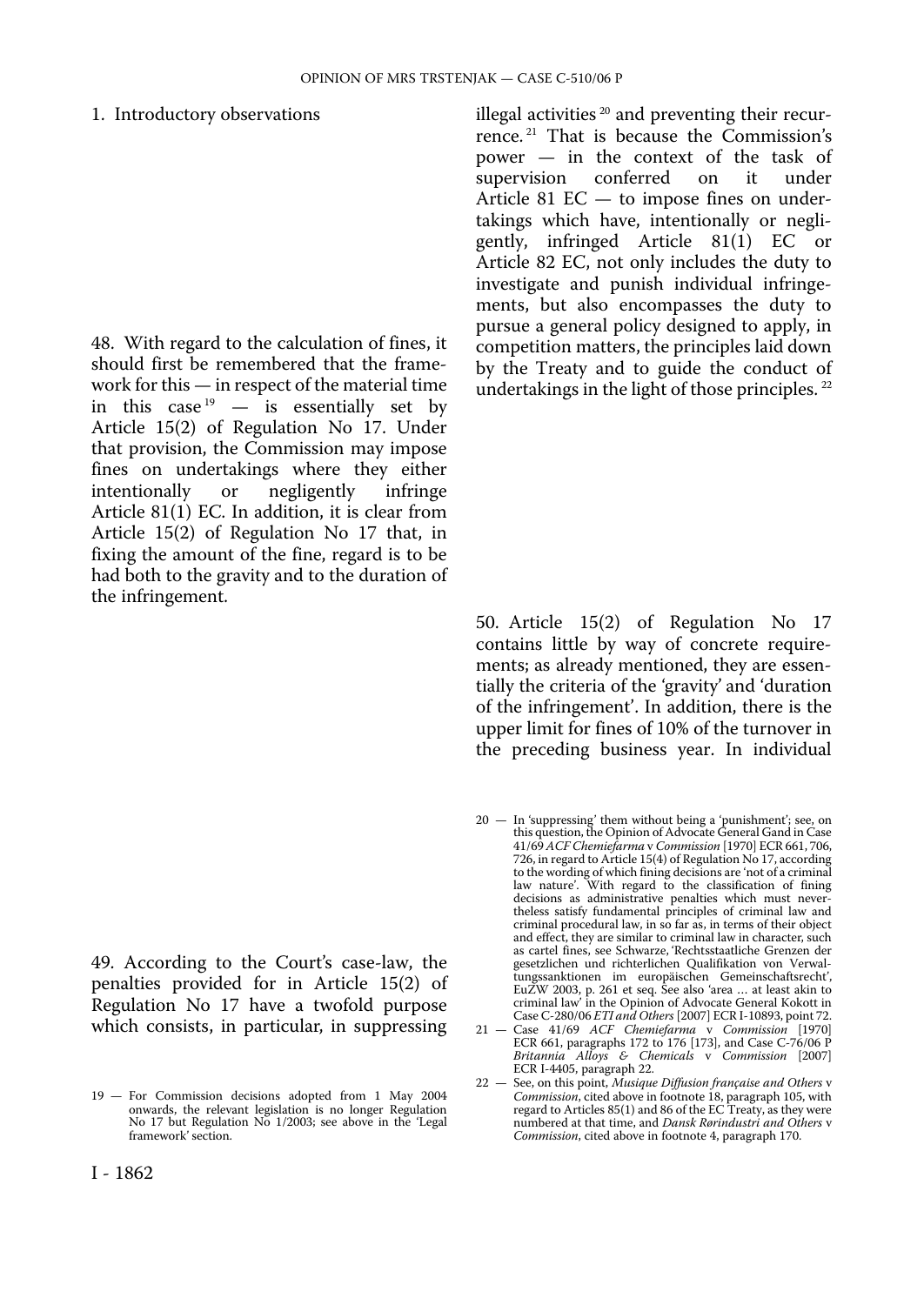cases, the fixing of the amount of the fine is within the Commission's discretion; for that purpose, the Commission is explicitly allowed a 'wide discretion' or 'particularly wide discretion', 23 which is nevertheless subject to certain rules, which are not only fixed by Regulation No 17, but also follow in part from the general principles laid down in the caselaw, 24 the observance of which the Court must ensure.

51. In accordance with settled case-law, the Commission has such a discretion as regards the choice of factors to be taken into account for the purposes of determining the amount of fines, such as, inter alia, the particular circumstances of the case, its context and the dissuasive effect of fines, without the need to refer to a binding or exhaustive list of the criteria which must be taken into account. 25

Court of Justice is then limited to the consideration of points of law. 26

53. At the end of the 1970s, with the decision which formed the basis of the judgment in *Musique Diffusion française and Others* v *Commission*, 27 the Commission introduced a policy of high financial penalties for serious competition infringements. 28 In its judgment in that case, the Court held as follows with regard to raising the level of the fine: 'the fact that the Commission, in the past, imposed fines of a certain level for certain types of infringement does not mean that it is estopped from raising that level within the limits indicated in Regulation No 17 if that is necessary to ensure the implementation of Community competition policy. On the contrary, the proper application of the Community competition rules requires that the Commission may at any time adjust the level of fines to the needs of that policy'. 29

52. As already observed, the fixing of fines is subject to the unlimited jurisdiction of the Court of First Instance, and the review by the

- 23 Inter alia, Case C-289/04 P *Showa Denko* v *Commission*  [2006] ECR I-5859, paragraph 36, and *Dansk Rørindustri and Others* v *Commission*, cited above in footnote 4, paragraph 172.
- 24 See, inter alia, Case C-291/98 P *Sarrió* v *Commission*  [2000] ECR I-9991, paragraph 87; Opinion of Advocate General Mischo in Case C-283/98 P *Mo och Domsjö* v *Commission* [2000] ECR I-9855, point 59; and Opinion of Advocate General Bot in *Britannia Alloys & Chemicals* v *Commission*, cited above in footnote 21, point 127 et seq.
- 25 Inter alia: *Ferriere Nord* v *Commission*, cited above in footnote 16, paragraph 33, and *Groupe Danone* v *Commis-sion*, cited above in footnote 4, paragraph 37.

54. As regards the setting of the amount of the fine, the Commission adopted, in 1998, its first guidelines — the 1998 Guidelines —, later the 2006 Guidelines. After the adoption of the

- 26 See above, points 44 to 46 of this Opinion.
- 
- 27 Cited above in footnote 18.<br>28 Dannecker/Biermann: Kommentierung 28 — Dannecker/Biermann: 'Kommentierung Verordnung 1/2003', paragraph 93, in: Immenga/Mestmäcker, *Wettbe-werbsrecht*, Vol. 1 EG Teil 2, 4th edition; see also, in this regard, in *Musique Diffusion française and Others* v *Commission*, cited above in footnote 18, the submissions of the applicants in that case and the Commission in paragraphs 101 to 103.
- 29 Cited above in footnote 18, paragraph 109.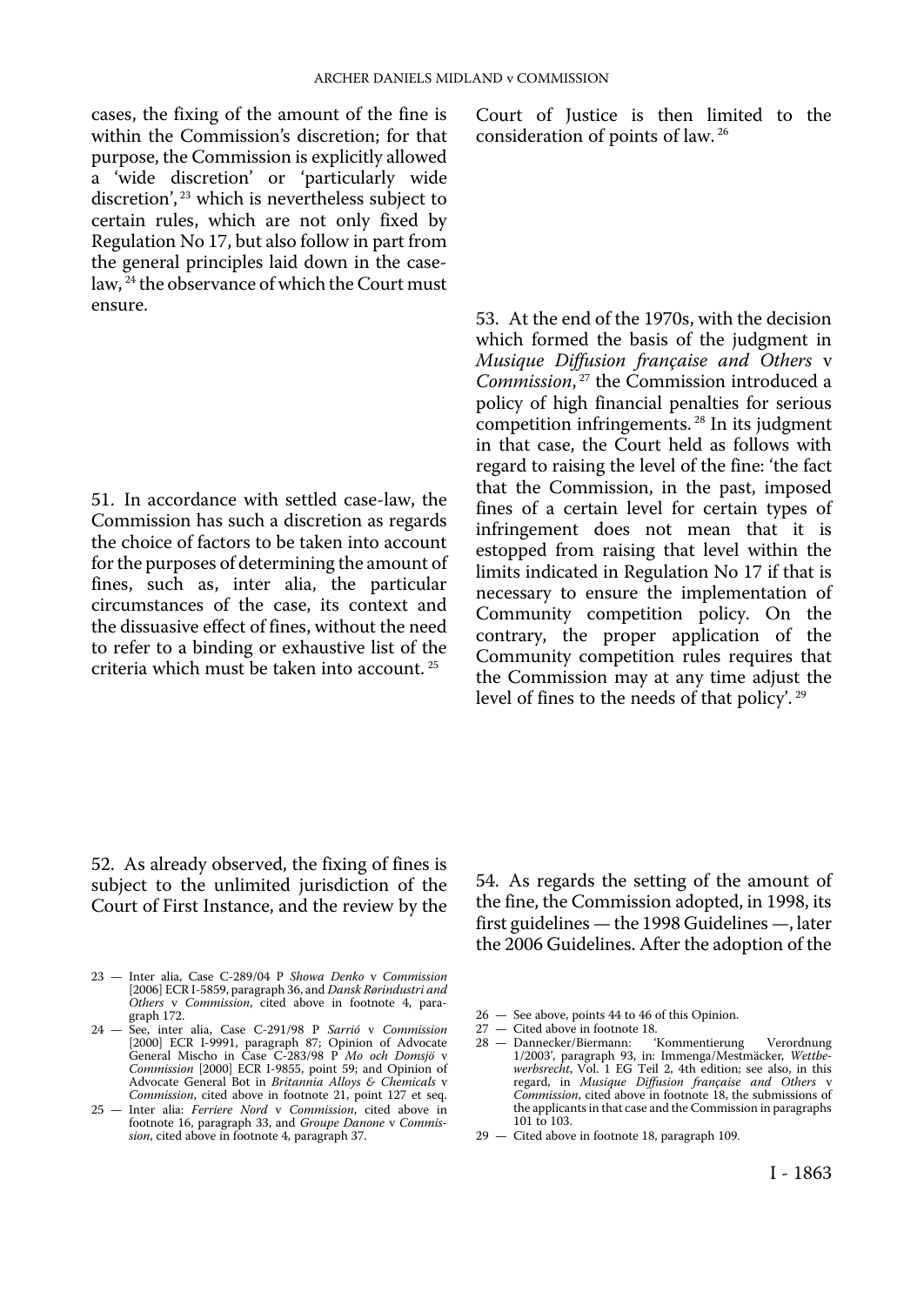1998 Guidelines, the amount of the fines imposed was again increased. 30

55. Although such guidelines are not regarded by the case-law as rules of law which the administration is always bound to observe, they are nevertheless viewed as rules of conduct, which indicate the administrative practice to be followed and from which the administration may not depart in an individual case without giving reasons that are compatible with the principle of equal treatment. The Court of Justice has pointed out that, in adopting such rules of conduct and announcing by publishing them that they will henceforth apply to the cases to which they relate, the Commission has imposed a limit on the exercise of its discretion. It cannot depart from the guidelines under pain of being found, where appropriate, to be in breach of the general principles of law, such as equal treatment or the protection of legitimate expectations. It cannot therefore be precluded that, on certain conditions and depending on their content, such rules of conduct, which are of general application, may produce legal effects<sup>31</sup>

56. In the case-law of the Court of Justice, the 1998 Guidelines have been judged entirely favourably: the fact that the Guidelines determine, generally and abstractly, the method of assessing the fines imposed under Article 15 of Regulation No 17 ensures legal certainty on the part of the undertakings. 32 Although the Guidelines do not constitute the legal basis for setting the amount of the fine, they do however clarify the application of Article 15(2) of Regulation No 17.<sup>33</sup> And they are compatible not only with Article 15(2) of Regulation No 17, but also with the principles of non-retroactivity, equal treatment and proportionality. 34

2. Requirement to state reasons as to the necessity of raising the level of fines

#### (a) Arguments of the parties

57. The first two grounds of appeal overlap to a considerable extent and I shall therefore examine them together.

32 — Case C-167/04 P *JCB Service* v *Commission* [2006] ECR I-8935, paragraph 206, and *Groupe Danone* v *Commission*, cited above in footnote 4, paragraph 23.

33 — *Groupe Danone* v *Commission*, cited above in footnote 4, paragraph 28, and *Dansk Rørindustri and Others* v *Commission*, cited above in footnote 4, paragraphs 211, 213 and 214.

34 — *Dansk Rørindustri and Others* v *Commission*, cited above in footnote 4, paragraph 156 et seq. and 234 et seq. See also, in this regard, Debroux: 'L' "imprévisibilité transparente": La politique de sanction de la Commission en matière de cartels'*, Concurrences* 2006, p. 2 et seq., p. 5; Völcker: 'Developments in EC competition law in 2005 — an overview', in: CMLRev 2006, p. 1409 et seq., p. 1416 et seq. Also affirmatively, as regards compatibility, Opinion of Advocate General Tizzano in *Dansk Rørindustri and Others* v *Commission*, cited above in footnote 4, point 66 et seq.

<sup>30</sup> — See, for more detail, Schwarze, cited above in footnote 20, p. 263.

<sup>31</sup> — See, for the leading case, *Dansk Rørindustri and Others* v *Commission*, cited above in footnote 4, paragraph 209 et seq.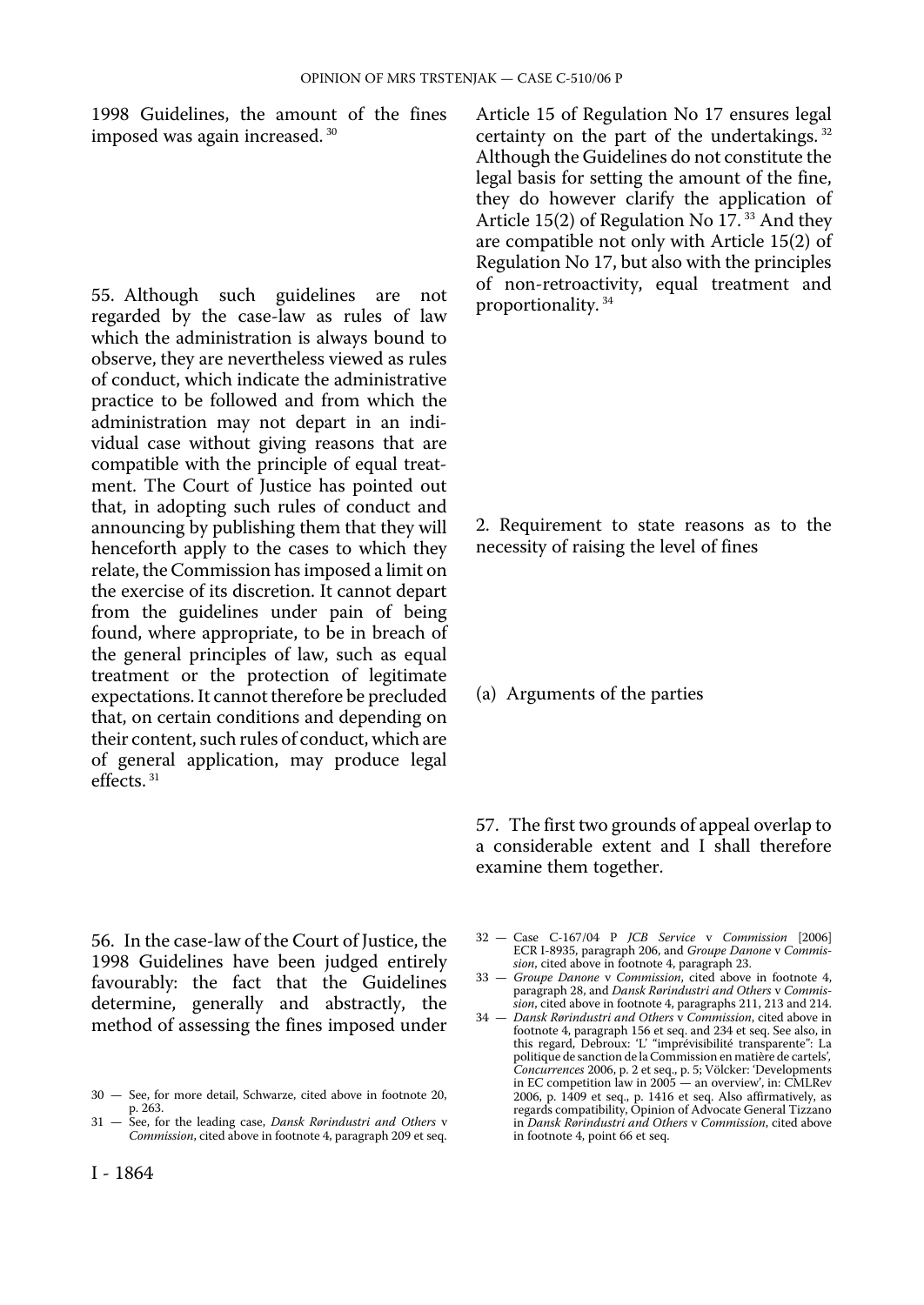58. With reference to paragraphs 38 to 50 of the contested judgment, the appellant submits that the Court of First Instance made an error of law by rejecting, without a statement of reasons, ADM's argument that the increase in fines resulting from the Guidelines is not necessary in order to ensure the implementation of EC competition policy. Moreover, in view of such a serious and retroactive increase as in this case, a particularly convincing statement of reasons is necessary. There is no infringement of the principle of non-retroactivity of criminal laws only where an increase in the level of fines was foreseeable. By contrast, in this case, the Commission did not use the necessity of the increase in the fine as its criterion, but was guided solely by Article 15 of Regulation No 17. Furthermore, the 1998 Guidelines themselves do not take into account a criterion of necessity of the increase in the fine for the purpose of implementing EC competition policy.

60. Finally, the appellant supplements those two complaints put forward by it with a reference to the 2006 Guidelines, which are the result of the Commission's experience with guidelines in this sphere of activity and are ultimately, according to the Commission, the most suitable method. In the appellant's view, a lack of justification for the amount of the fines set using the 1998 Guidelines is made obvious, inter alia, by the current 2006 Guidelines. It submits that, in a case such as the present one, under those guidelines, only 25% of the amount of the fine imposed here would have been provided for. Even if the Commission had pleaded a requirement of EC competition policy as the basis for the increase in the fines, that increase could not be regarded as justified in the light of the 2006 Guidelines — and of the lower fines provided for in them.

59. In its second ground of appeal, the appellant links that argument of a defective statement of reasons with the further argument that that also implies a substantial failure to observe the criteria developed by the Court of Justice in *Musique Diffusion française and Others* v *Commission*. 35 The Court of First Instance applied those criteria to the present case in a legally defective manner. The Commission did not plead a requirement of EC competition policy which justified the increase in fines in general or in this specific case, and the Court of First Instance did not demonstrate such requirements.

61. The Commission is of the view that both grounds of appeal are in any case unfounded. The second ground of appeal is inadmissible simply because it is too vague and general in its formulation; in any case, the arguments are essentially the same as those of the first ground of appeal. The Court of First Instance responded in the contested judgment to the appellant's arguments relating to the application of the 1998 Guidelines to this case. It held that those guidelines were in principle applicable in this case and then examined whether they were actually applied in a legally correct manner. It is illogical and unnecessary to require a further, supplementary examination of whether the resultant increase in the amount of fines was necessary.

<sup>35</sup> — Cited above in footnote 18.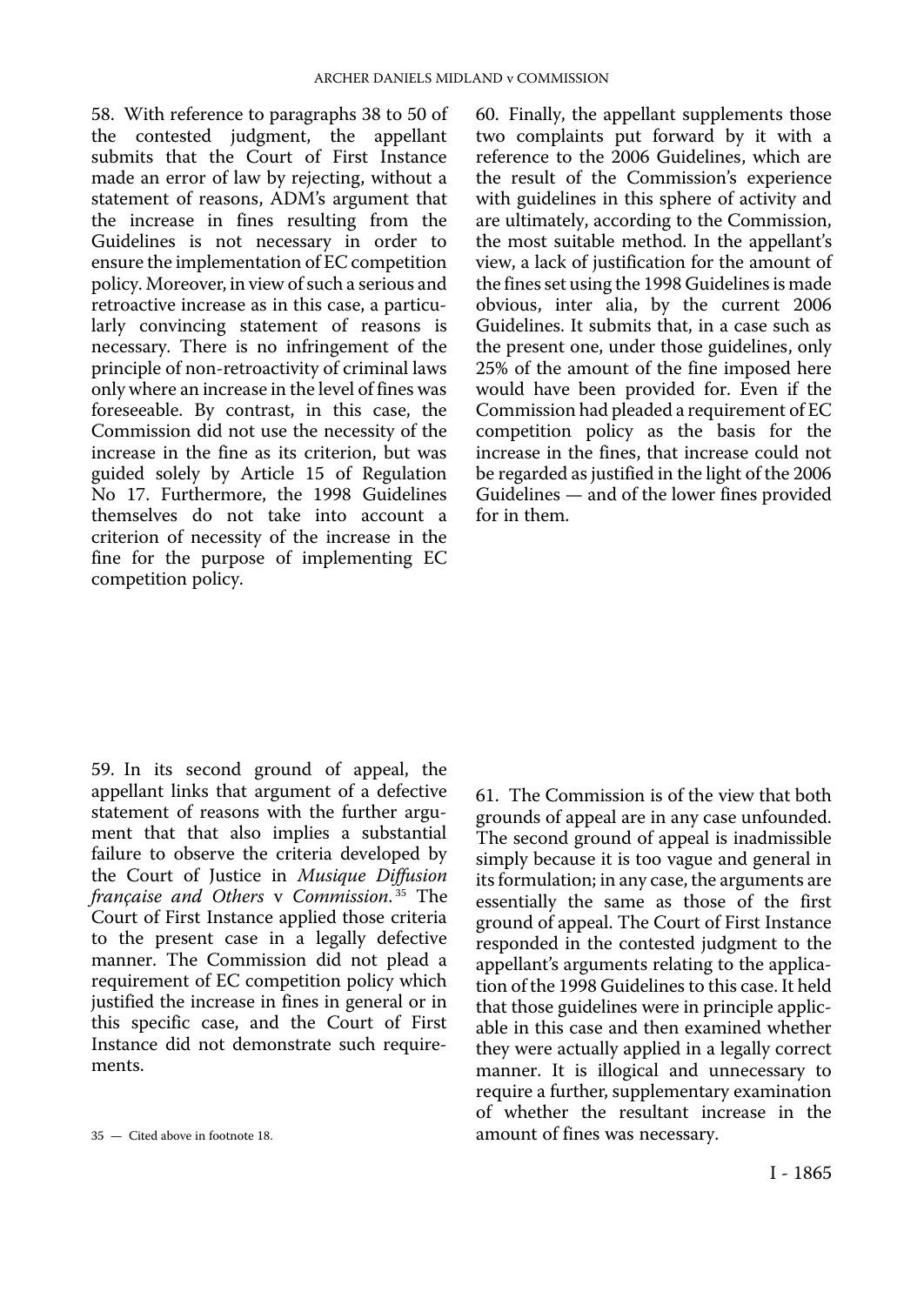#### (b) Legal assessment

62. I do not share the doubts expressed by the Commission as to the admissibility of the second ground of appeal. It is clear that the appellant is alleging that the Court of First Instance failed to apply relevant case-law, namely an assessment criterion resulting from *Musique Diffusion française and Others* v *Commission*, to this case. 36

63. As regards the ground of appeal alleging infringement of the obligation to state reasons, it should be recalled that this obligation, which is codified in Article 253 EC, is intended, on the one hand, to enable the persons concerned to ascertain, in a clear and unequivocal fashion, the reasons for the measure in order to defend their rights and, on the other, to enable the Community judicature to exercise its power of review on that basis. 37 The actual extent of the obligation to state reasons depends on the circumstances of each case. 38

64. Finally, it should be borne in mind that the extent of the obligation to state reasons is a question of law reviewable by the Court of Justice on appeal, since a review of the legality of a decision carried out in that context must necessarily take into consideration the facts

on which the Court of First Instance based its conclusion as to the adequacy or inadequacy of the statement of reasons. 39

65. Within those parameters, it is necessary to consider what is to be understood in the present context by a sufficiently clear and unequivocal statement of reasons, in order to be able to establish whether the contested judgment conforms to that understanding.

66. The allegation of infringement of the obligation to state reasons refers here to the criterion of 'necessity' when raising the level of fines. The appellant is of the view that the obligation to provide a statement of reasons in this connection results from the judgment in *Musique Diffusion française and Others* v *Commission* 40 cited by it.

67. An analysis of the judgment in *Musique Diffusion française and Others* v *Commission*  shows that, on that occasion, the Commission had stated reasons for the necessity of the increase in the level of the fines: such a level was justified by the nature of the infringement. A higher level of fines was particularly necessary for the most serious infringements where, as in that case, the principal aim of the infringement was to maintain a higher level of

40 — *Musique Diffusion française and Others* v *Commission*, cited above in footnote 18.

<sup>36</sup> — Cited above in footnote 18.

<sup>37</sup> — See, for settled case-law, Case C-338/00 P *Volkswagen* v *Commission* [2003] ECR I-9189, paragraph 124 with further references.

<sup>38</sup> — Case C-41/00 P *Interporc* v *Commission* [2003] ECR I-2125, paragraph 55 with further references.

<sup>39</sup> — See *Dansk Rørindustri and Others* v *Commission*, cited above in footnote 4, paragraph 453 with further references.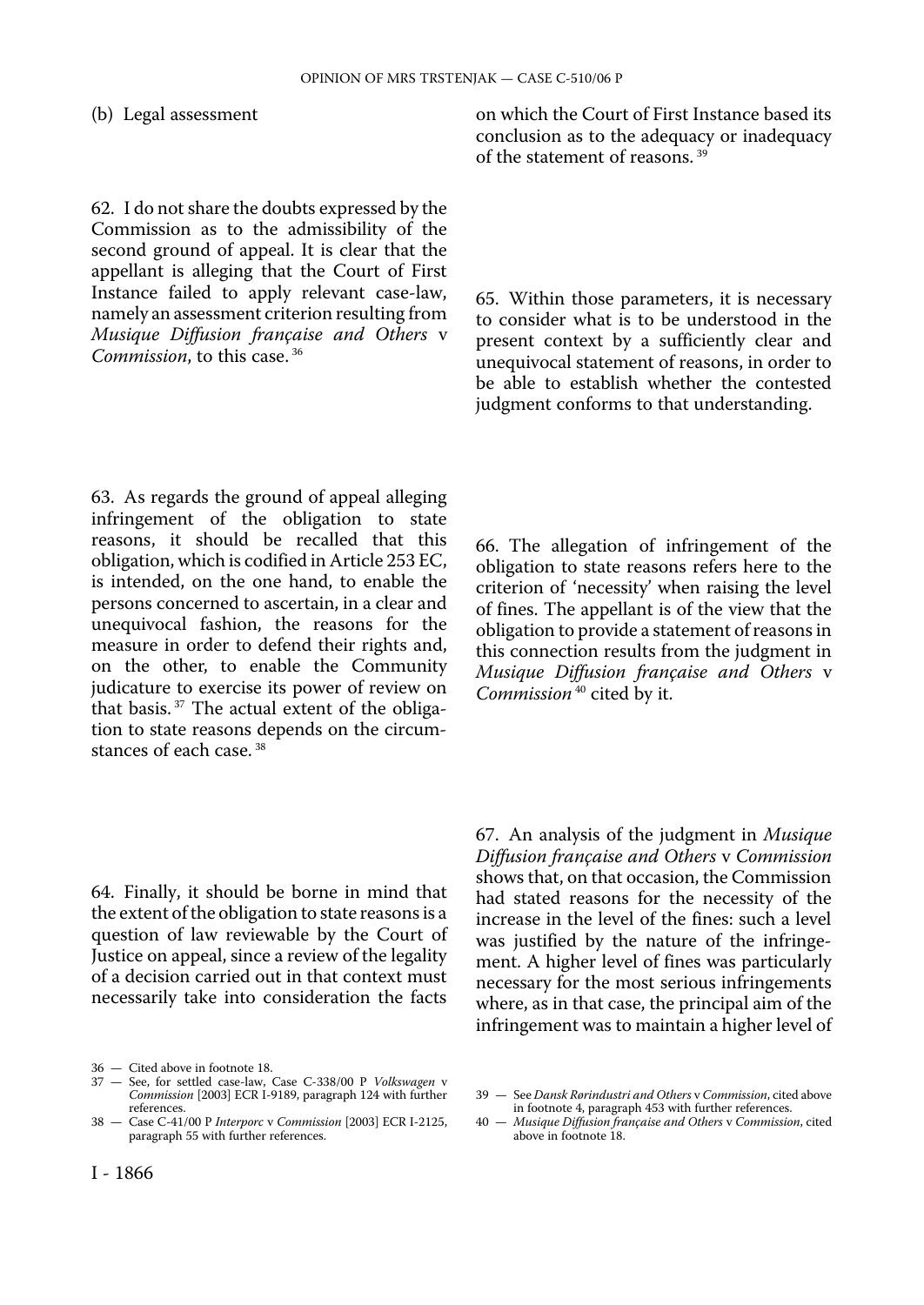prices for consumers. Many undertakings carried on conduct which they knew to be contrary to Community law because the profit which they derived from their unlawful conduct exceeded the fines so far imposed. Conduct of that kind could only be deterred by fines which are heavier than in the past.

68. In its subsequent legal assessment, the Court inferred from the Commission's task of supervision<sup>41</sup> and also, in particular, from its consequent duty to guide the conduct of undertakings in the light of the rules of Community law on competition, 42 'that, in assessing the gravity of an infringement for the purpose of fixing the amount of the fine, the Commission must take into consideration not only the particular circumstances of the case but also the context in which the infringement occurs and must ensure that its action has the necessary deterrent effect, especially as regards those types of infringement which are particularly harmful to the attainment of the objectives of the Community'. 43 The Commission was right to classify the infringements concerned as very serious infringements. It was also open to the Commission to have regard to the fact that practices of that nature, although they had long been established as being unlawful, were still relatively frequent on account of the profit that could be derived from them. Consequently, it was open to the Commission to raise the level of fines so as to reinforce their deterrent effect.<sup>44</sup> The previous level of fines was not binding for the future; on the contrary, the proper application of the Community competition rules required that the Commission might at any time adjust that

- 
- 41 See above, point 49 of this Opinion. 42 *Musique Diffusion française and Others* v *Commission*, cited above in footnote 18, paragraph 105.
- 43 *Musique Diffusion française and Others* v *Commission*, cited above in footnote 18, paragraph 106.
- 44 *Musique Diffusion française and Others* v *Commission*, cited above in footnote 18, paragraphs 107 and 108.

level, within the limits set by Regulation No 17, to the needs of Community competition policy.<sup>45</sup>

69. Accordingly, in that case, the Court considered the aspect of the 'necessity of raising the level of fines', which is to be examined here, under the criterion of the 'gravity of the infringement' resulting from Article 15(2) of Regulation No 17. In addition to the 'particular circumstances of the case', the Court took into account in the assessment of that criterion 'the context in which the infringement occurs' and the need to ensure deterrent effect. In so doing, it accepted general reasons of competition policy as an explanation for the increase in the level of fines and even regarded the possibility of raising the level as necessary in the interests of the proper application of the Community competition rules.

70. Since, in this connection, the Court of Justice has not required the Commission to present a more detailed analysis of the necessity or to produce a statement of reasons referring to the individual case, it has in practice left the question of necessity to the discretion of the Commission 46 which must exercise it within the limits of the criterion of 'gravity of the infringement' resulting from Article 15(2) of Regulation No 17.

<sup>45</sup> — *Musique Diffusion française and Others* v *Commission*, cited above in footnote 18, paragraph 109; see also, in that regard, point 53 of this Opinion.

<sup>46</sup> — With regard to the Commission's wide discretion, see above, point 50 of this Opinion.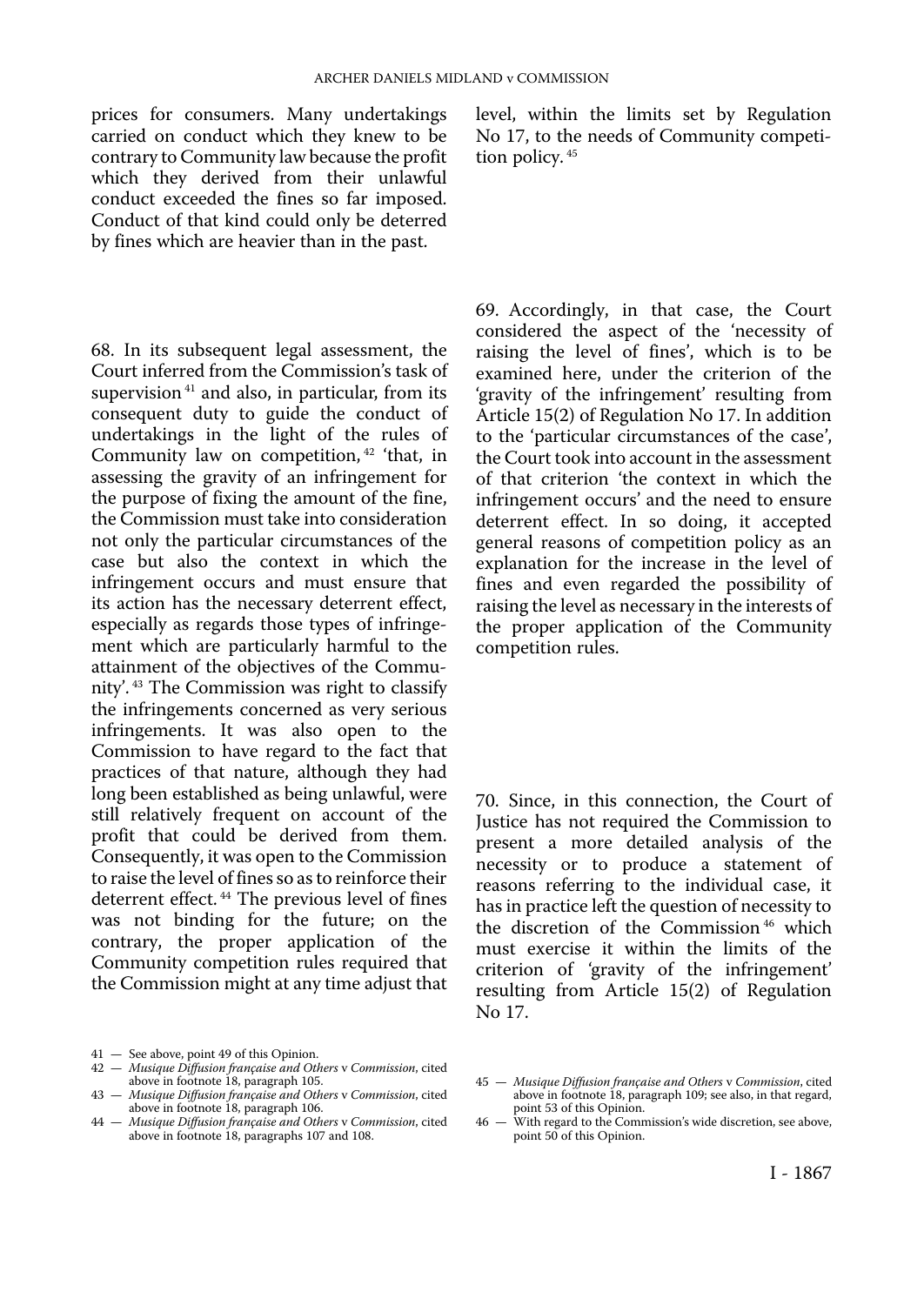71. That case-law, which was rendered in 1983 in relation to a Commission decision dating from before that time (that is, at a time when neither the 1998 Guidelines nor anything comparable existed), continued to be followed by the Court after those guidelines entered into force and was adapted to the changed situation.

take account of the possibility that the Commission may decide at any time to raise the level of the fines by reference to that applied in the past.'

72. In the leading case on the 1998 Guidelines, *Dansk Rørindustri and Others* v *Commission*, 47 the Court of Justice reiterated its case-law that the previous level of fines was not binding for the future. 48 Undertakings could not acquire a legitimate expectation either in the level of fines previously imposed or in a method of calculating the fines.<sup>49</sup>

74. The Court then went on unequivocally, in paragraph 230 of that judgment, to apply the case-law set out above to situations to which the 1998 Guidelines have been applied: 'That is true not only where the Commission raises the level of the amount of fines in imposing fines in individual decisions but also if that increase takes effect by the application, in particular cases, of rules of conduct of general application, such as the Guidelines.' <sup>50</sup>

73. The Court emphasised that aspect in paragraph 229 of the judgment: 'Consequently, the undertakings in question must

I - 1868

75. Moreover, according to settled case-law, when assessing the criterion of the 'gravity of the infringement', numerous factors must be taken into account, which also include the 'dissuasive effect of fines'. 51 That applies both to the imposition of fines in individual decisions and to their imposition by the

<sup>47</sup> — See inter alia Debroux, cited above in footnote 34, p. 4. Defying widespread criticism, the Commission successfully defended the 1998 Guidelines and their application, as made clear, in particular, by the judgment in *Dansk Rørindustri and Others* v *Commission* (cited above in footnote 4) (Völcker: 'Rough justice? An analysis of the European Commission's new fining guidelines', in CMLRev. 2007, p. 1285 et seq., pp. 1285 and 1286).

<sup>48</sup> — See above, points 53 and 68 of this Opinion.

<sup>49</sup> — *Dansk Rørindustri and Others* v *Commission*, cited above in footnote 4, paragraphs 227 and 228. See also *Archer Daniels Midland and Others* v *Commission*, cited above in footnote 2, paragraphs 21 to 23. See also, in that regard, detailed analysis in the Opinions of Advocate General Tizzano in *Dansk Rørindustri and Others* v *Commission*, cited above in footnote 4, points 159 to 165, and in *Archer Daniels Midland and Others* v *Commission*, cited above in footnote 2, points 66, 71 and 72.

<sup>50</sup> — See also *Archer Daniels Midland and Others* v *Commission*, cited above in footnote 2, paragraph 24.

<sup>51</sup> — 'The gravity of the infringement depends on numerous factors, such as the particular circumstances of the case, its context and the dissuasive effect of fines, although no binding or exhaustive list of the criteria to be applied has been drawn up', inter alia Joined Cases C-238/99 P, C-244/99 P, C-245/99 P, C-247/99 P, C-250/99 P to C-252/99 P and C-254/99 P *Limburgse Vinyl Maatschappij and Others* v *Commission* [2002] ECR I-8375, paragraph 465, and *Dansk Rørindustri and Others* v *Commission*, cited above in footnote 4, paragraph 241. See also footnote 25 above.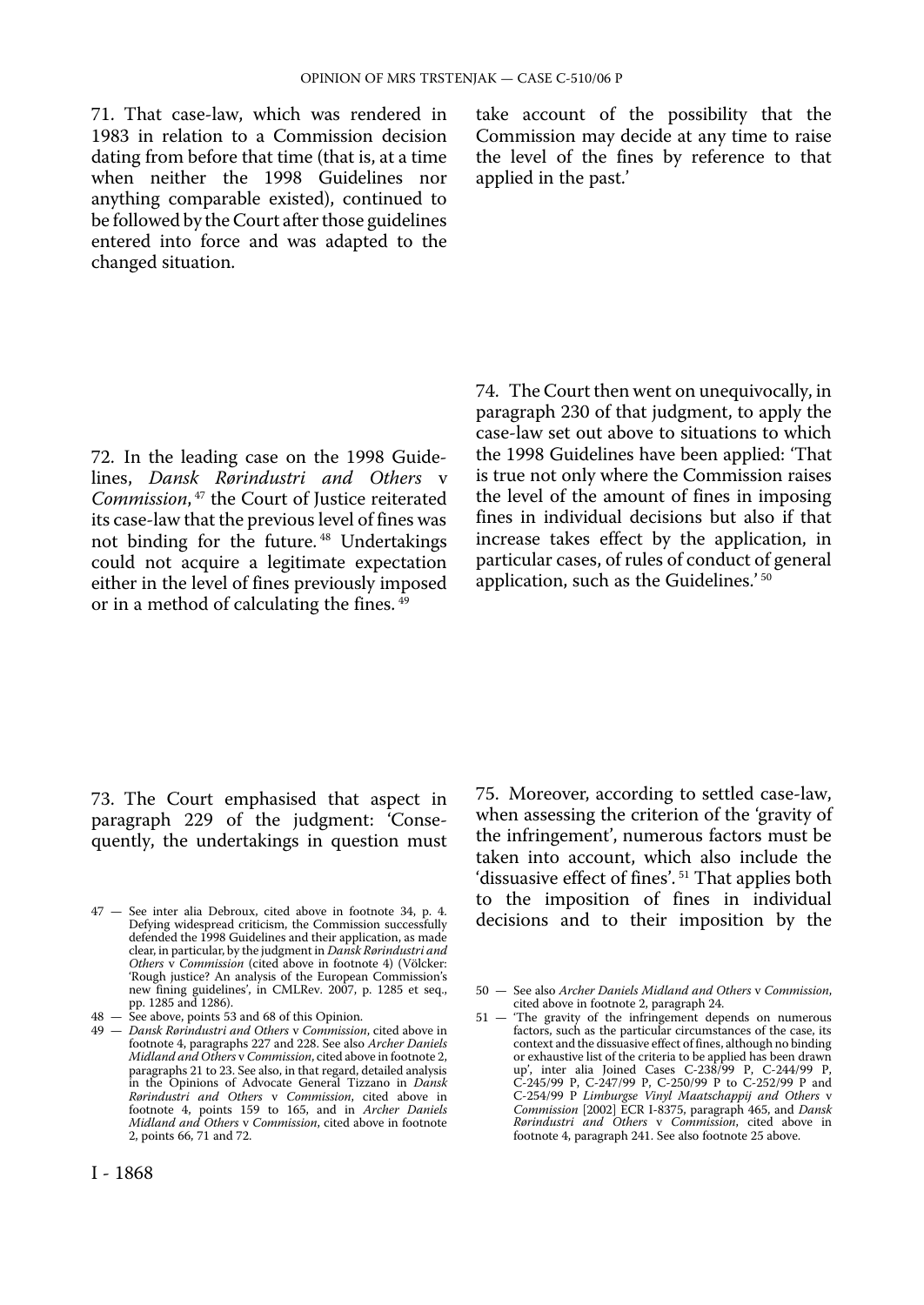application of rules of conduct of general application, such as the 1998 Guidelines.

in allegations of infringement of the principles of legal certainty and non-retroactivity of penalties.

76. In the light of the foregoing considerations, as an interim conclusion to the examination of the first two grounds of appeal, it does not follow from the judgment in *Musique Diffusion française and Others* v *Commission*, 52 cited by the appellant, that the Commission is required to give a detailed statement of reasons, or even one relating to the specific case, as to the necessity of raising the level of fines, which the Court of First Instance might have been required to take into consideration. That has also been demonstrated by the analysis of the subsequent case-law, in particular the leading case concerning the 1998 Guidelines, *Dansk Rørindustri and Others* v *Commission*. 53

77. In the light of those requirements, the contested judgment of the Court of First Instance must now be analysed with regard to the allegation of failure to state reasons.

78. In the proceedings before the Court of First Instance — as evidenced by the contested judgment 54 —, the issues connected with raising the level of the fines were embedded in the fundamental question of whether the Guidelines apply, and specifically

79. In paragraphs 38 to 50 of the contested judgment, which are cited by the applicant, the Court then dealt first with the principle of non-retroactivity, in particular as regards the 1998 Guidelines as an instrument of competition policy and their legal effects. It then pointed out that the main innovation which the Guidelines entail lies in the method of determining fines on a tariff basis. 55 Next, in paragraphs 44 to 46, it reiterated the case-law set out in detail above, <sup>56</sup> according to which the Commission is not estopped from raising the level of fines by reference to that applied in the past, within the limits indicated in Regulation No 17, if that is necessary to ensure the implementation of Community competition policy, both in the context of individual decisions but also if that increase takes effect by the application, in particular cases, of rules of conduct of general application, such as the Guidelines. Finally, in paragraph 47 of the contested judgment, the Court states: 'Thus, without prejudice to the arguments set out in paragraph 99 et seq. below, ADM is wrong to contend in essence that, in the context of the cartel, the increase in the level of the fines by the Commission is manifestly disproportionate to the objective of

<sup>52</sup> — Cited above in footnote 18.

<sup>53</sup> — Cited above in footnote 4, paragraphs 227 and 228.

<sup>54</sup> — Paragraph 31 et seq.

<sup>55</sup> — Contested judgment, paragraph 43, with reference to *Dansk Rørindustri and Others* v *Commission*, cited above in footnote 4, paragraph 225: 'The main innovation in the Guidelines consisted in taking as a starting point for the calculation a basic amount, determined on the basis of brackets laid down for that purpose by the Guidelines; those brackets reflect the various degrees of gravity of the infringements but, as such, bear no relation to the relevant turnover. The essential feature of that method is thus that fines are determined on a tariff basis, albeit one that is relative and flexible.'

<sup>56</sup> — See above, points 68, 72 and 74 of this Opinion.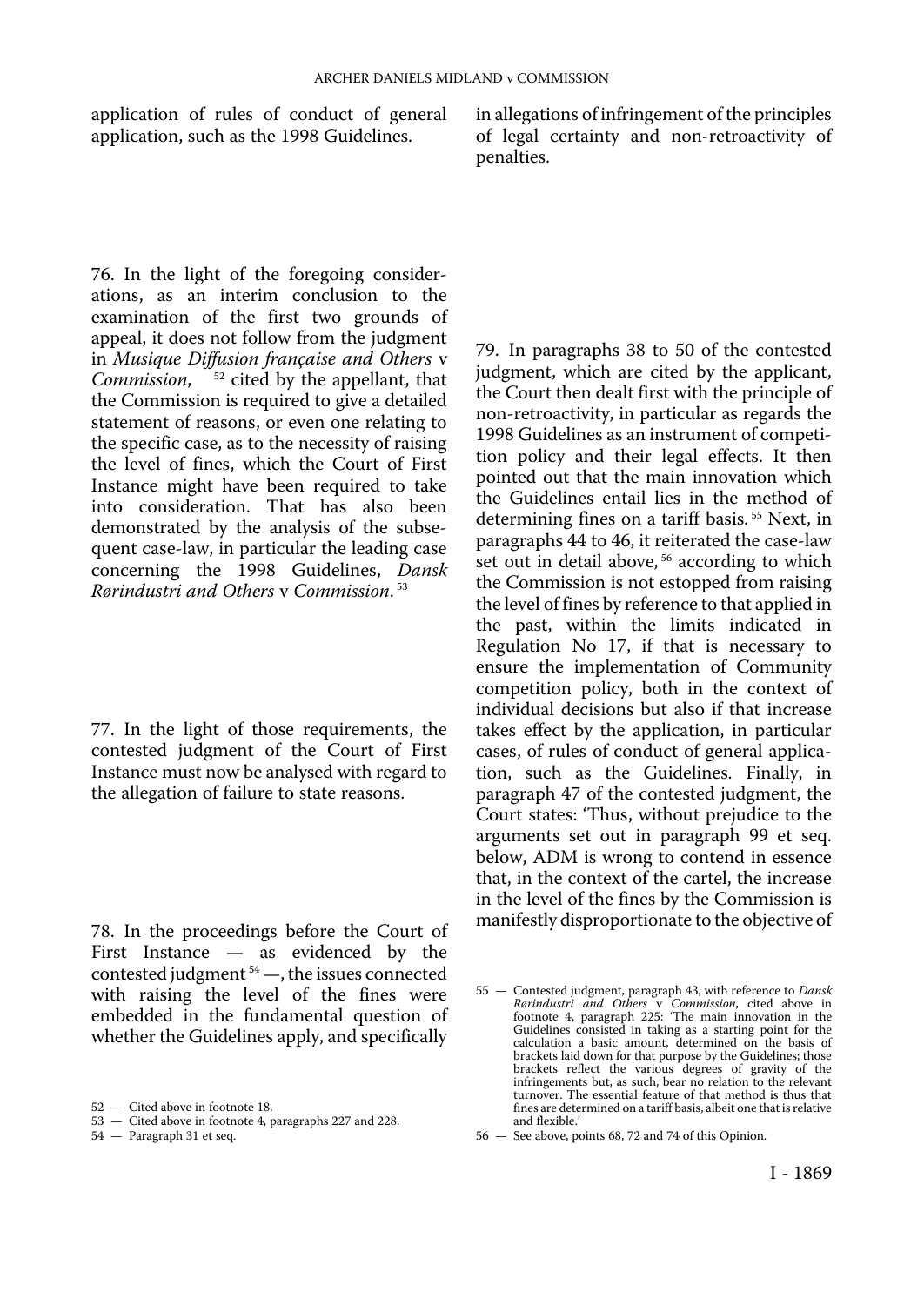ensuring the implementation of competition policy.'

80. The aforementioned paragraph 99 et seq. contains an examination of the plea alleging infringement of the principle of proportionality. The Court's observations concern the setting of the fine on the basis of the gravity and duration of the infringement, in particular as regards the importance of the market factor. It is true that those paragraphs contain no explicit observations on the necessity of the increase in the fine. However, the above analysis shows that, in accordance with the established requirements, 57 the Court examined the question of the raising of the level of fines in the context of the criterion of 'gravity of the infringement'.

81. In the light of all those considerations, the Court of First Instance, in accordance with the case-law of the Court of Justice, correctly examined the criterion of the 'necessity' of an increase in the level of fines, resulting from the judgment in *Musique Diffusion française and Others* v *Commission*, 58 in the context of the criterion of 'gravity of the infringement' and did not connect the latter criterion with an additional requirement to state reasons going beyond the 1998 Guidelines. The judgment in *Dansk Rørindustri and Others* v *Commission* shows that this was also not precluded by the principle of non-retroactivity of criminal laws.

57 — See above, point 75 of this Opinion.

82. It should be pointed out, moreover, that both grounds of appeal being examined here actually amount, in essence, even though the appellant does not explicitly say so, to a questioning of the lawfulness of the method of calculating the amount of fines set out in the 1998 Guidelines. However, the Court has recognised the compatibility of those guidelines with Article 15(2) of Regulation No 17, with the principle of non-retroactivity, with the principle of equal treatment and with the principle of proportionality. 59

83. To require additionally that, in every individual decision, the general and abstract assessment policy underlying the Guidelines be justified afresh and with reference to the particular case would amount, in essence, to undermining the methods of calculation set out in the Guidelines. 60

84. In passing, I would nevertheless point out that, notwithstanding the case-law of the Court of Justice, according to which the method of calculating fines set out in the 1998 Guidelines is compatible with the requirements of Article 15 of Regulation No 17,<sup>61</sup> the criticism of that method,

<sup>58</sup> — Cited above in footnote 18.

<sup>59</sup> — *Dansk Rørindustri and Others* v *Commission*, cited above in footnote 4, paragraph 156 et seq., 234 et seq. See also, in that regard, point 26 of this Opinion.

<sup>60</sup> — That finding is further underlined by the 'other side of the coin', namely the aspect explained above concerning the Commission's commitment to be bound by the Guidelines in force at a given time (see above, point 55 of this Opinion): with regard to the application of the assessment criteria, additional reasons must be given, not in the case of decisions made pursuant to the Guidelines, but in the case of decisions made by way of derogation from the Guidelines in force at a given time (also, on this question, Demetriou/Gray: 'Developments in EC competition law in 2006 — an overview', in: CMLRev. 2007, p. 1429 et seq., p. 1452).

<sup>61</sup> — See above, points 56 and 82 of this Opinion.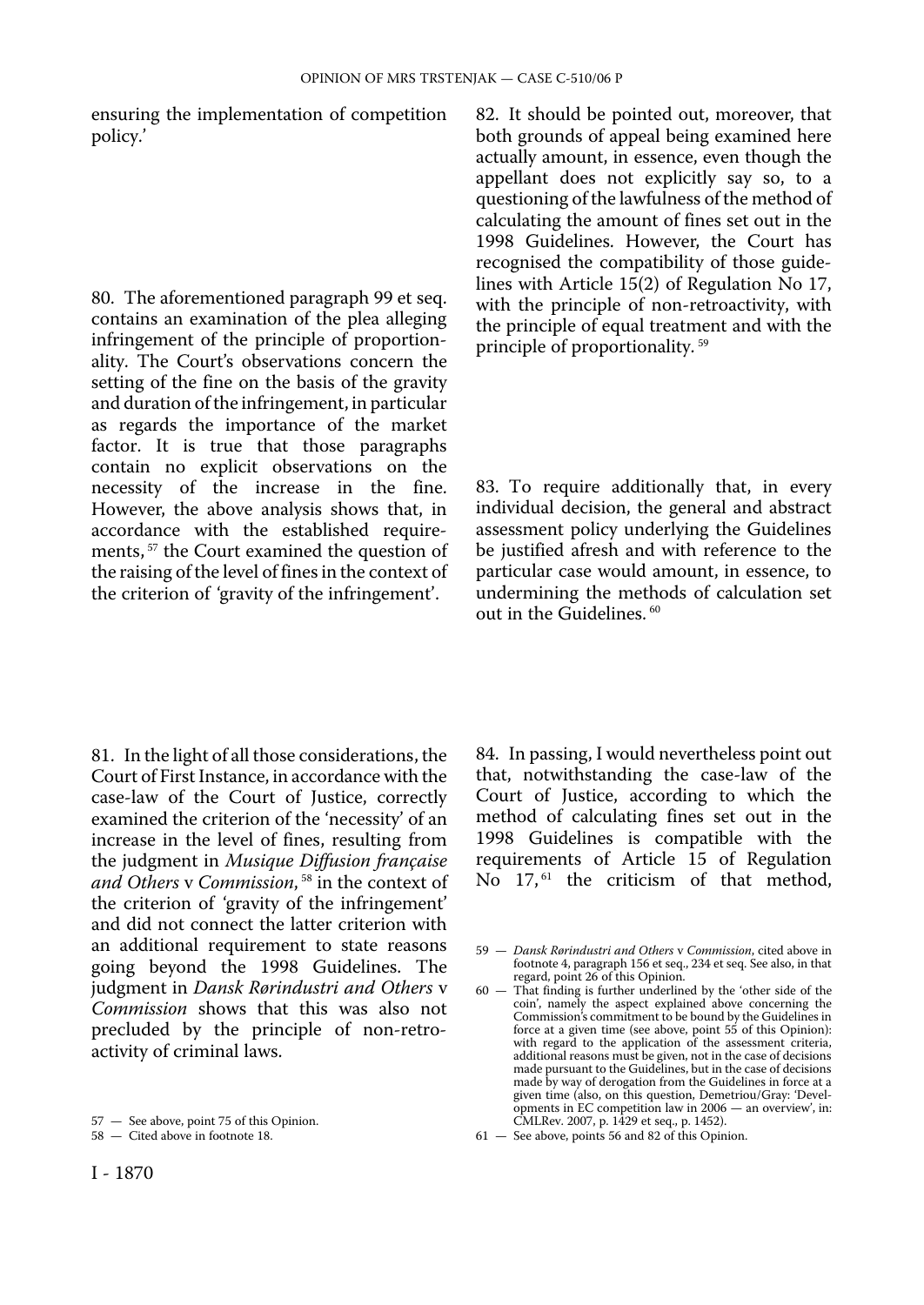particularly as regards lack of transparency, has not been silenced,  $62$  even though some systematisation of the practice followed in applying it is noted. 63 With the entry into force of the 2006 Guidelines, many of those points of criticism have been dealt with, since the method has been changed; this applies inter alia to the classification of infringements in Section 1(A) of the 1998 Guidelines as 'minor', 'serious' and 'very serious infringements', the so-called 'determination on a tariff basis'. 64 However, the fact that the Commission enjoys a wide margin of discretion in the determination of fines has remained determination of fines unchanged. 65 Although, under Article 229 EC and Article 15 of Regulation No 17, the Court's unlimited jurisdiction to review that discretion is established, <sup>66</sup> it is nevertheless desirable, for the purposes of legal certainty, that administrative discretion should have the benefit of clear criteria for the assessment of fines.  $67$ 

- 62 See inter alia Dannecker/Biermann, cited above in footnote 28, paragraph 126, p. 1260. Völcker ('Rough justice', cited above in footnote 47, p. 1289) believes there are indications that changes which the Commission made in the 2006 Guidelines in contrast to the 1998 Guidelines, and in any case the abolition of 'determination on a tariff basis', are also attributable to the fact that, despite confirmatory case-law of the Court of First Instance and the Court of Justice, the criticism regarding lack of transparency and arbitrariness of the 1998 Guidelines did not stop. Soyez: 'Die Bußgeldleitlinien der Kommission — mehr Fragen als Antworten', EuZW 2007, pp. 596-600, sums up the situation to the effect that the proclaimed objective of the 1998 Guidelines, of increasing the transparency and impartiality of the Commission's decisions, was not achieved and that, retrospectively, many representatives of European competition authorities even viewed the 1998 Guidelines as a pure 'lottery' (ibid., p. 596).
- 63 Dannecker/Biermann (cited above in footnote 28, paragraph 126).
- 64 On this question, see also below, at point 90 of this Opinion. 65 — See footnote 50 of this Opinion; see also point 2 in the
- introduction to the 2006 Guidelines. 66 — See above, point 45 of this Opinion.
- 67 An assessment of the extent to which the 2006 Guidelines are already fulfilling this recommendation, formulated by Schwarze (cited above in footnote 20, in particular p. 269) against the background of the 1998 Guidelines, is outside the scope of this Opinion.

85. With regard to the appellant's argument that the 2006 Guidelines should be applied, it should be added that there is no reason why, in addition to applying the 1998 Guidelines, the 2006 Guidelines which later superseded them should be applied and why the increase should be viewed in the light of the 2006 Guidelines. 68 The Commission decision at issue here was adopted on 2 October 2001. At that time, the 1998 Guidelines were relevant. The 2006 Guidelines apply to cartel cases only from 1 September 2006 onwards and are therefore of no account in these appeal proceedings.

86. Nor are they capable, as the anticipation of a later change in the Commission's policy, of retroactively clarifying the latter's discretion.

87. And finally, if the Court of Justice were to take them into account, that would amount to nothing other than the substitution, on grounds of fairness, by the appellate court of its own assessment for the assessment of the Court of First Instance. 69

69 — See above, point 45 of this Opinion.

<sup>68</sup> — The appellant obviously puts forward this argument in the hope of receiving a lower fine. Some academic writings, on the other hand, assume that the Commission's warning that the 2006 Guidelines will, in some cases, entail a further raising of the level of fines is correct; see Demetriou/Gray (cited above in footnote 60, p. 1429); the problems of what, if any, purpose is served by a further increase are expounded by, inter alia, Völcker ('Rough justice', cited above in footnote 47, p. 1317).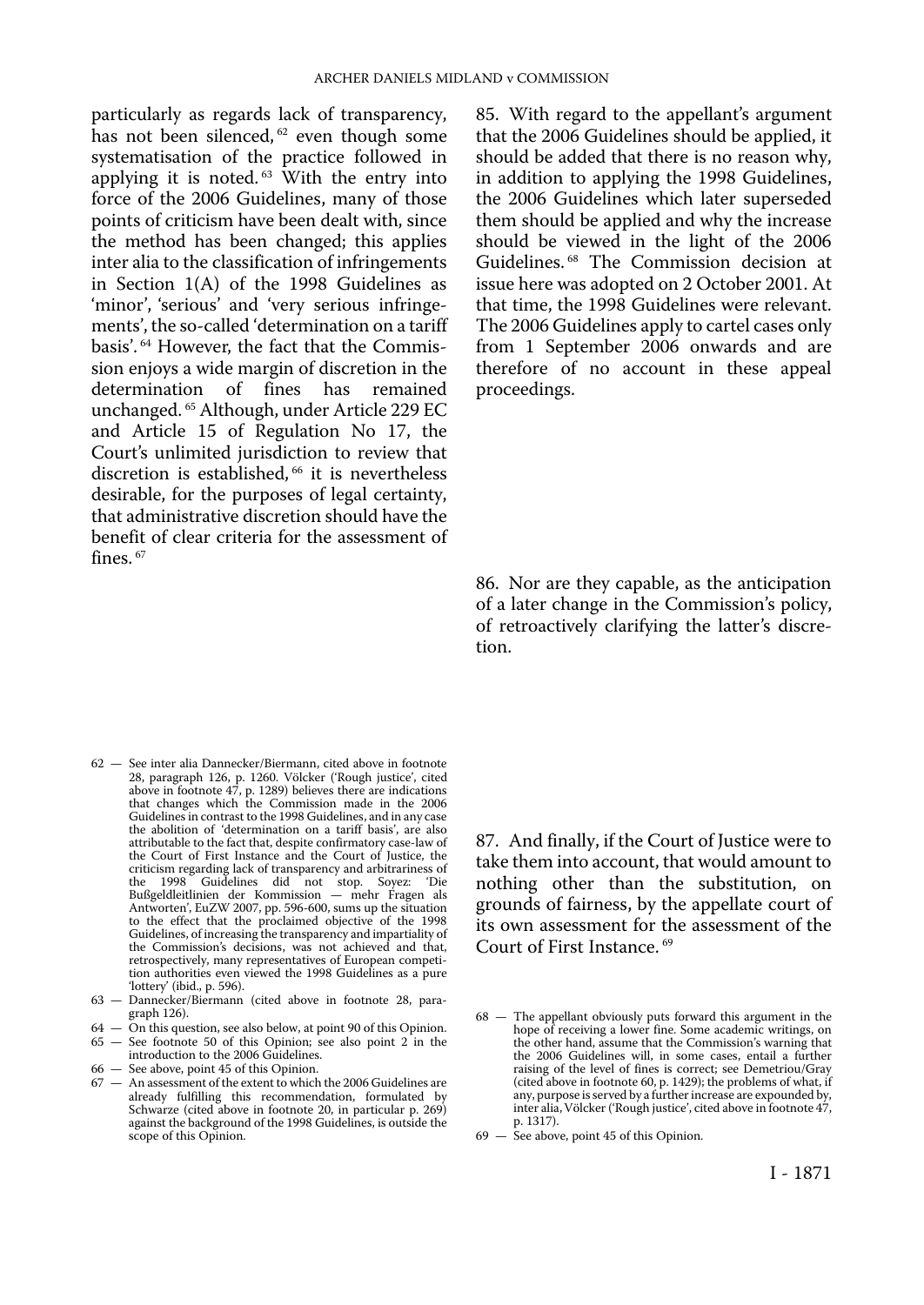88. The Court of First Instance therefore decided in a manner free from errors of law, in accordance with the requirements of the caselaw of the Court of Justice, and gave a sufficiently clear and unambiguous statement of reasons for its decision. I therefore propose that the first and second grounds of appeal be rejected as unfounded.

consisted in taking as a starting point for the calculation a basic amount determined on the basis of brackets laid down for that purpose by the Guidelines; those brackets reflect the various degrees of gravity of the infringements but, as such, bear no relation to the relevant turnover. The essential feature of that method is thus that fines are determined on a tariff basis, albeit one that is relative and flexible.<sup>71</sup>

B — *Disregard of EEA-wide product turnover as the starting point for the calculation of fines (third ground of appeal)* 

1. Introductory observations

89. Attention should be drawn to the settled case-law, according to which the method of calculation set out in the Guidelines, in so far as it consists in taking as its starting point basic amounts which are not determined on the basis of the relevant turnover, does not infringe Article 15(2) of Regulation No 17. 70

90. The main innovation in the 1998 Guidelines as compared with previous practice 91. Apart from in connection with the taking into account of 10% of the overall turnover of undertakings under Article 15(2) of Regulation No 17,<sup>72</sup> the term 'turnover' is not explicitly used in those guidelines. On the other hand, there are implicit references which are connected inter alia with the turnover of the undertakings.<sup>73</sup> Thus, the Guidelines do not preclude account being taken of the turnover not only as an upper limit, but also in the course of the procedure for the calculation of the fines. That is because turnover is a 'useful and important indication of the economic strength of an undertaking (total turnover) and of the impact on competition of its conduct (turnover in the relevant market)', <sup>74</sup> even though it represents only one

<sup>70</sup> — *Dansk Rørindustri and Others* v *Commission*, cited above in footnote 4, paragraphs 243 to 312, and *Archer Daniels Midland and Others* v *Commission*, cited above in footnote 2, paragraph 34. Article 15(2) of Regulation No 17 contains the word 'turnover' without specifying it. Moreover, it is mentioned there only as a criterion for determining the maximum fine, and there is nothing in the wording of that provision which precludes the turnover from being used, not only for the maximum amount, but generally.

<sup>71</sup> — *Dansk Rørindustri and Others* v *Commission*, cited above in footnote 4, paragraph 225. See also M. Debroux, 'L' "imprévisibilité transparente"', footnote 34 above, p. 7.

<sup>72</sup> — Or, in the case of agreements which are illegal under the ECSC Treaty, see Section 5(a) of the 1998 Guidelines.

<sup>73</sup> — See only Section 1(A) of the 1998 Guidelines: 'It will also be necessary to take account of *the effective economic capacity* of offenders to cause significant damage to other operators, in particular consumers, and to set the fine at a level which ensures that it has a sufficiently deterrent effect.'

<sup>74</sup> — Opinion of Advocate General Tizzano in *Dansk Rørindustri and Others* v *Commission*, cited above in footnote 4, point 71.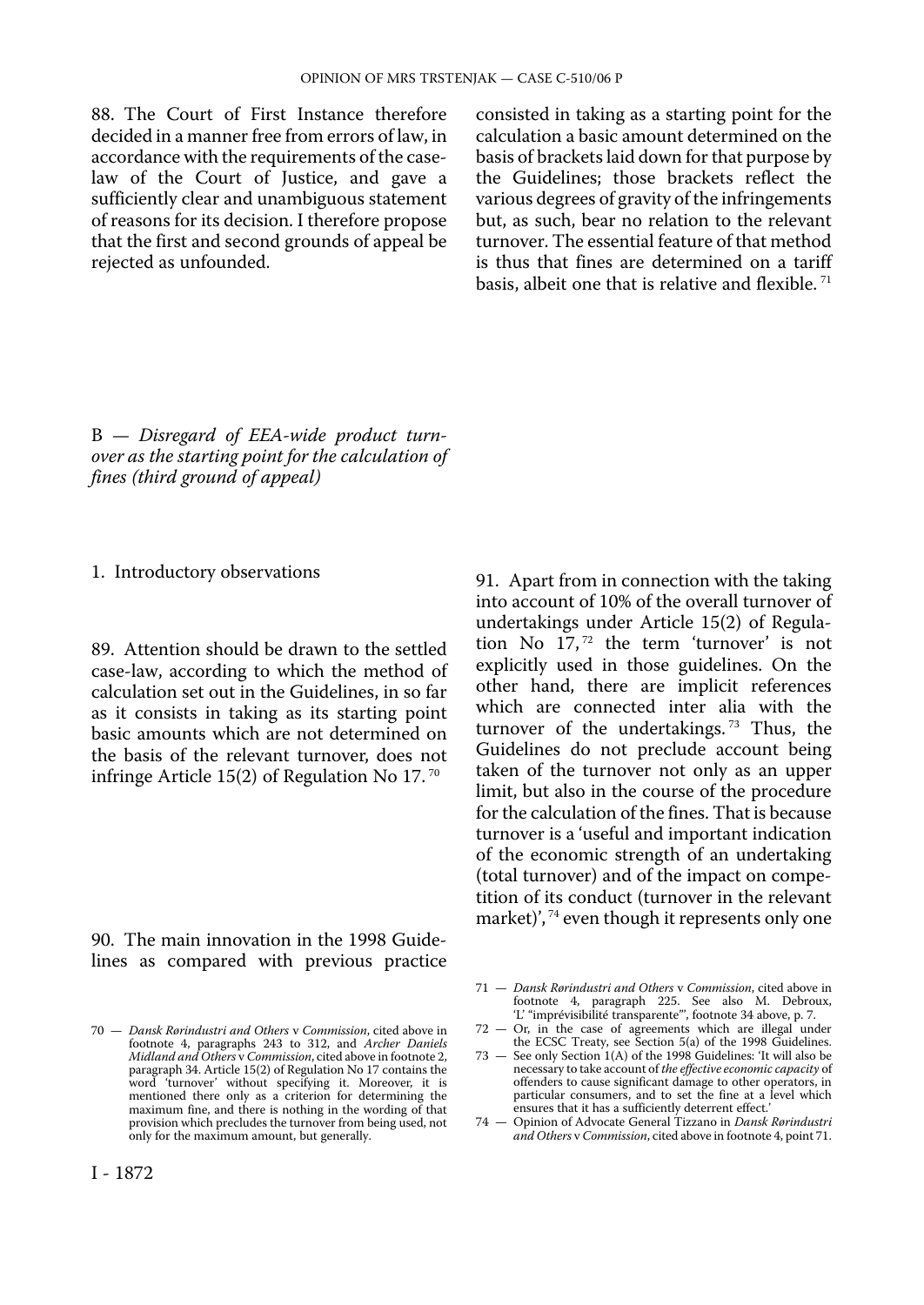of the many criteria of appraisal which the point for the calculation or at any stage Commission may take into account.<sup>75</sup> subsequently to determine the fine. As a subsequently to determine the fine. As a result, the fine is many times higher than the relevant EEA product turnover. 76

2. Arguments of the parties

92. In this ground of appeal, the point at issue for ADM is the turnover in the relevant market, which the Commission, in the decision at issue, considered to be the '*worldwide*' *product turnover*, whereas the appellant is of the opinion that the relevant turnover is the '*EEA*' *product turnover*.

93. With reference, in particular, to paragraphs 75 to 81 of the contested judgment, the appellant complains that the Court of First Instance infringed legal principles applicable to the calculation of fines by permitting the Commission, in the decision at issue, to disregard completely the *relevant EEA-wide product turnover* as an appropriate starting point for the calculation of the fine. In the decision at issue, EEA-wide product turnover is, wrongly in law, not used either as a starting

94. The appellant accepts that the contested judgment correctly summarises, in paragraph 78, the principles applicable to the setting of fines. However, it claims that the Court of First Instance erred in law in then failing to apply its legal findings to the case before it.

95. The appellant states that the 2006 Guidelines demonstrate how the EEA-wide product turnover should be used as an appropriate starting point in order to assess the damage to competition on the relevant product market within the Community and the relative importance of the participants in the cartel in relation to the products concerned. With such a method of calculation, only a fraction of the fine at issue would have been imposed on ADM.

96. The Commission points out that the Court of First Instance alone has jurisdiction to review how in each particular case the

<sup>75</sup> — See Opinion of Advocate General Tizzano in *Dansk Rørindustri and Others* v *Commission*, cited above in footnote 4, point 71.

<sup>76</sup> — Moreover, the appellant previously raised a similar allegation in *Archer Daniels Midland and Others* v *Commission*  (judgment cited above in footnote 2), but on that occasion it was linked with the submission that the principle of proportionality was infringed if the criterion applied was not the EEA-wide turnover (see Opinion of Advocate General Tizzano in *Archer Daniels Midland and Others* v *Commission*, cited above in footnote 2, point 128 et seq.).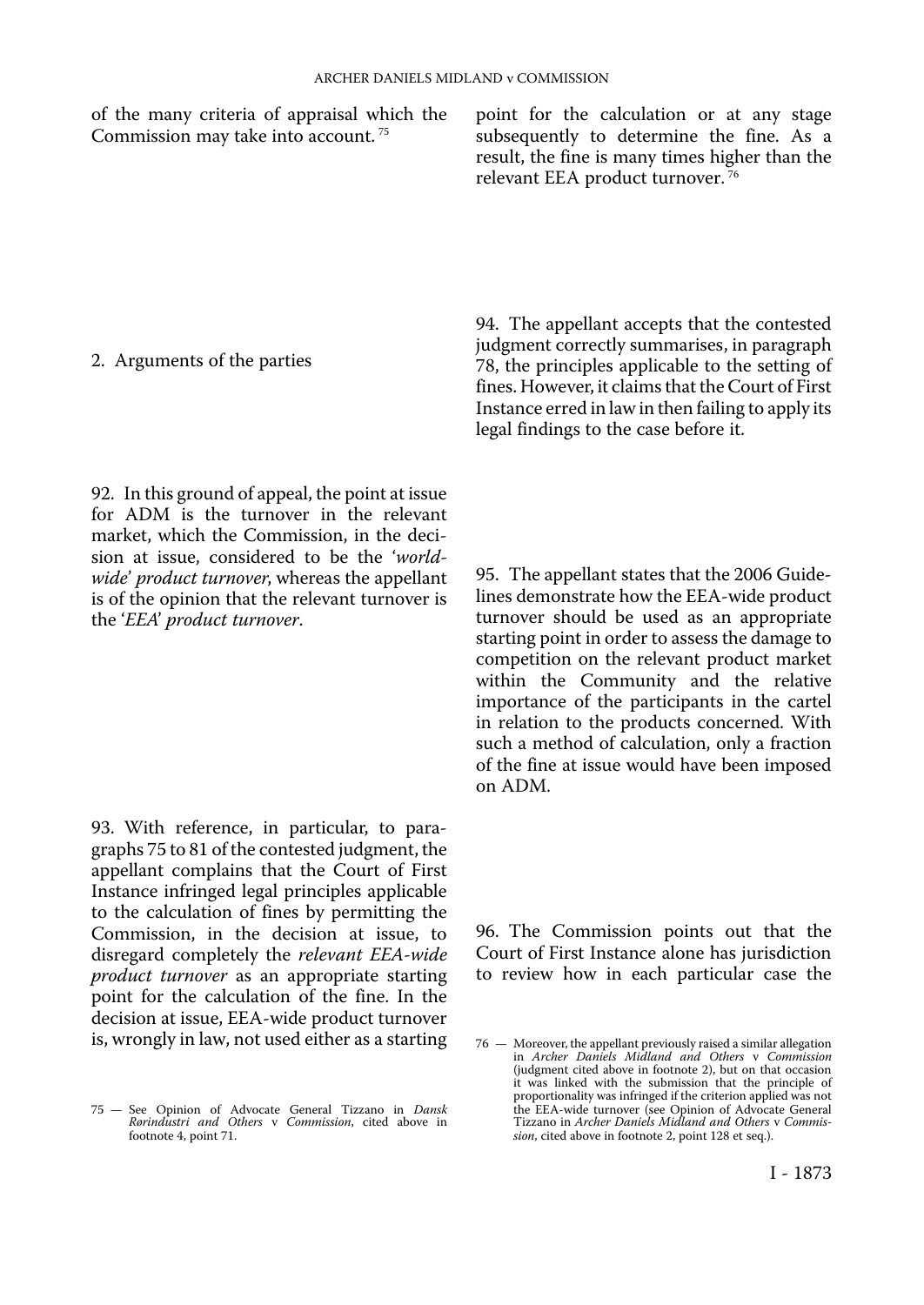Commission appraised the gravity of unlawful conduct. 77 The Court of First Instance took into consideration, in a legally correct manner, all the relevant factors and responded to ADM's arguments. The ground of appeal should therefore be rejected.

98. In paragraphs 78 and 79 of the contested judgment, the Court observes that turnover in the relevant product is only one among a number of criteria to be taken into account. Contrary to the ADM's submission, if an assessment of the proportionality of the fine were confined merely to the correlation between the fine imposed and the relevant product turnover, that would confer disproportionate importance on that criterion.

3. Contested judgment and legal assessment

97. In paragraphs 75 to 81 of the contested judgment, cited by the appellant, the Court of First Instance examines the plea alleging that the principle of proportionality was infringed, inasmuch as the fine imposed exceeds ADM's turnover in sales of that product in the EEA during the period of the cartel, and rejects it. In paragraphs 76 and 77, the Court refers to the settled case-law on assessing the gravity of an infringement, pointing out that it is permissible, for the purpose of fixing a fine, to have regard both to the total turnover of the undertaking and to the market share of the undertakings concerned on the relevant market, although it is important not to confer on one or other of those figures an importance which is disproportionate in relation to other factors and the fixing of an appropriate fine cannot therefore be the result of a simple calculation based on total turnover

99. Paragraph 80 goes on to state: 'In any event, the mere fact, relied on by ADM, that the fine imposed exceeds turnover through sales of that product in the EEA during the period of the cartel, or even exceeds it significantly, is not sufficient to show that the fine is disproportionate. It is necessary to assess the proportionality of that fine by reference to all the factors which the Commission must take into account when determining the gravity of the infringement, namely, the actual nature of the infringement, its actual impact on the relevant market and the scope of the geographic market. The merits of the Decision in relation to some of those criteria will be considered below, as they arise in ADM's arguments.'

100. It is thus apparent that it is not sufficient, for the purpose of assessing the merits of this allegation made by the appellant, to consider only the criticised paragraphs 75 to 81 of the contested judgment.

<sup>77</sup> — Case C-113/04 P *Technische Unie* v *Commission* [2006] ECR I-8831, paragraph 196.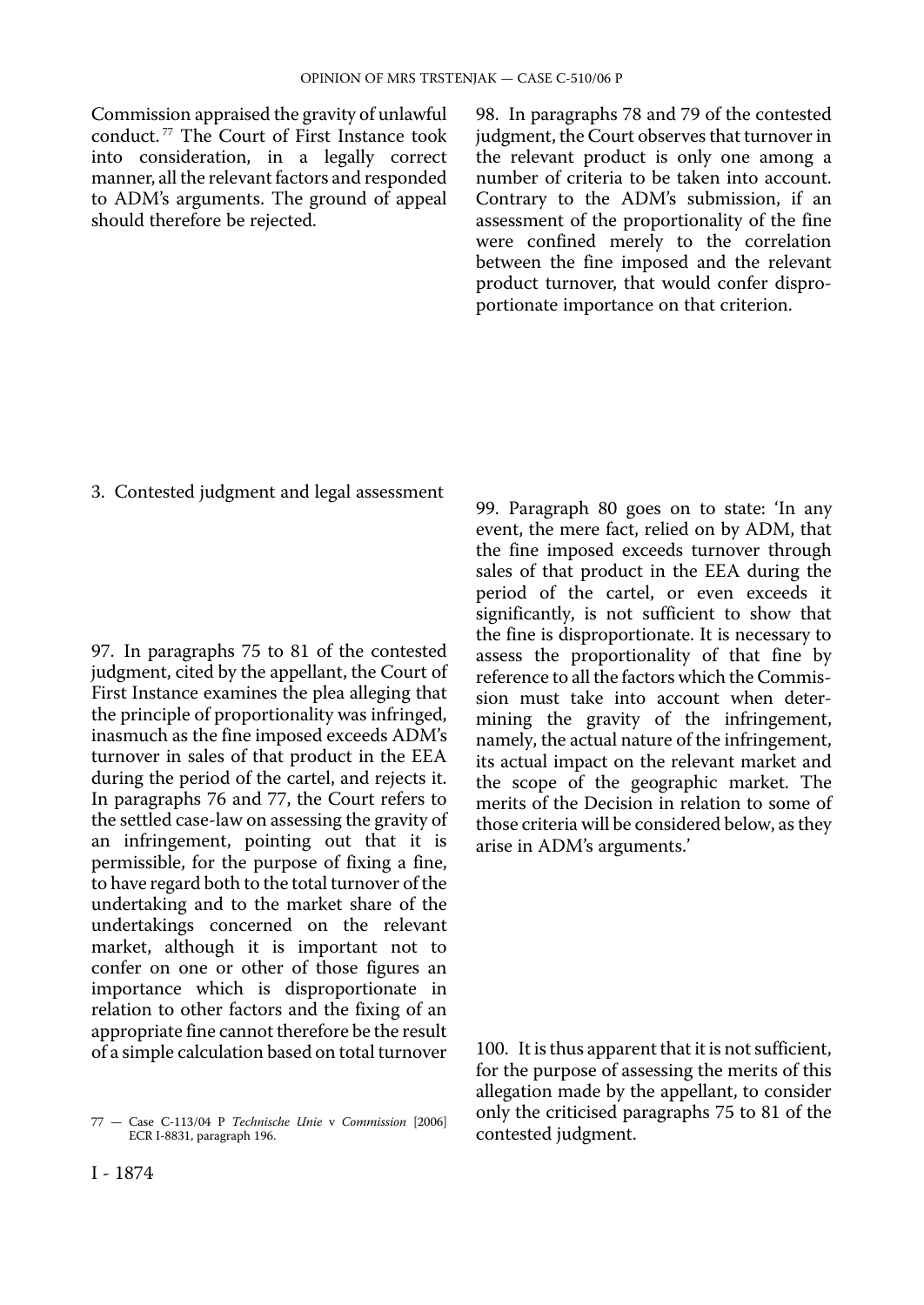101. For a better understanding, it is necessary, on the one hand, to refer to what the Court inferred from the decision at issue as regards the point under discussion here. In that regard, paragraph 59 of the contested judgment states, with respect to the Commission's assessment of the gravity of the infringement:

'For the purposes of assessing those elements, the Commission chose to rely on the worldwide sodium gluconate turnover of the undertakings concerned during the last year of the infringement, namely 1995. In this respect, the Commission found that "given [that the sodium gluconate market is global, these figures g[a]ve the most appropriate picture of the participating undertakings' capacity to cause significant damage to other operators in the common market and/or the EEA" … The Commission added that, in its view, that approach was supported by the fact that this was a global cartel, the object of which was inter alia to allocate markets on a worldwide level, and thus to withhold competitive reserves from the EEA market. It found, moreover, that the worldwide turnover of any given party to the cartel also gave an indication of its contribution to the effectiveness of the cartel as a whole or, conversely, of the instability which would have affected the cartel had that party not participated …'

that they constitute the only relevant criteria for assessing the gravity of the infringement. However, the Commission may take account of turnover as one among a number of relevant factors, particularly where, in accordance with the third to sixth paragraphs of Section 1(A) of the 1998 Guidelines, the Commission adjusts the amount in order to ensure that the fines have a sufficiently deterrent effect.

103. It is clear from recitals 378 to 382 of the Decision, contrary to what ADM submits, that the Commission did indeed take account of the relevant product turnover of the parties concerned in that context. In order to apply that differential treatment to the undertakings concerned, the Commission relied on their worldwide sodium gluconate turnover during the last year of the infringement, namely 1995.

102. Next, in paragraphs 82 to 87 of the contested judgment, the Court concludes that the Guidelines do not provide that the turnover figures of the undertakings concerned whether the overall turnover or the relevant product turnover — constitute the starting point for calculating the fines and, still less,

104. Paragraph 87 of the contested judgment then states: 'In the present case, the cartel is made up of undertakings which hold virtually the entire relevant product market at worldwide level. Moreover, the cartel concerns price-fixing and market-sharing by means of allocating sales quotas. In such a case, the Commission may legitimately rely on the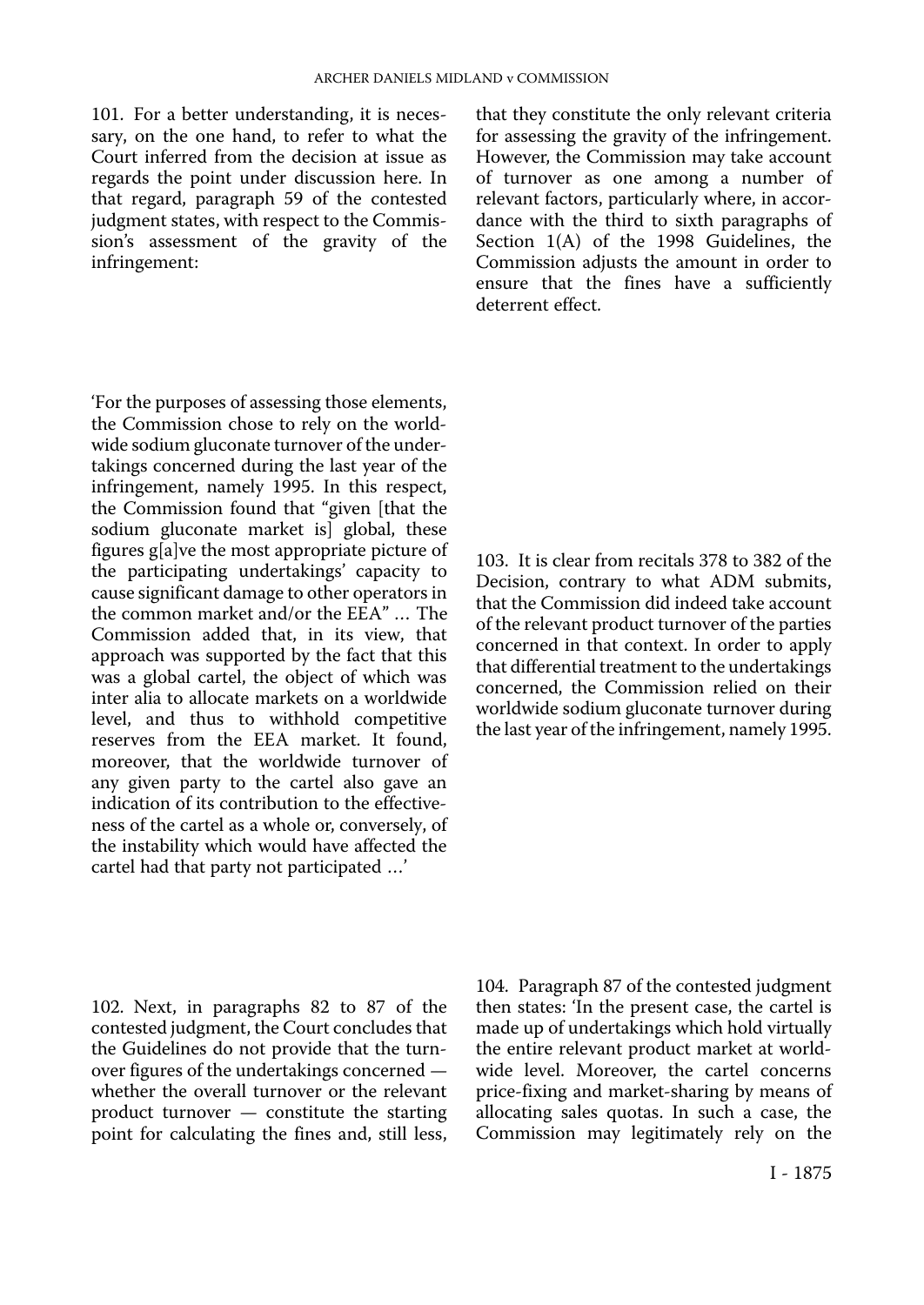worldwide sodium gluconate turnover of the members of that cartel for the purpose of differentiating between the undertakings concerned. Since the objective of that differential treatment is to assess the effective economic capacity of offenders to cause damage to competition by their offending conduct and, therefore, to take account of their specific weight within the cartel, the Commission did not exceed its wide margin of assessment in finding that the worldwide market share of the respective members of the cartel was an appropriate indication.'

instance is appropriate in the light of all the factors referred to by the Commission in the Decision and in the light of the assessment of some of those factors in this judgment.'

105. In the course of its further examination, the Court returns, in paragraphs 113 and 114, to the allegation of failure to take into account EEA-wide product turnover. In the context of considering whether there was an infringement of the principle of equal treatment as compared with the *Zinc phosphate* decision, 78 which the appellant had cited by way of comparison, the Court states in paragraph 113, inter alia, that 'the circumstances of the cartel to which the Decision relates differ from those in the *Zinc phosphate* decision. The zinc phosphate market cartel was limited to the territory of the EEA, whilst the sodium gluconate cartel was worldwide.' In paragraph 114, the Court goes on to state, inter alia, that 'the basic amount set by the Commission for the infringement committed by ADM in this

78 — Commission Decision 2003/437/EC of 11 December 2001 relating to a proceeding under Article 81 of the EC Treaty and Article 53 of the EEA Agreement (Case COMP/E-1/37.027 — *Zinc phosphate*), OJ 2003 L 153, p. 1. That decision is the subject-matter of the judgment in *Britannia Alloys & Chemicals* v *Commission*, cited above in footnote 21.

106. It follows that, contrary to the appellant's allegation, the Court not only summarised the relevant principles, but also applied the resultant findings to the particular case at issue here. In so doing, it responded to the argument relating to the taking into account of EEA-wide product turnover, 79 yet correctly in law regarded it as one criterion among several. It then explained that (and why) the turnovers of the cartel participants from their worldwide sales of soldium gluconate were ultimately the appropriate starting point for the calculation of the fine, thereby at the same time and implicitly explaining why the relevant EEA product turnover was not used. The Court therefore responded to the requisite legal standard to this argument put forward by the appellant.

<sup>79</sup> — It should be noted that this argument of the appellant mentions two levels of disregard: The EEA-wide turnover was not used,'either as a starting point' for the calculation or 'at any stage' subsequently to assess the fine. In so far as it is complained that the turnover in question was not used as the starting point for the calculation, that implies in essence a criticism of the 1998 Guidelines, in which the starting point specified for the calculation is clearly different; see above, points 1 and 90 of this Opinion.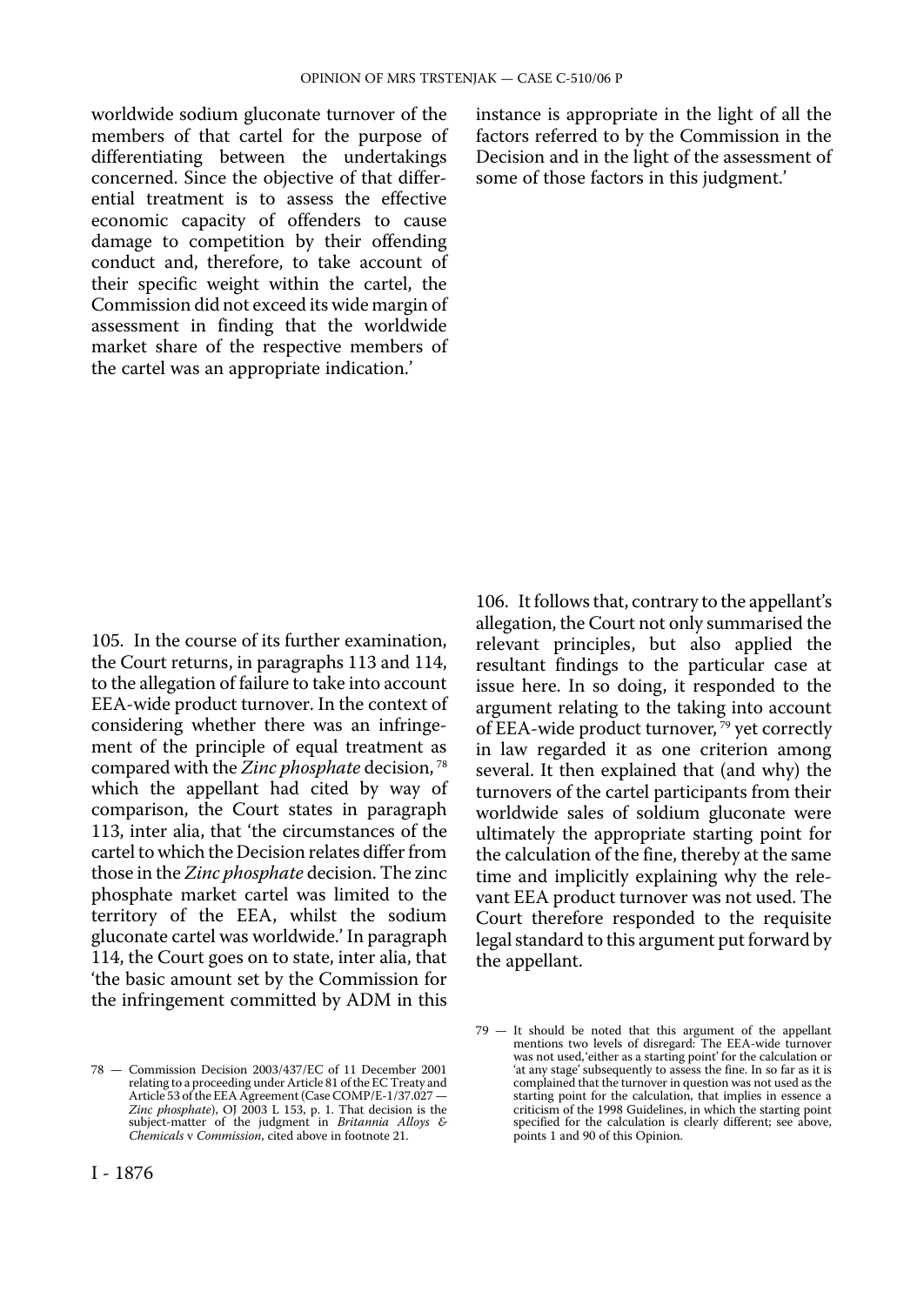107. Finally, the Court's assessment that 'the basic amount set by the Commission for the infringement committed by ADM in this instance is appropriate in the light of all the factors referred to by the Commission in the Decision and in the light of the assessment of some of those factors in this judgment' is not amenable to review on appeal. 80

108. In response to ADM's renewed attempt to apply the 2006 Guidelines as a corrective to the 1998 Guidelines, it must once again be stated that the 2006 Guidelines are not relevant here. 81

C — *Infringement of the principle of equal treatment in the calculation of the fine (fourth ground of appeal)* 

1. Arguments of the parties

110. The appellant complains, with reference to paragraphs 107 to 113 of the contested judgment, that the Court of First Instance infringes the principle of equal treatment by finding that objective differences justify the difference in the amount of the fines as compared with the directly comparable *Zinc phosphate* case. 82

111. First, the judgments cited by the Court in paragraphs 108 to 110 are not relevant. Once the Guidelines were adopted, it is settled case-law, in particular in paragraph 209 of the judgment in *Dansk Rørindustri*, that the Commission infringes the principle of equal treatment if it departs from them without giving reasons.

109. In the light of all the foregoing considerations, this ground of appeal should, in my view, be declared inadmissible, in so far as it is intended to secure a general reconsideration of the fine, and otherwise unfounded.

112. Second, the Court did not identify a single relevant factor which actually distinguishes the *Sodium gluconate* and *Zinc phosphate* cases from each other in terms of the aspects which the Commission took into account in its fining decision. In both cases,

<sup>80</sup> — See above in that regard, points 44 and 45 of this Opinion.

<sup>81</sup> — See above, points 85 and 86 of this Opinion. 82 — See above, footnote 78 of this Opinion.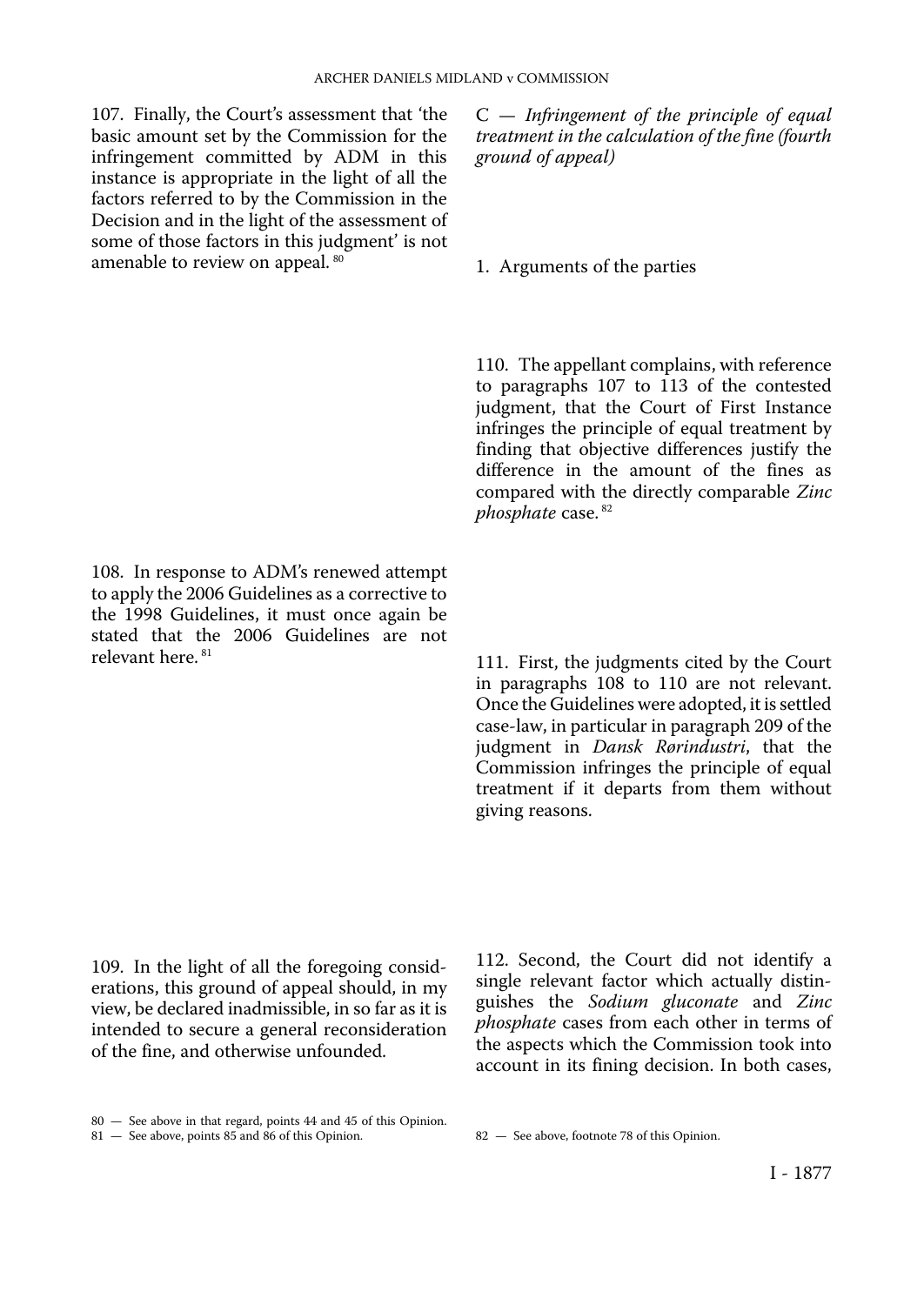the Commission took into account corresponding factors in calculating the basic amount of the fine. Contrary to what the Court maintained, worldwide turnover is not taken into account in setting that basic amount. Only at a later stage of the calculation was the worldwide turnover taken into account in the *Sodium gluconate* case as a criterion for the subdivision into three groups, with a view to a deterrent effect. The fine set in the decision at issue discriminates against ADM when compared with the fine set in *Zinc phosphate*.

113. Finally, ADM complains that, in exercising its unlimited jurisdiction, the Court found, in paragraph 114 of the contested judgment, on the basis of the factors taken into account by the Commission, that the fine was appropriate. <sup>83</sup> That finding is exceptionally reviewable by the Court of Justice for legal error. Even if, as the Court did, only the factors which the Commission referred to as the basis for its decision were considered, it would be concluded that the present case is directly comparable with the *Zinc phosphate* case. The Court did not identify any additional relevant factor that could produce a different result. ADM further submits that it is not open to the Court, in the exercise of its unlimited jurisdiction, to infringe the principle of equal treatment by allowing the Commission to impose a discriminatory penalty on ADM, while others are not so treated. Finally, if the Court found a relevant additional factor that

I - 1878

justified a higher fine in this case, then it should have identified it with the necessary precision. In that respect, it submits, the reasoning, which merely refers to all the factors considered by the Commission in the Decision, is insufficient.

114. The Commission submits that the Court was legally correct in its decision. In particular, the appellant itself failed at first instance to produce adequate evidence to demonstrate in what specific respect the present case is comparable with the *Zinc phosphate* decision and in what the unequal treatment actually consists.

#### 2. Legal assessment

115. The principle of equal treatment is a general principle of Community law, which must therefore also be observed in a proceeding under Article 81 EC.

116. It is settled case-law that the principle of<br>equal treatment or non-discrimination treatment or non-discrimination requires that comparable situations must not be treated differently and that different

<sup>83</sup> — In paragraph 114 of the authoritative English version of the contested judgment the Court used the term 'appropriate', although ADM uses the term 'proportionate' in the English original version of the appeal.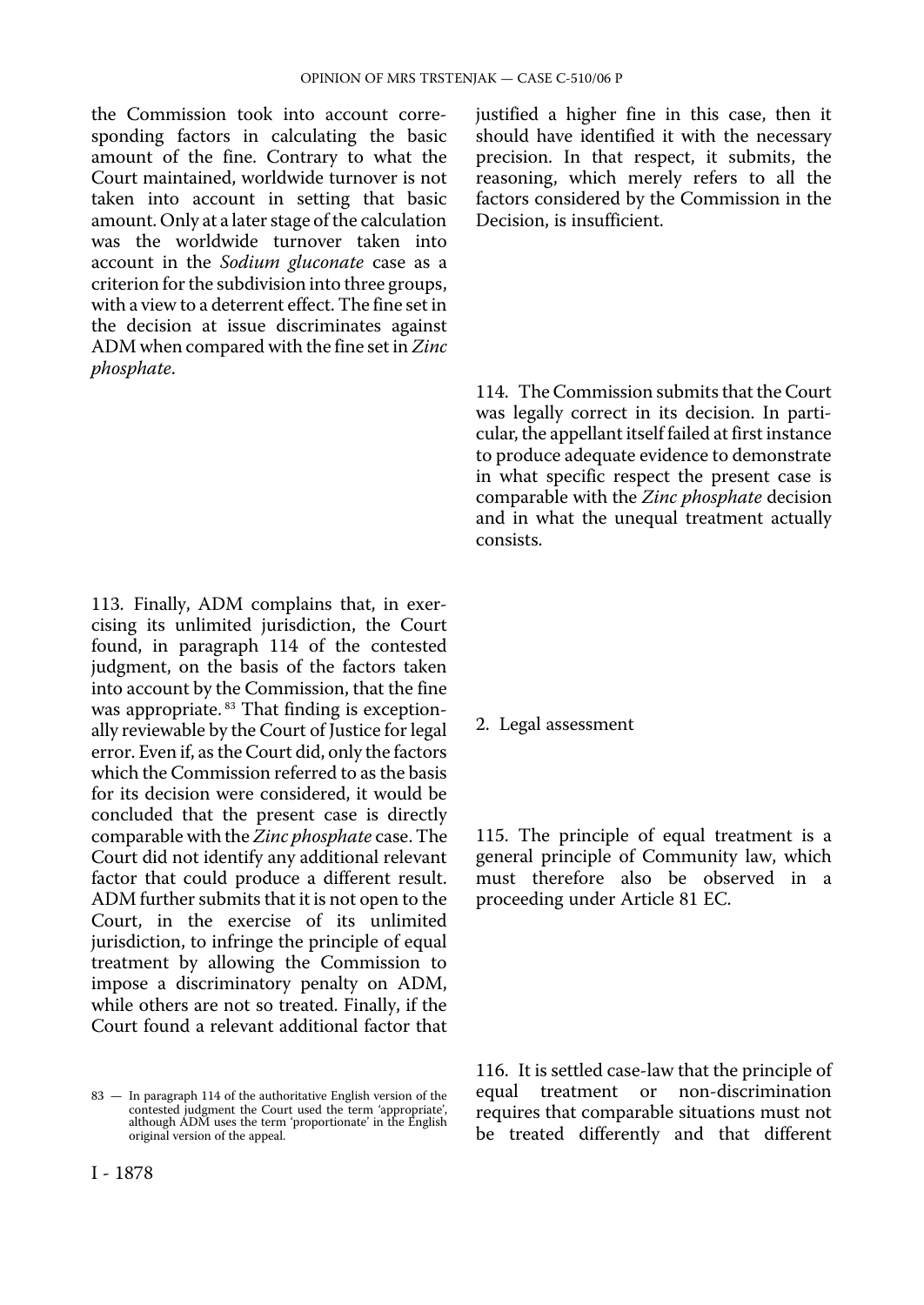situations must not be treated in the same way situation within the meaning of the above-<br>unless such treatment is objectively justified.  $34$  mentioned case-law. unless such treatment is objectively justified. 84

117. In so far as the appellant thus refers, with regard to the infringement of the principle of equal treatment, to the situation of another cartel and to the Commission's decision relating to that situation, it must be pointed out, as, moreover, the Court also did in paragraphs 108 to 112 of the contested judgment, that the Commission's practice in previous decisions cannot itself serve as a legal framework for the imposition of fines in competition matters and that decisions in other cases can give only an indication for the purpose of determining whether there might be discrimination, since the facts of those cases, such as markets, products, the undertakings and periods concerned, are not likely to be the same. 85

118. In those circumstances, it would have been for the appellant to show before the Court of First Instance why the situation referred to by it was in fact a comparable

119. The summary of the appellant's submission in the contested judgment of the Court of First Instance, which is not disputed by the appellant, states: 'Although the two cases are partly contemporaneous and are comparable not only as regards the size of the relevant markets but also as regards the gravity and duration of the infringement, the Commission took into account the limited size of the zinc phosphate market in Europe and in that case set the aggregate fine at EUR 11.95 million (75% of overall relevant product sales) as to the aggregate fine of EUR 40 million in the sodium gluconate case (over 200% of relevant EEA product sales). Furthermore, in the *Zinc phosphate* case, the basic amount was set at EUR 3 million for undertakings with over 20% market share and at EUR 0.75 million for the undertaking which had a significantly smaller market share. However, in the sodium gluconate case, the Commission set the starting calculating EUR 10 million for undertakings with over 20% market share and at EUR 5 million for undertakings with a significantly smaller market share.' <sup>86</sup>

<sup>84</sup> — Case C-344/04 *International Air Transport Association and Others* [2006] ECR I-403, paragraph 95 with further reference.

<sup>85</sup> — *Britannia Alloys & Chemicals* v Commission, cited above in footnote 21, paragraph 60 with further reference to the settled case-law of the Court of Justice.

<sup>86</sup> — Paragraph 95 of the contested judgment.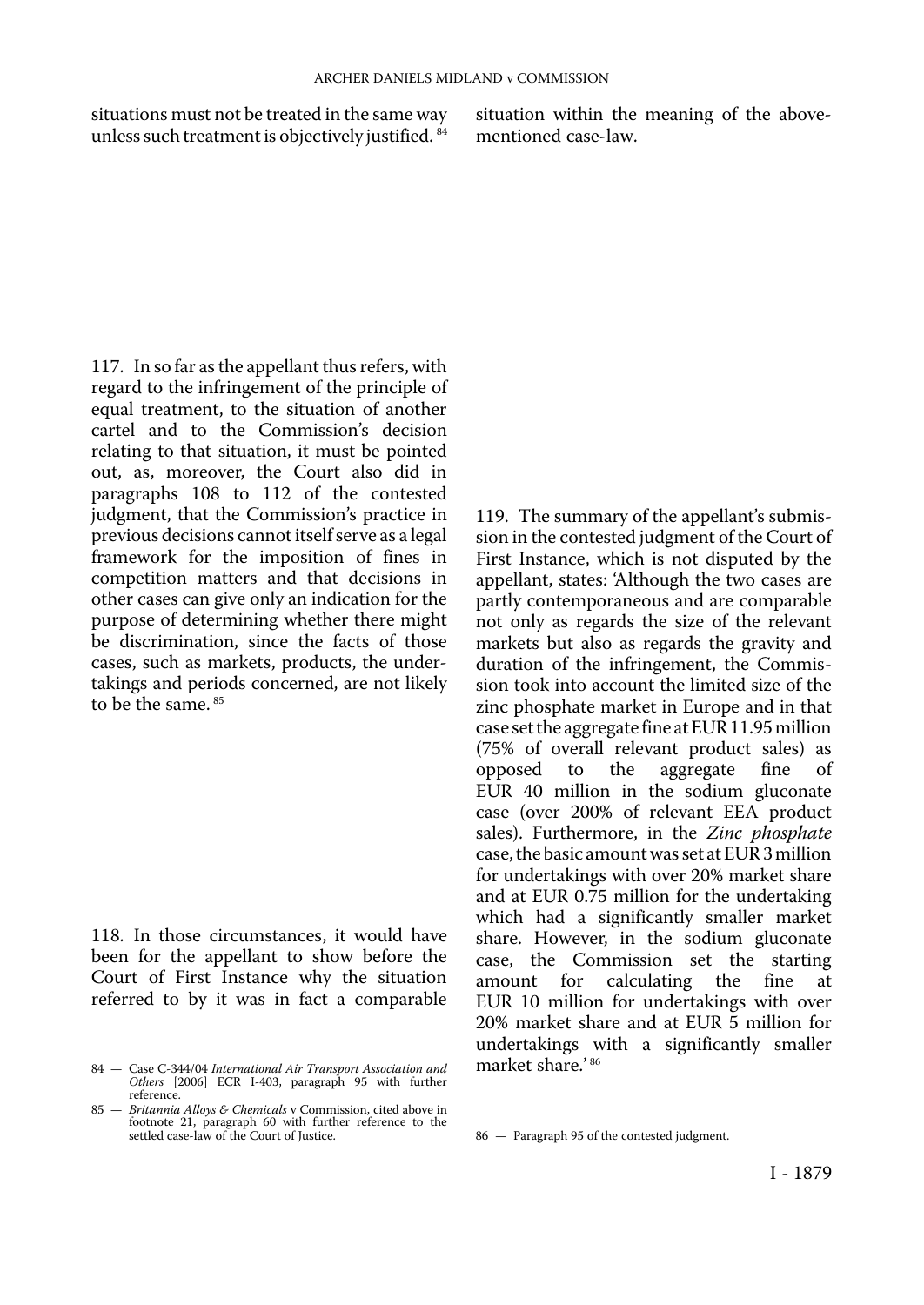120. The Court responded to that submission the assessment of some of those factors in the contested paragraphs 113 and 114: in this judgment.' in the contested paragraphs 113 and 114:

'113 In the present case, it must be held that, prima facie, the circumstances of the cartel to which the Decision relates differ from those in the *Zinc phosphate*  decision. The zinc phosphate market cartel was limited to the territory of the EEA, whilst the sodium gluconate cartel was worldwide. Moreover, contrary to the circumstances of this case, only relatively small undertakings were involved in the zinc phosphate market cartel. Thus, the worldwide turnover of the undertakings involved in the *Zinc phosphate* decision ranged between<br>EUR 7.09 million and EUR 7.09 million and EUR 278.80 million in 2000, whilst in this case the worldwide turnover of the undertakings involved ranged between EUR 314 million and EUR 14.003 billion in 2000, with ADM having worldwide turnover of EUR 13.936 billion.

114 In any event, even if all the circumstances relevant for the purposes of determining the appropriate amount in the *Zinc phosphate* decision could be regarded as comparable to those of this case, the Court considers, under its unlimited jurisdiction, that the basic amount set by the Commission for the infringement committed by ADM in this instance is appropriate in the light of all the factors referred to by the Commission in the Decision and in the light of

121. In the first of those two paragraphs, the Court responded to the requisite legal standard to all the arguments put forward by ADM. Moreover, it must be observed, with regard to the present case, that the appellant as evidenced by the setting out of its submission in the contested judgment — has not explained more fully in what specific respects the two cases are supposed to be comparable as regards the size of the relevant markets and the gravity and duration of the infringement.

122. Finally, as regards the assessment made by the Court in the second of those two paragraphs, it should be noted that it is not for the Court of Justice to substitute, on grounds of fairness, its own assessment for that of the Court of First Instance exercising its unlimited jurisdiction to rule on the amount of fines. 87

123. Finally, it should be noted that the reference made by the appellant to *Dansk Rørindustri and Others* v *Commission* 88 is ineffective. In that argument, it claims that the

<sup>87</sup> — See above, point 45 of this Opinion.

<sup>88</sup> — *Dansk Rørindustri and Others* v *Commission*, cited above in footnote 4.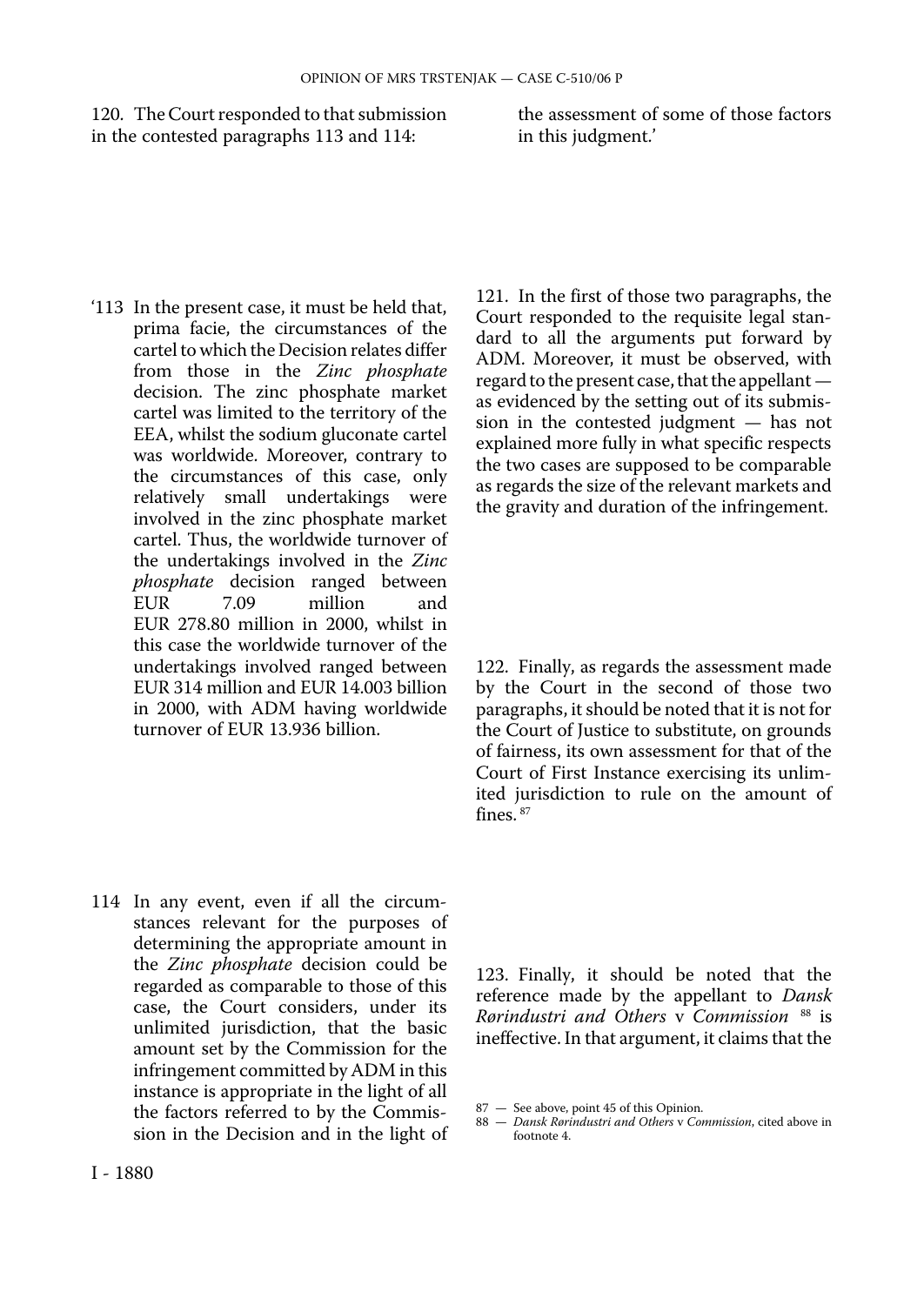Commission infringes the Guidelines if it departs from them without giving reasons. The appellant does not demonstrate what that has to do with the principle of equal treatment in relation to the *Zinc phosphate* case.

market impact. It alleges infringement of the principle that self-imposed rules must be followed, failure on the part of the Court to respond with regard to the question of impact where the market definition has changed and that the Court impermissibly reversed the burden of proof.

124. In the light of all the foregoing considerations, I propose that the Court should reject this ground of appeal as unfounded.

> 127. Since these three grounds of appeal overlap to a considerable extent, I shall examine them together.

D — *Errors of law in the determination of the market impact of the cartel (fifth, sixth and seventh grounds of appeal)* 

1. Introductory observations

125. Section 1(A) of the 1998 Guidelines distinguishes, for the purpose of determining the basic amount, between three categories of gravity of infringement, to which different starting amounts are assigned, those categories being 'minor', 'serious' and 'very serious' infringements. The amount is assigned on the basis of a number of criteria, including the 'actual impact on the market, where this can be measured'.

126. In this connection, the appellant claims that the Court of First Instance made errors of law as regards the determination of the cartel's

128. The common starting point of these grounds of appeal is the fact that ADM considers that the Commission's definition of the relevant product market is too restrictive and that the related findings as regards the actual impact on the market are wrong. The Commission defined the relevant product market as the 'market consisting of sodium gluconate in its solid and liquid forms and its basic product, gluconic acid'. 89

129. In response to the arguments raised by ADM during the administrative procedure, the Commission accepted that sodium gluconate had a number of partial substitutes depending on the field of application, but

<sup>89</sup> — Paragraph 226 of the contested judgment.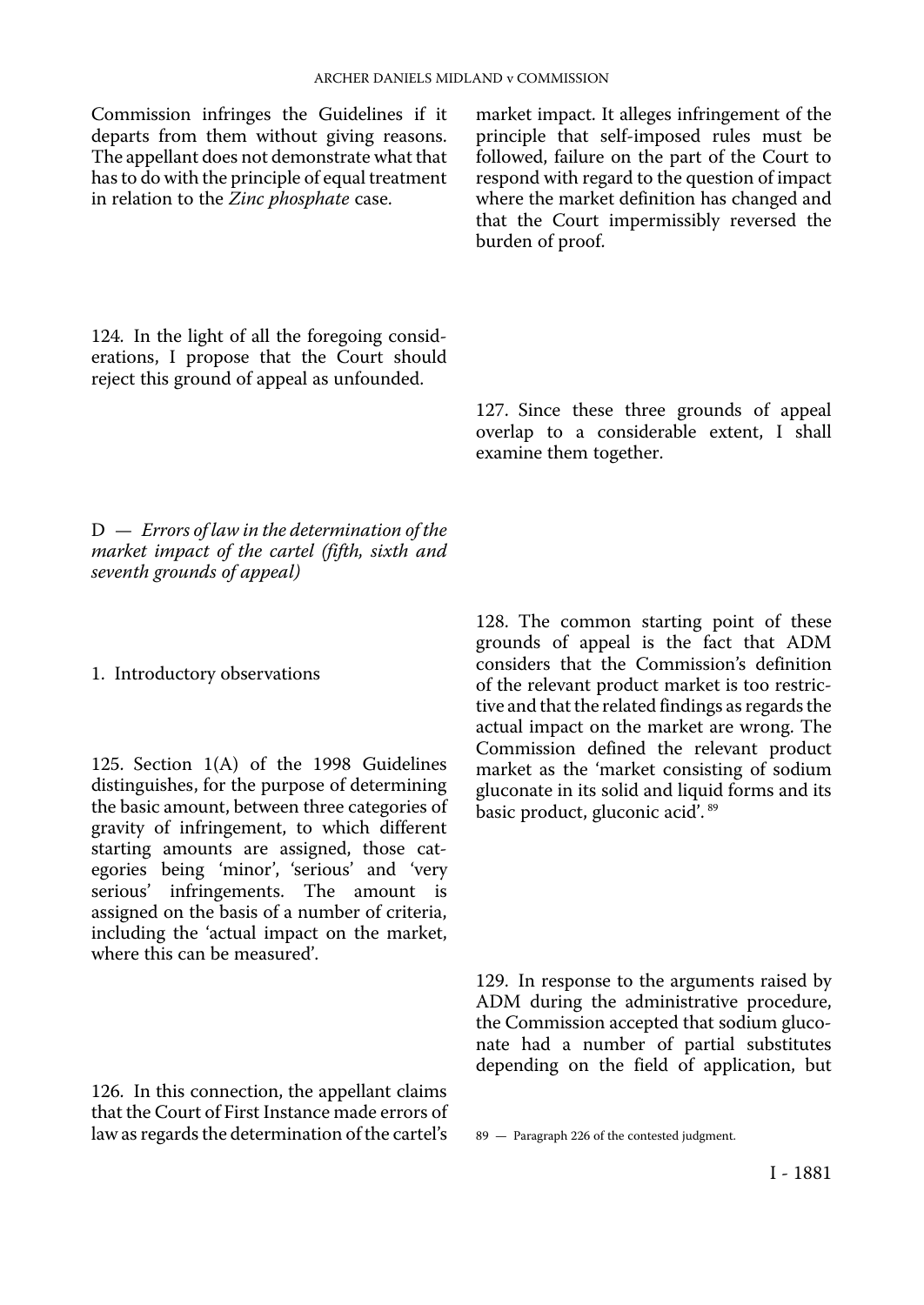found no evidence that those products would effectively constrain pricing of sodium gluconate. On the contrary, it found that several factors contradicted ADM's contention. Thus it argued that there was no general substitute for sodium gluconate and that, given that that product was more environmentally friendly, certain users preferred it to potential substitutes. Moreover, it found that that view was confirmed, first, by the replies provided by customers of the cartel members and, second, by the very existence of the cartel which was limited to sodium gluconate and thus in its view constituted evidence that the members themselves regarded the market as being limited to sodium gluconate.<sup>90</sup>

market is defined too restrictively, the conclusions based on that definition with regard to the cartel's impact will therefore also be incorrect. The Commission defined the relevant market wrongly, leading to an error in respect of market impact. Because sodium gluconate is only one among many chelating agents and is thus easily substitutable, the cartel did not have the market power imputed to it.

2. Arguments of the parties

130. The appellant submits that, in paragraph 238 of the contested judgment, the Court wrongly rejected the complaint that the relevant market was defined incorrectly.

132. The appellant submits that the Court erred in law in its response to ADM's corresponding submission, stating that it was for ADM to show that the relevant market should be defined differently from how the Commission had defined it. ADM argues in this regard that it is, on the contrary, for the Commission to show the impact of the cartel on the relevant market, which, under the Guidelines, also includes the definition of the relevant product market. In the absence of that definition, the burden of proof cannot be imposed on the other side, namely ADM.

131. With reference to paragraphs 226 to 239 of the contested judgment, it submits that the Court infringed the principle that the Commission must follow self-imposed rules, namely, in this case, the Guidelines on setting fines. When examining the impact of a cartel on the relevant market, a correct definition of the relevant product market is the indispensable starting point for that examination. Where, as in this case, the relevant product

133. Secondly, the appellant complains, with reference to paragraphs 234 and 236 of the contested judgment, that the Court made an error of law in failing to respond to ADM's plea that the evidence would show lack of impact of the cartel on the market if the market definition used was wider.

<sup>90</sup> — Paragraph 226 of the contested judgment.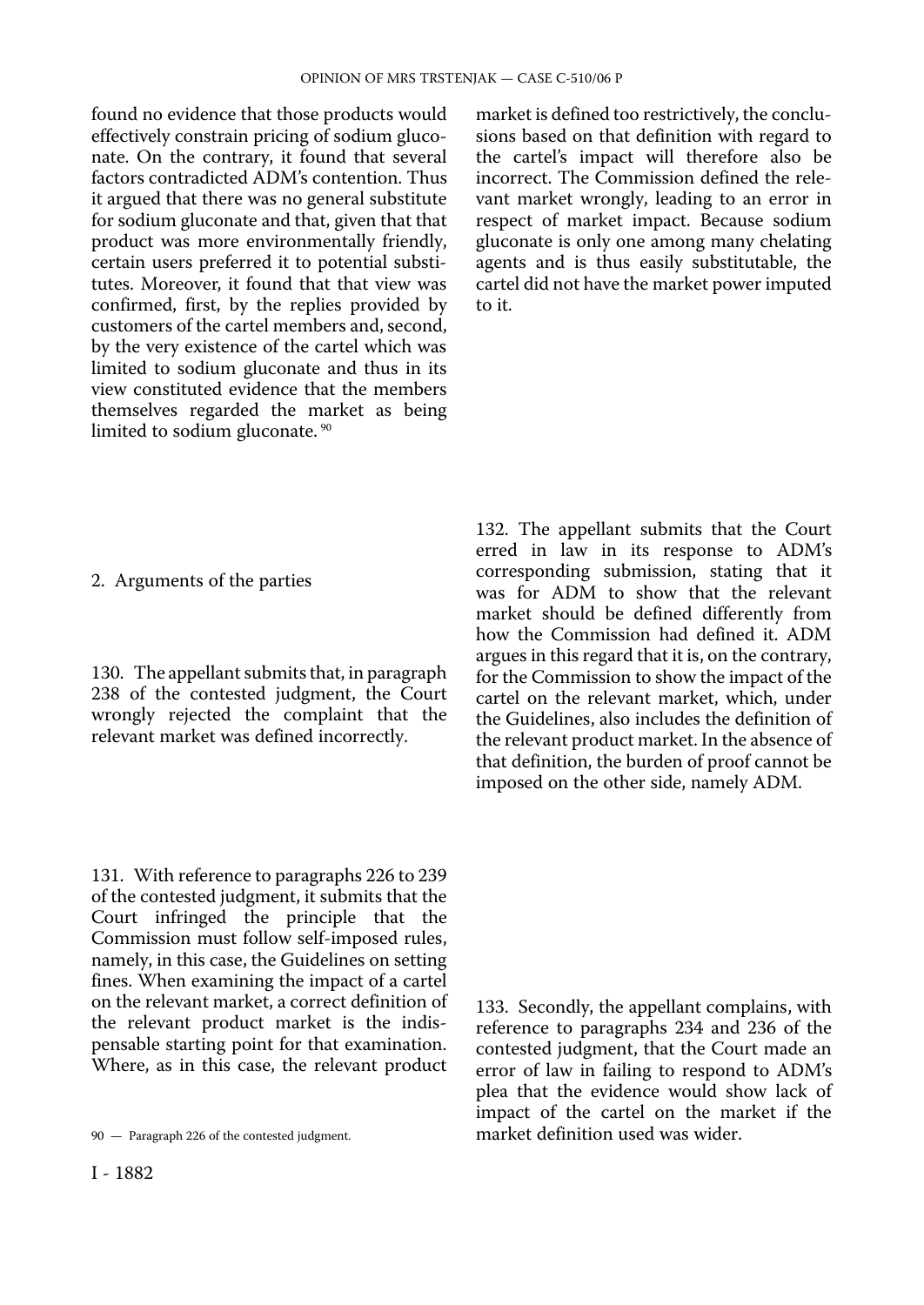134. In its application to the Court, ADM claims to have shown, inter alia by means of tables, that sodium gluconate accounts for 20% of the relevant chelating agents. That is, it submits, a strong argument in support of ADM's conclusion that the cartel was ineffective in controlling price. ADM showed that price developments for chelating substitutes before, during and after the cartel period showed a very close price correlation to sodium gluconate. According to ADM, such evidence undoubtedly shows that factors other than the cartel were responsible for the price developments.

135. Thirdly, the appellant complains, with reference to paragraphs 230, 234, 236 and 237 of the contested judgment, that the Court reverses the burden of proof by requiring ADM to show that prices in the absence of the cartel would have been the same.

had no impact. ADM submits that the Court thus unlawfully reversed the burden of proof. The Guidelines require the Commission to show impact. However, they do not provide that ADM is required to show lack of impact.

137. The Commission submits that this allegation made by ADM is unfounded and attributable to a misunderstanding of the contested judgment. As the Court made clear in paragraph 229 of the contested judgment, the question of the market definition in this case arises not in connection with the finding of the existence of an infringement, but in connection with the assessment of the gravity of the infringement. The Court found that ADM had failed at first instance to show that the actual impact on the relevant market would have had to be assessed differently if a different market definition had been used. ADM is now requesting the Court of Justice to consider on appeal a point of fact which ADM itself failed to prove at first instance.

#### 3. Contested judgment

136. In paragraphs 177 and 184 of the contested judgment, in response to ADM's argument that the Commission must show how prices would have developed in the absence of the cartel, and specifically that they were higher with the cartel than without it, the Court stated that this was an impossibly difficult task. Despite this, in paragraph 237, the Court imposed precisely that requirement on ADM, in order to show that the cartel had

138. In paragraphs 228 to 237 of the contested judgment, the Court of First Instance considers the substance of ADM's complaint that, by excluding sodium gluconate substitutes, the Commission defined the relevant product market too restrictively and therefore incorrectly.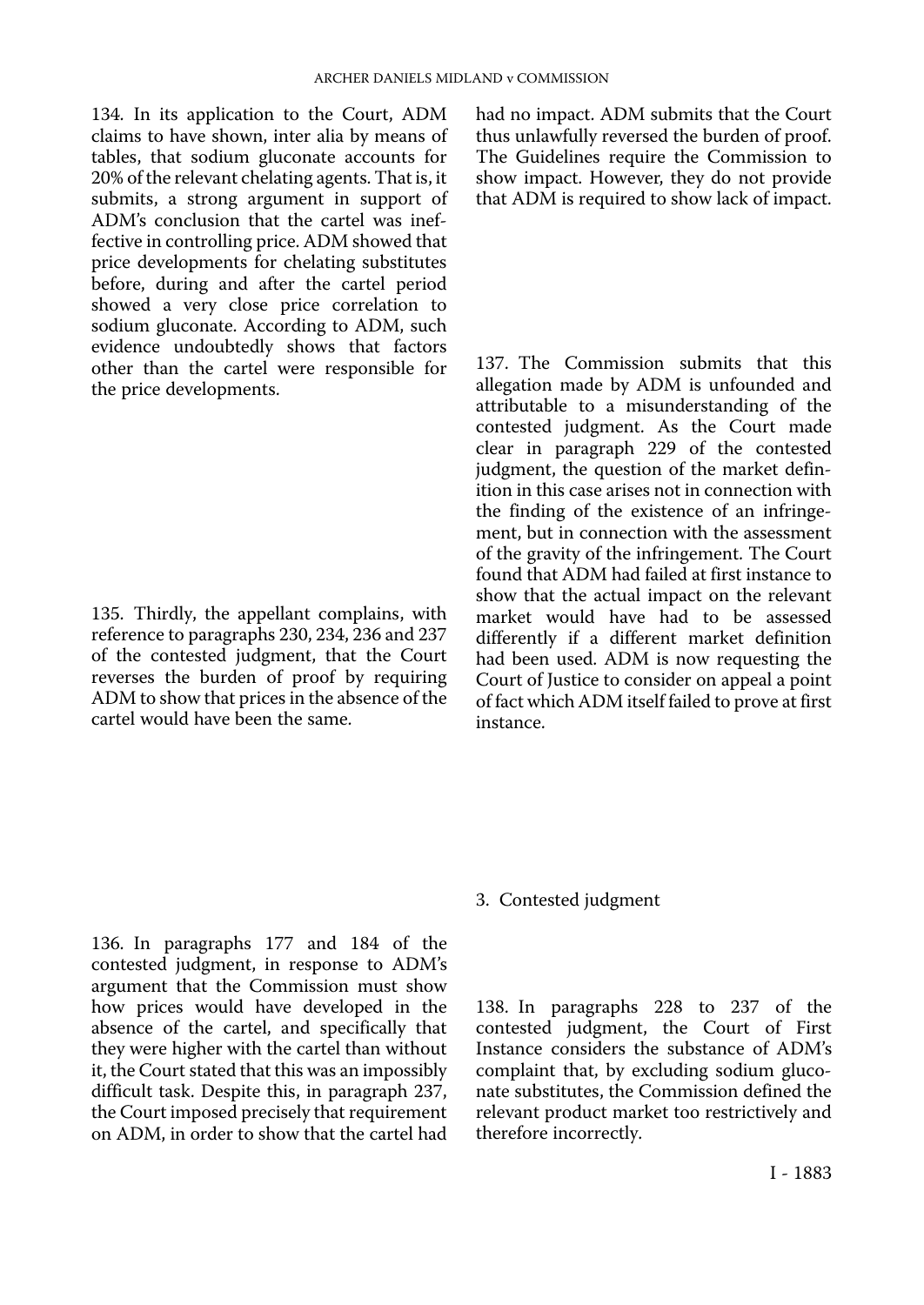139. The Court first points out that ADM did not make the allegation that the relevant product market was incorrectly defined in order to show that the Commission infringed Article 81(1) EC. ADM does not deny that its participation in the cartel on the sodium gluconate market constituted an infringement for the purposes of that provision.<sup>91</sup>

absence of a cartel.  $93$  In particular, the Commission — and, in the same way, the opponent in the event of denial  $94 - is$ required to consider what the price of the relevant product would have been in the absence of a cartel, which involves hazardous speculation, which must be countered with evidence based on reasonable probability, which is not precisely quantifiable.<sup>95</sup>

140. The Court further states that this case, by contrast, concerns the complaint that the Commission imposed on ADM an excessive fine, in particular because it found that the cartel had had an actual impact on the relevant product market and took into account that factor when setting the fine. However, that argument can be accepted only if ADM demonstrates that, had the Commission defined the relevant product market differently, it would have had to find that the infringement did not have an actual impact on the market defined as that consisting of sodium gluconate and its substitutes.<sup>92</sup>

142. ADM failed to refute the Commission's analysis in the Decision as regards the sodium gluconate market by at least providing a rough comparison between the prices which had actually been charged, during the cartel, on the wider chelating agent market with those which, in all probability, would have prevailed on that wider market had there not been a cartel limited to sodium gluconate. 96

141. The Court explains in this regard that consideration of the impact of a cartel on the relevant market under the first paragraph of Section 1(A) of the 1998 Guidelines necessarily involves recourse to assumptions, in particular in order to consider what the price of the relevant product would have been in the 4. Legal assessment

143. Of the three grounds of appeal put forward here, I shall deal with the first one last, since I am of the view that clarifying the

94 — See paragraphs 232 and 233 of the contested judgment.

96 — Paragraph 236 of the contested judgment.

<sup>91</sup> — The Court was thus implicitly pointing out that, in such a situation (which does not arise in this case), the issue of the burden of pleading and proving the facts would have to be approached differently from how it is approached in the present context. With regard to the burden of pleading and proof as to the existence or non-existence of an infringement, see below, point 166 et seq. of this Opinion.

<sup>92 —</sup> Paragraph 230 of the contested judgment.

<sup>93</sup> — See paragraphs 175 to 178 of the contested judgment and the reference to them in paragraph 230 of that judgment.

<sup>95</sup> — See paragraph 176 of the contested judgment and the reference to the summarising paragraph 178 in paragraph 230 of that judgment.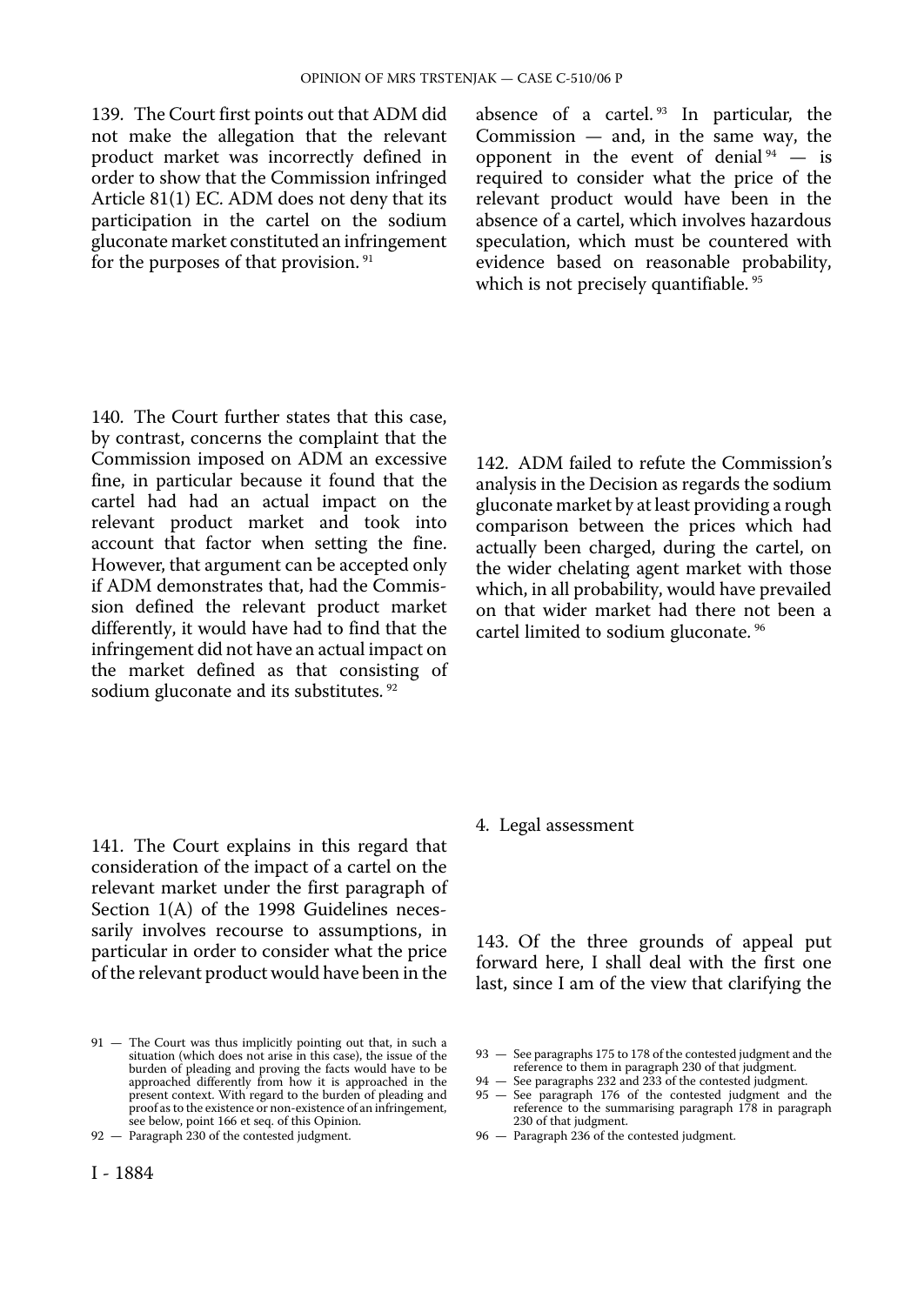abovementioned issue of the 'burden of proof' will, in part, provide the answer to the other two grounds of appeal — infringement of the principle that self-imposed rules must be followed and failure to answer the question of impact if the definition of the market is changed.

146. In this case, the Commission based its assessment of the gravity of the infringement for the purpose of setting the fine on a definition of the relevant product market.

144. In my view, the use of the term 'burden of proof' here is inadequate and misleading. That is because this is actually, first of all, a question of the procedural requirements of the burden of pleading facts and substantiating them. What is meant is the respective responsibility of each of the parties to proceedings to substantiate any facts which it may adduce in support of its particular view of the situation. Each party must first plead or give a convincing account of the facts favourable to it, the one party's account of the facts setting the standard for the other party's counter-submissions.

145. More precisely, that means that a substantiated submission by the Commission can be overturned only by an at least equally substantiated submission by the other party or parties. The rules governing the burden of proof are only applicable at all where both parties provide sound, conclusive arguments and reach different conclusions. 97

97 — Opinion of Advocate General Kokott in Case C-105/04 P *Nederlandse Federatieve Vereniging voor de Groothandel op Elektrotechnisch Gebied* v *Commission* [2006] ECR I-8725, point 73.

147. Under the abovementioned principles governing the burden of pleading the relevant facts, the Court obviously found that definition convincing, since it adopted that approach as the basis for its subsequent assessment. No error of law is apparent in that.

148. The Court made it clear in its reasoning that it is not sufficient for ADM merely to assert and, where appropriate, demonstrate that the original definition of the market is wrong; it must also be shown in what respect that results in a substantially changed assessment of the gravity of the infringement. The Court thus implicitly assumes that it is not self-evident that — as ADM submits — an incorrect definition of the relevant market in a case such as this results in an incorrect assessment of the cartel's impact. Methodically, the Court thus requires the party which seeks to cast doubt on the Commission's assessment, in this case ADM, to carry out and present *the same analytical steps* as the Commission is also required to observe in its own assessment.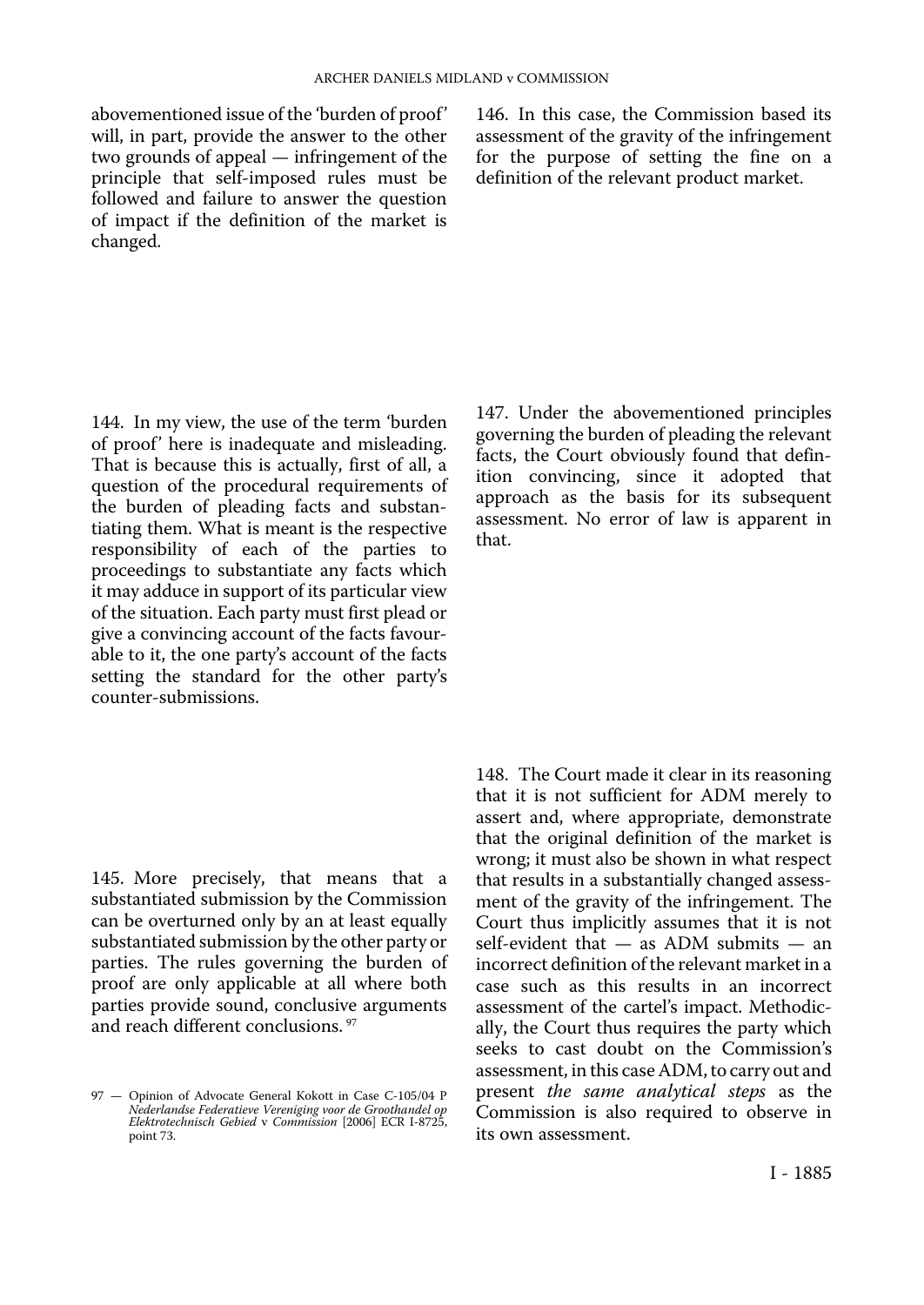149. The Court thus in effect required the appellant to present its analysis of the situation in submissions which were at least equally substantiated. If ADM wished to contest successfully the Commission's submissions, which were found by the Court to be clearly convincing, including the findings in the decision at issue — which were obviously equally convincing — that was rightly possible only on the basis of submissions which were both convincing and equally substantiated. In the given circumstances of this case, that necessarily includes not only the submissions regarding the original definition of the market, but also those regarding all the other assessments made by the Commission.

150. In paragraphs 230 and 237 of the contested judgment, the Court makes it clear by the words 'not have an actual impact', 'non-existent' and 'or at least negligible' that only if the cartel at issue did not have an impact on the wider chelating agent market alleged to exist by ADM would the defectiveness of the Commission's view concerning the cartel's impact on the relevant market have been satisfactorily contested. The submission that the market definition had changed should therefore be accompanied by the substantiated submission that the cartel had no impact on the relevant market, that is, it was unsuccessful in practice, because it was ineffective.

evidence showing with reasonable probability<sup>' 98</sup> by comparing prices under the cartel with prices had there been no cartel, <sup>99</sup> although the latter, as the Court held in paragraphs 175 to 178 of the contested judgment, can be demonstrated only by recourse to assumptions.

152. By that analysis, the Court of First Instance therefore demonstrated validly and without error of law, in accordance with the general principles governing the burden of pleading and proof, why ADM had failed to refute the Commission's findings at issue here.

153. However, even if the Court of Justice, in its judgment, were unable to accept those arguments of the Court of First Instance, the latter's judgment would still not have to be set aside. That is because the operative part remains well founded on other legal grounds, which means that the appeal must be dismissed.  $100$  I should like  $-$  as a subsidiary point — to outline the considerations on which that finding is based:

154. The three grounds of appeal to be examined here contain an inherently and manifestly contradictory line of argument

151. The Court takes the view that it would have been for ADM 'to demonstrate' this or support it by means of 'a body of consistent

- 99 Paragraphs 232 to 236 of the contested judgment, with reference to paragraphs 196 and 197 of that judgment.
- 100 See Case C-30/91 P *Lestelle* v *Commission* [1992] ECR I-3755, paragraph 28.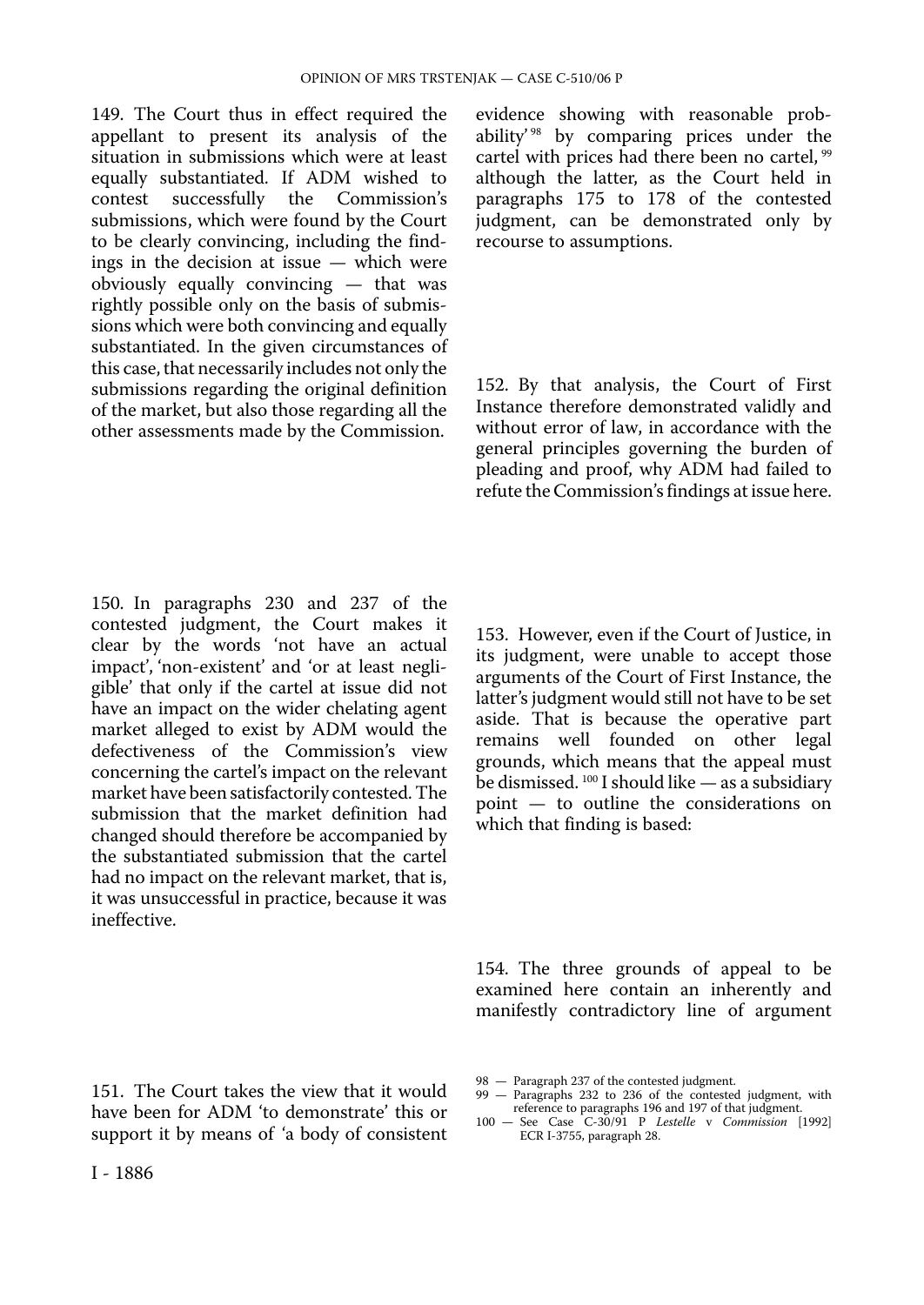which does not stand up to scrutiny under the rules of logic and experience and is therefore not capable of refuting the Commission's findings at issue here. More specifically: ADM admits that cartel agreements were reached over a number of years, but claims that they were ineffective since such a cartel could not have exerted any influence on the 'wider market'. There is not the slightest indication that that line of argument is correct. That is because participation in anti-competitive practices and agreements is generally designed to maximise an undertaking's profits. 101 Yet ADM maintains in this case that over a period of years it invested time, energy and money in a cartel without any profitable impact. That assertion is not even credible in itself. In view of the wellknown illegality of cartels and the threat of fines, it appears paradoxical that such an unprofitable cartel should have been maintained for years. 102 If, therefore, this line of argument, including the market definition put forward with it, lacks even any logic, it cannot result in the refutation of the Commission's findings with respect to the cartel's impact on the relevant market, including the definition of that market.

- 101 See Joined Cases C-204/00 P, C-205/00 P, C-211/00 P, C-213/00 P, C-217/00 P and C-219/00 P *Aalborg Portland and Others* v *Commission* [2004] ECR I-123, paragraph 53.
- 102 For reasons of completeness, it should be pointed out that the present assessment of the facts concerns a situation that is different — in terms of the law of evidence — from that appraised in paragraph 159 of the judgment in Case T-224/00 *Archer Daniels Midland and Archer Daniels Midland Ingredients* v *Commission* [2003] ECR II-2597. In that case, the Court rejected a Commission decision in so far as it asserted that '[i]t is inconceivable that the parties would have repeatedly agreed to meet in locations across the world to fix prices... over such a long period without there being an impact on the lysine market'. The Court held that that assertion had no probative force because it was based on pure conjecture rather than objective economic factors (see also Debroux, cited above in footnote 34, p. 8). I share that view of the Court, which concerns a situation in which the burden of pleading and proof lies with the Commission. In the present context, however, the situation is different. We have reached a point at which it is incumbent on the appellant to establish legitimate doubts as to the correctness of the Commission's findings with respect to the impact of the cartel on the relevant market and the definition of that market. In that context, it is for the appellant to demonstrate a course of events that is at least sufficiently coherent to trigger the aforementioned 'legitimate doubts'. In my view, it has not even begun to succeed in doing so in this case.

155. Consequently, the ground of appeal alleging infringement of the rules governing the burden of proof must in any case be rejected.

156. It follows, with regard to the principle that self-imposed rules must be followed, non-observance of which has been alleged by ADM, that the Court did not make any errors of law in this respect either. That is because it was not for the Commission to demonstrate the impact of the cartel on the 'wider' market defined by ADM. There was no reason for that, since ADM had already failed to raise doubts as to the correctness of the definition and analysis put forward by the Commission.

157. The last of the three grounds of appeal examined together here, namely that the Court failed to respond to ADM's pleas that the evidence would show the cartel's lack of impact on the market if the market definition was wider, is also not valid.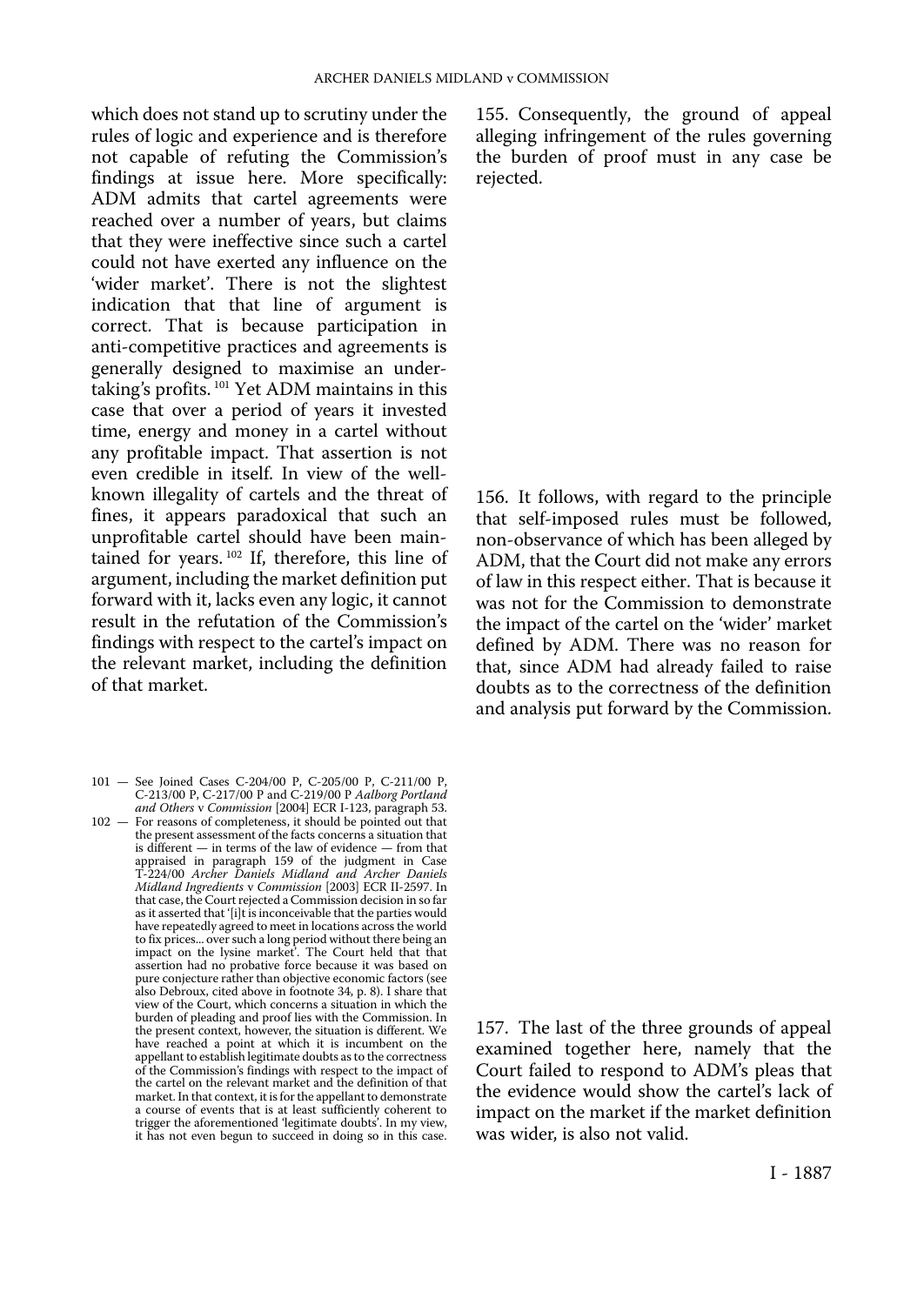158. As already explained above, 103 under the general rules relating to the burden of pleading and proof, it is self-evident and therefore legally unobjectionable that the Court should require ADM, by means of substantiated submissions, to cast doubt on the Commission's findings at issue, including its market definition, to such an extent as to refute the Commission's findings. In that regard, it is for the Court of First Instance to assess the value which should be attached to the items of evidence produced to it, 104 which implies that, except in the case of a distortion of the evidence, 105 which has not been pleaded here, what matters is that the Court is convinced. It is therefore unobjectionable for the Court to require ADM to make a comparison of price levels: a comparison of the development of prices with and without the cartel, 106 which is an integral part of the assessment of the impact of a cartel on the relevant market. For that purpose, it is necessary to carry out and present the same analytical steps as the Commission is required to observe in its assessment.

manifestly not both. Nothing in its arguments indicates that it maintains that it had set out and pleaded the necessary assumptions 109 with which to show the level of prices 'which, in all probability, would have prevailed on that wider market had there not been a cartel limited to sodium gluconate'.

160. In paragraphs 234 and 236 of the contested judgment, the Court stated adequate reasons for that finding, and no defect is apparent.

161. In the light of all the foregoing considerations, the ground of appeal examined here should be rejected in its entirety.

159. The appellant may,  $107$  admittedly, have pleaded one of those price levels, <sup>108</sup> but

- 103 See above, point 145 et seq. of this Opinion.
- 104 See, for settled case-law, inter alia Case C-136/92 P *Commission* v *Brazzelli Lualdi and Others* [1994] ECR I-1981, paragraph 66, and Case C-237/98 P *Dorsch Consult* v *Council and Commission* [2000] ECR I-4549, paragraph 50.
- 105 See for more detail with regard to the distortion of evidence point 202 of this Opinion.
- 106 See paragraph 236 of the contested judgment: on the one hand, the level of prices charged, during the cartel, on the wider chelating agent market; on the other, the level of prices which, in all probability, would have prevailed on that wider market had there not been a cartel limited to sodium gluconate.
- 107 Determining whether this is so is a matter of factual assessment and falls outside the jurisdiction of the appellate court; see above, point 44 of this Opinion.
- 108 Presumably the facts mentioned above in point 134 if this Opinion are directed towards describing the level of prices charged, during the cartel, on the wider chelating agent market.

I - 1888

E — *Errors of law in regard to the date of termination of the cartel (8th, 9th, 10th and 11th grounds of appeal)* 

1. Introductory observations

162. Under Article 15(2) of Regulation No 17, the duration of the infringement affects the calculation of the fine, in the form of an

109 — See, in that regard, point 141 of this Opinion.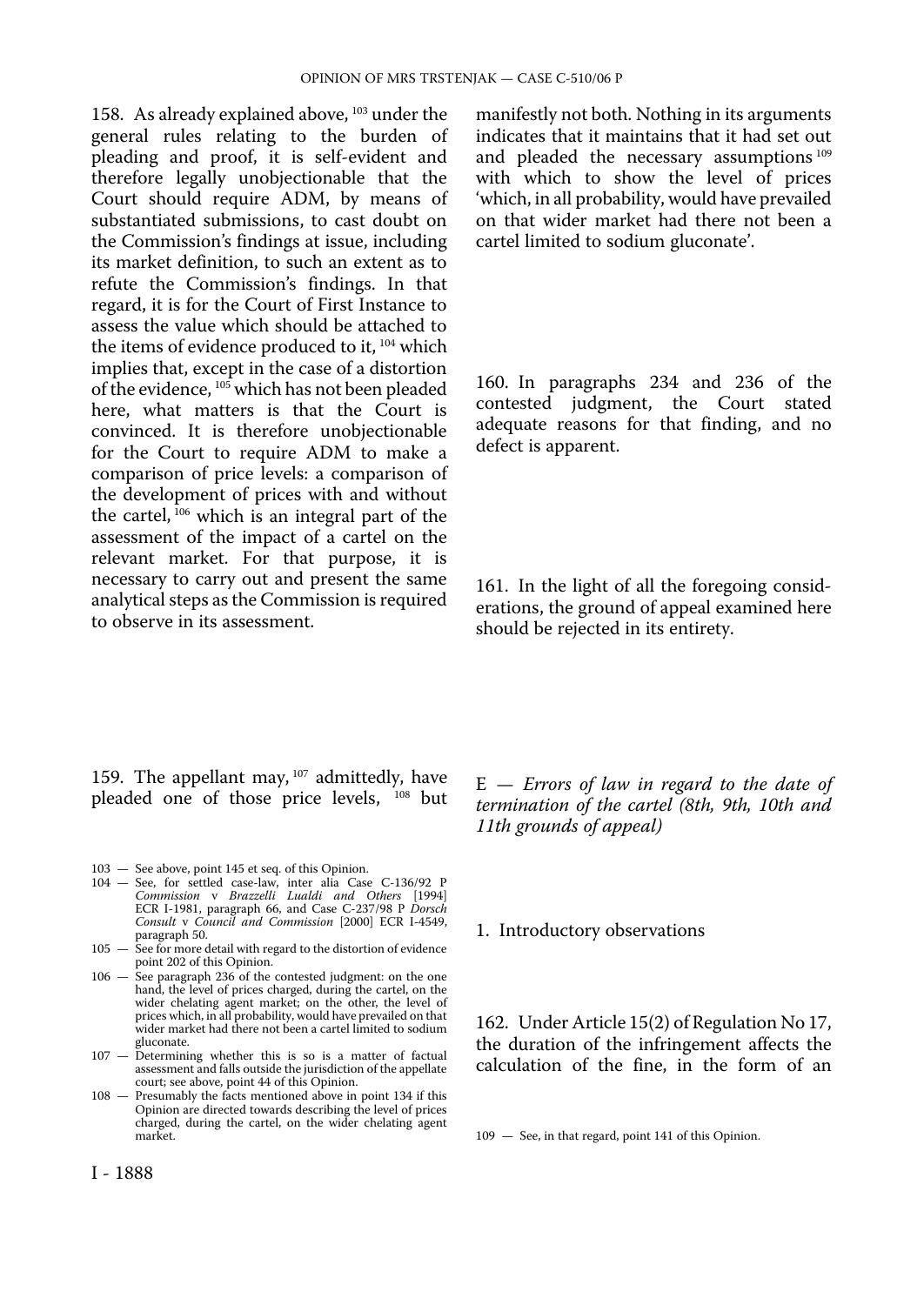increase in accordance with Section 1(B) of the 1998 Guidelines.<sup>110</sup>

the meeting held between 3 and 5 June 1995 in Anaheim (California) could not be regarded as a further part of the infringement. 112

163. With regard to the four grounds of appeal specified by it in relation to the question of the date of termination of the cartel, the appellant argues that the Court of First Instance erred in law in upholding the Commission's conclusion that ADM participated in the cartel for three years and 11 months, from June 1991 to June 1995, which increased the fine by 35% on account of the duration of the infringement. In fact, the correct duration of ADM's involvement is three years and four months, from October/ November 1991 to 4 October 1994. 111 The fine should be reduced accordingly.

164. In specific terms, the appellant submitted before the Court of First Instance that the Commission made errors of assessment in considering that the infringement continued until June 1995. It asserted that it terminated its involvement in the cartel at the meeting of 4 October 1994 in London and that

165. The appellant directs four grounds of appeal against the assessments made in that regard by the Court: infringement of Article 81 EC by misapplying the rules on termination of involvement in cartels, distortion of evidence in relation to the date of<br>ADM's withdrawal, infringement of infringement Article 81 EC as regards the meeting in Anaheim and distortion of evidence in relation to the note attributed to Roquette.

166. Before I examine those grounds of appeal in detail, I would again first like to make some observations on the procedural allocation of the burden of pleading and proof, since the question before us here is somewhat different, in part, from that considered above. 113

167. It is true that the grounds of appeal to be examined here also relate, ultimately, to the setting of the fine. However, this part of the setting of the fine takes place by reference to

<sup>110</sup> — Under Section 1(B) of the 1998 Guidelines: infringements of short duration (in general, less than one year): no increase in amount; infringements of medium duration (in general, one to five years): increase of up to 50% in the amount determined for gravity; infringements of long duration (in general, more than five years): increase of up to 10% per year in the amount determined for gravity.

<sup>111 -</sup> Although the information given by the appellant here, not only regarding the date of termination, but also regarding the date of commencement, is at variance with the Commission's findings in this connection, the appellant's substantive submissions, both before the Court of Justice and, obviously, before the Court of First Instance, are nevertheless confined to the date of termination.

<sup>112</sup> — Paragraph 240 of the contested judgment.

<sup>113</sup> — See above, point 144 et seq. of this Opinion.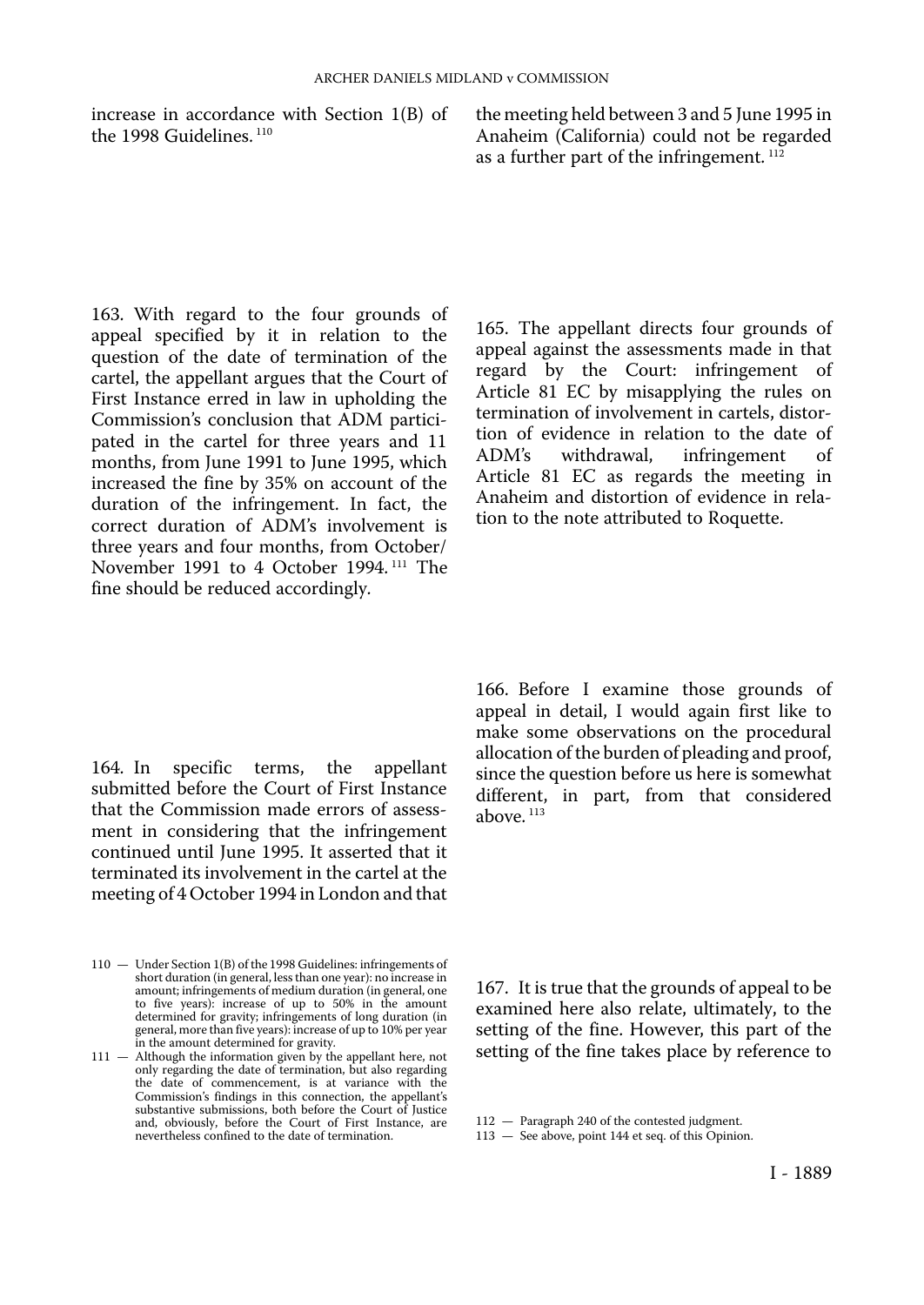the criterion of the cartel's duration. That criterion for setting the fine is fleshed out by the Commission's findings as to the existence of infringements of the competition rules and its conclusions in that regard.

from a number of coincidences and indicia which, taken together, may, in the absence of another plausible explanation, constitute evidence of an infringement of the competition rules.<sup>116</sup>

168. In so far as there is dispute about the duration of the cartel or the involvement of individual cartel participants, as in this case, it is for the Commission to establish proof of the dates found by it in the decision at issue.<sup>114</sup> That is because, where there is a dispute as to the existence of an infringement of the competition rules, it is incumbent on the Commission to prove the infringements found by it and to adduce evidence capable of demonstrating to the requisite legal standard the existence of the circumstances constituting an infringement.<sup>115</sup>

169. In this context, it is not unusual for the existence of an anti-competitive practice or agreement to be capable of being inferred only

114 - As regards the objective burden of proof (that is, in regard to the case where a fact is unverifiable — *non liquet*), the first sentence of Article 2(1) of Regulation No 1/2003, which did not yet apply to the matters at issue here, contains an equivalent rule; see, in that regard, Säcker/Jaeks, 'Kommentierung zu Art. 81 EG', paragraph 815, in: Hirsch/Montag/ Säcker, *Europäisches Wettbewerbsrecht, Münchener Kommentar zum Europäischen und Deutschen Wettbewerbsrecht (Kartellrecht)*, Volume 1.

115 — Settled case-law, see inter alia Case C-185/95 P *Baustahlgewebe* v *Commission* [1998] ECR I-8417, paragraph 58. See also Hackspiel, '§ 24 Beweisrecht', paragraph 13, in: Rengeling/Middeke/Gellermann, *Handbuch des Rechtsschutzes in der Europäischen Union*: In competition law, it is in principle incumbent on the Commission to prove the existence of a competition infringement, in particular that an undertaking has participated in a cartel, and how long the infringement lasted.

170. Where the participation of undertakings in meetings of a manifestly anti-competitive character to that effect has been established, the applicable rule governing the burden of proof is that it is for the undertaking concerned to put forward evidence to establish that its participation in those meetings was without any anti-competitive intention by demonstrating that it had indicated to its competitors that it was participating in those meetings in a spirit that was different from theirs.  $117$  It is not a valid defence to have withdrawn secretly or covertly from a cartel agreement.<sup>118</sup>

- 116 *Aalborg Portland and Others* v *Commission*, cited above in footnote 101, paragraph 57. See also, in that regard, paragraph 55: 'Since the prohibition on participating in anti-competitive agreements and the penalties which offenders may incur are well known, it is normal for the activities which those practices and those agreements entail to take place in a clandestine fashion, for meetings to be held in secret, most frequently in a non-member country, and for the associated documentation to be reduced to a minimum' and paragraph 56: 'Even if the Commission discovers evidence explicitly showing unlawful contact between traders, such as the minutes of a meeting, it will normally be only fragmentary and sparse, so that it is often necessary to reconstitute certain details by deduction.'
- 117 *Aalborg Portland and Others* v *Commission*, cited above in footnote 101, paragraph 81 with further references, and Case C-57/02 P *Acerinox* v *Commission* [2005] ECR I-6689, paragraph 46 with further references. See also Hackspiel, cited above in footnote 115, paragraph 13.
- 118 *Aalborg Portland and Others* v *Commission*, cited above in footnote 101, paragraphs 84 and 85.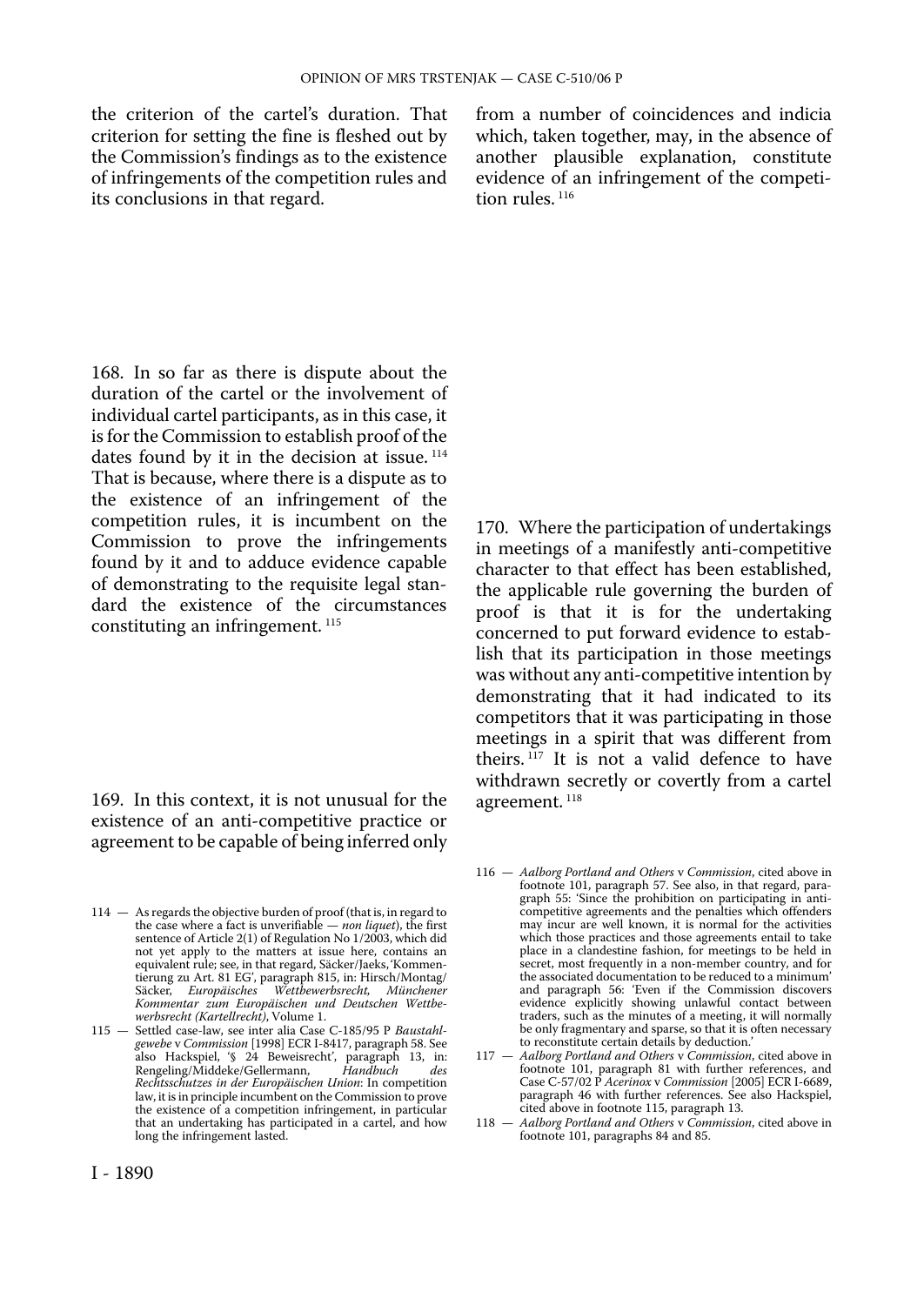171. However, that clarification of the burden of proof must not lose sight of the aspect of the burden of pleading and substantiation already explored above.<sup>119</sup> For even though the burden of proving its findings made in the decision at issue rests with the Commission, it is nevertheless primarily for the party bringing the action  $-$  in this case,  $ADM -$  to plead circumstances and indicia which are capable of creating doubt as to the correctness of the findings on which the contested measure is based, 120 in which regard the cogency of the Commission's findings sets the standard for the depth of the submissions directed against them.

2. Infringement of Article 81 EC by misapplying the rules on termination of involvement in a cartel

(a) Arguments of the parties

173. The appellant complains, with reference to paragraphs 247 to 253 of the contested judgment, that the Court of First Instance infringes Article 81 EC by misapplying the rules on termination of involvement in a cartel. Although the Court rightly applied the 'public disassociation' test which is relevant as regards termination of involvement in a cartel, it should have concluded from the fact that ADM left the cartel meeting in London on 4 October 1994 that ADM thereby terminated its involvement in the cartel.

172. The assessment of facts and evidence is in principle a matter for the Court of First Instance, 121 which logically includes the assessment of the merits of the submissions, and is open to challenge on appeal only to a limited extent, in particular in respect of distortion of evidence.<sup>122</sup>

- 119 See above, point 144 et seq. of this Opinion.
- 120 Hackspiel (footnote 115 above), paragraph 13.
- 121 See above, point 44 of this Opinion.
- 122 See below, point 202 of this Opinion, for more detail regarding the distortion of evidence.

174. Instead, the Court did not draw that conclusion from the facts — namely that, during that meeting, ADM (i) threatened to withdraw from the cartel arrangement if its demands were not met; (ii) set an ultimatum; and (iii) left the meeting when the ultimatum was not met. The Court wrongly included a subjective component in the public disassociation test by assessing ADM's motives. It regarded leaving the meeting as a negotiating strategy and accordingly did not find 4 October 1994 to be the date of termination.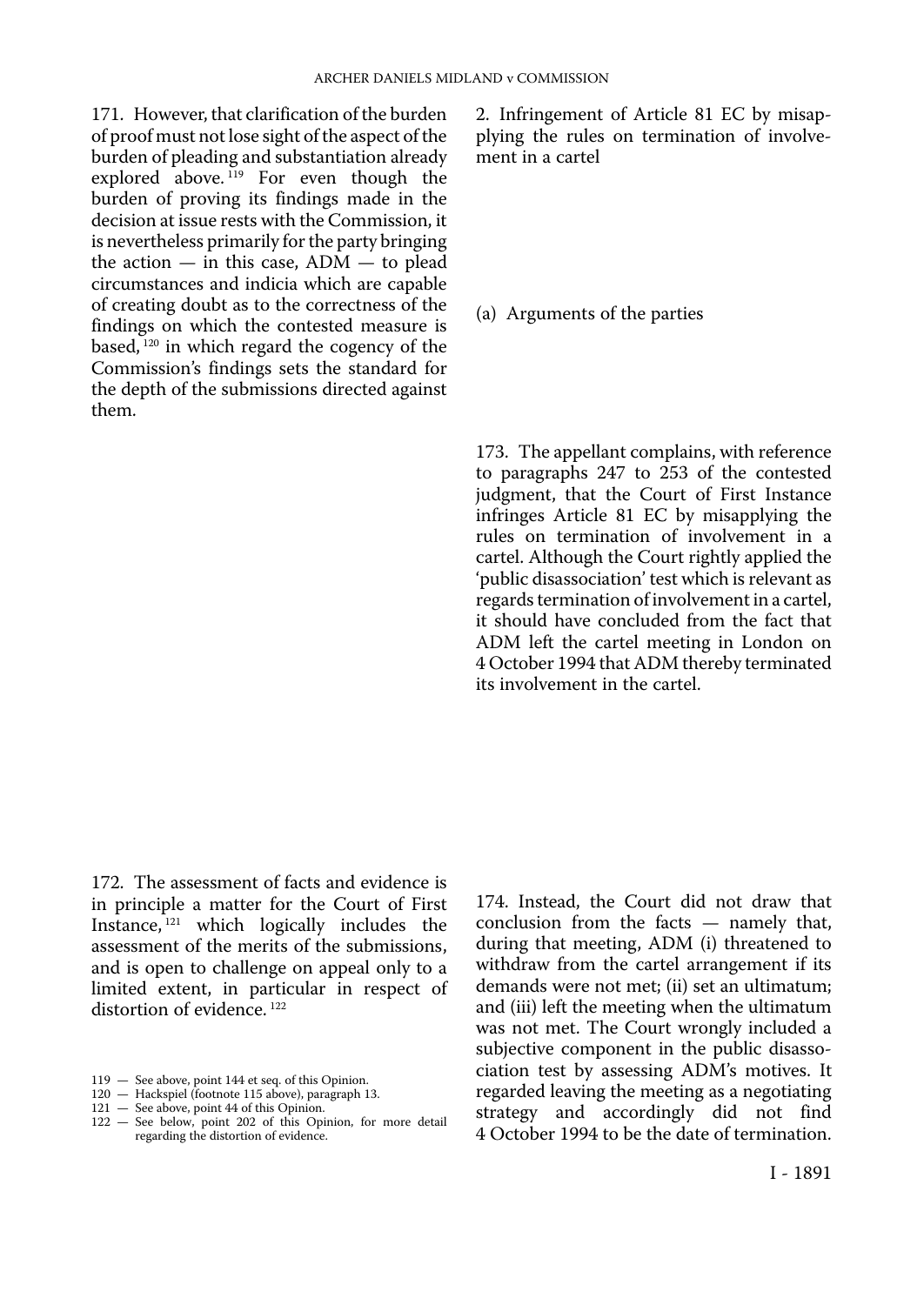175. However, the public disassociation test must be understood solely as an objective test. It is apparent from the case-law that the concept of an illegal agreement or concerted practice is an objective one, requiring 'knowing consensus' 123 and 'manifest concurrence of wills'. 124 125 According to the case-law, a secret withdrawal from a cartel agreement is also no defence. 126 The appellant submits that, equally, a hidden intention to continue a cartel, after public disassociation, is not an incriminating act. If it was a negotiating strategy, it was one that failed. In any event, Article 81 EC penalises overt acts, not improper thoughts.

177. Finally, the points set out in paragraphs 248 and 249 of the contested judgment are, firstly, incorrect and, secondly, irrelevant, since those points were not mentioned by the Commission either in its decision or in its defence.

178. The Commission defends the contested judgment.

176. Moreover, once the appellant left the meeting and thus the agreement, the latter in effect ended as a consequence of unresolved disputes. Thereafter there were no further acts in relation to the agreement, as the cessation of reporting of sales figures shows, a cessation which the Court itself accepted in paragraph 252 of the contested judgment.

123 — Wording of the English original.

- 124 The English original text is not quite clear at this point. In the original, the appellant does admittedly write 'manifest concurrence of wills', but in the quotation from the judgment cited it emphasises the words 'manifestation of the wish'.
- 125 The appellant cites two judgments to support its view: Joined Cases C-2/01 P and C-3/01 P *BAI and Commission* v *Bayer* [2004] ECR I-23, paragraph 102 ('For an agreement within the meaning of Article 85(1) of the Treaty to be capable of being regarded as having been concluded by tacit acceptance, it is necessary that the *manifestation of the wish*  of one of the contracting parties to achieve an anti-competitive goal constitute an invitation to the other party, whether express or implied, to fulfil that goal jointly …'), and Case 48/69 *Imperial Chemical Industries* v *Commission* [1972] ECR 619, paragraph 64 ('… coordination between undertakings which … *knowingly* substitutes practical cooperation between them for the risks of competition …') (emphases supplied by the appellant).
- 126 *Aalborg Portland and Others* v *Commission*, cited above in footnote 101.

#### (b) Contested judgment and legal assessment

179. In the contested judgment, the Court of First Instance draws attention, in paragraph 246, to the 'public distancing' test. It can be concluded that ADM definitively ceased to belong to the cartel only if it 'had publicly distanced itself from what occurred at the meetings'. Then, in paragraph 247 of the contested judgment, the Court regards the fact that ADM left the meeting in London on 4 October 1994 not as a definitive end to its involvement in the cartel, because ADM did not distance itself openly from the cartel objectives, but, on the contrary, because it sought to resolve the disagreements between the cartel members and to reach a compromise, as testifying to its acceptance of the principle that the cartel would continue to be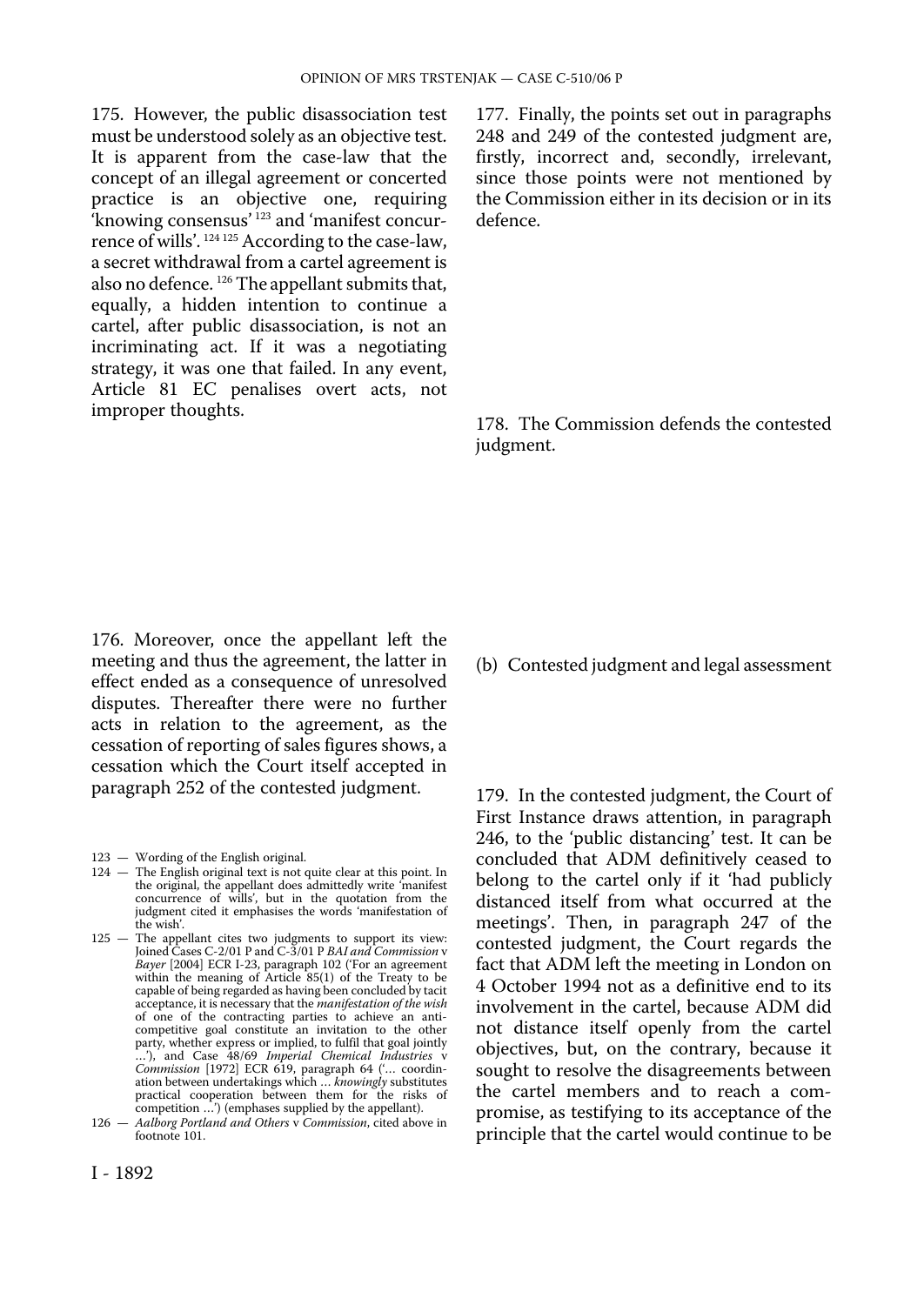question could be regarded as a negotiating theirs. That means a spirit which s<br>strategy rather than as the end of the cartel.  $not$  (any longer) anti-competitive. strategy rather than as the end of the cartel.

180. Since the appellate court is not entitled to undertake a fresh assessment of the facts,  $127$ consideration of this ground of appeal must be confined to the question whether the assessment of the facts is permitted to take into account the motives which prompted ADM to leave the meeting in London on 4 October 1994.

implemented. Consequently, the Court shares of indicating to its competitors that it is the Commission's view that the conduct in participating in a spirit that is *different* from participating in a spirit that is *different* from<br>theirs. That means a spirit which specifically is

> 183. That view is emphasised particularly forcefully in the judgment in *Aalborg Portland and Others* v *Commission*:

181. The appellant does not deny that the meeting in London on 4 October 1994 is one of the 'meetings of a manifestly anti-competitive character'. 128 In that case, it is for the appellant, as already demonstrated above, to put forward evidence to indicate — and, where appropriate, to prove — that its participation in those meetings was without any anti-competitive intention or that it had indicated to its competitors that it was participating in a spirit that was *different*  from theirs.<sup>129</sup>

'84 In that regard, a party which tacitly approves of an unlawful initiative, without publicly distancing itself from its content or reporting it to the administrative authorities, effectively authorities, encourages the continuation of the in-<br>fringement and compromises its compromises discovery. That complicity constitutes a passive mode of participation in the infringement which is therefore capable of rendering the undertaking liable in the context of a single agreement.

182. Contrary to the appellant's view, 'intentions' or 'motives' are taken into account and are of interest. The perspective of the addressee is also relevant. For it is a question

85 Nor is the fact that an undertaking does not act on the outcome of a meeting having an anti-competitive purpose such as to relieve it of responsibility for the fact of its participation in a cartel, unless it has publicly distanced itself from what was agreed in the meeting …'

<sup>127</sup> — See above, point 172 of this Opinion.

<sup>128</sup> — See above, point 170 of this Opinion.

<sup>129 —</sup> See above, point 170 of this Opinion.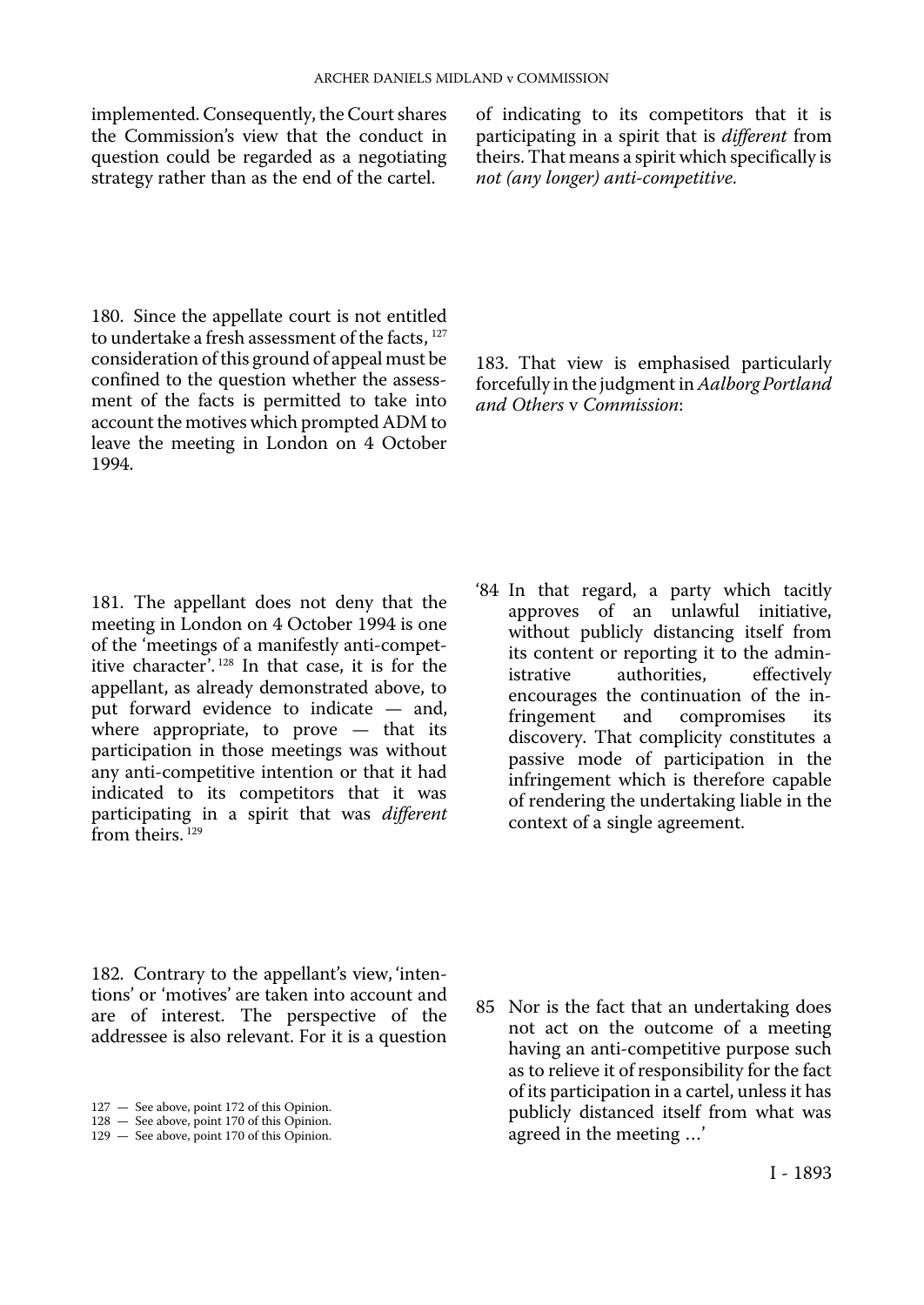184. Elsewhere, that judgment also states that it is question of *openly showing disapproval of those unlawful practices* or of *informing the other participants that the undertaking intended to take part in the meeting with*  '*different*' — that is, other than anti-competitive — *objects in mind*. 130

185. In the light of all those considerations, the Court therefore did not make an error of law with regard to the test; it determined and applied it correctly.

186. With regard to the points set out in paragraphs 248 and 249 of the contested judgment, which the appellant considers incorrect and irrelevant, it should be noted that they are no longer important, since the assessment in paragraphs 246 and 247 of the contested judgment is sufficient to support the rejection of the plea.

187. In the light of all the foregoing considerations, I propose that this ground of appeal also should be rejected as unfounded.

3. Infringement of Article 81 EC as regards the meeting in Anaheim

188. In a slightly changed order, I shall now turn first to the June 1995 meeting in Anaheim, and then deal with both allegations of distortion of evidence together.

(a) Arguments of the parties

189. The appellant complains that the Court of First Instance infringed Article 81 EC by concluding that the conduct at the June 1995 meeting in Anaheim was anti-competitive. The meeting in Anaheim was not anticompetitive, since only non-firm-specific market data was exchanged. On the premise that the cartel was terminated at the meeting on 4 October 1994, it could at most have been the commencement of a new cartel. The attempt to establish the total size of the market by an anonymous information exchange is not prohibited *per se*. Nor, contrary to paragraph 265 of the contested judgment, did the Commission attempt to show that it had the effect of restricting competition. The Court thus erred in law by concluding that the June 1995 meeting continued the cartel.

<sup>130</sup> — *Aalborg Portland and Others* v *Commission*, cited above in footnote 101, paragraph 330.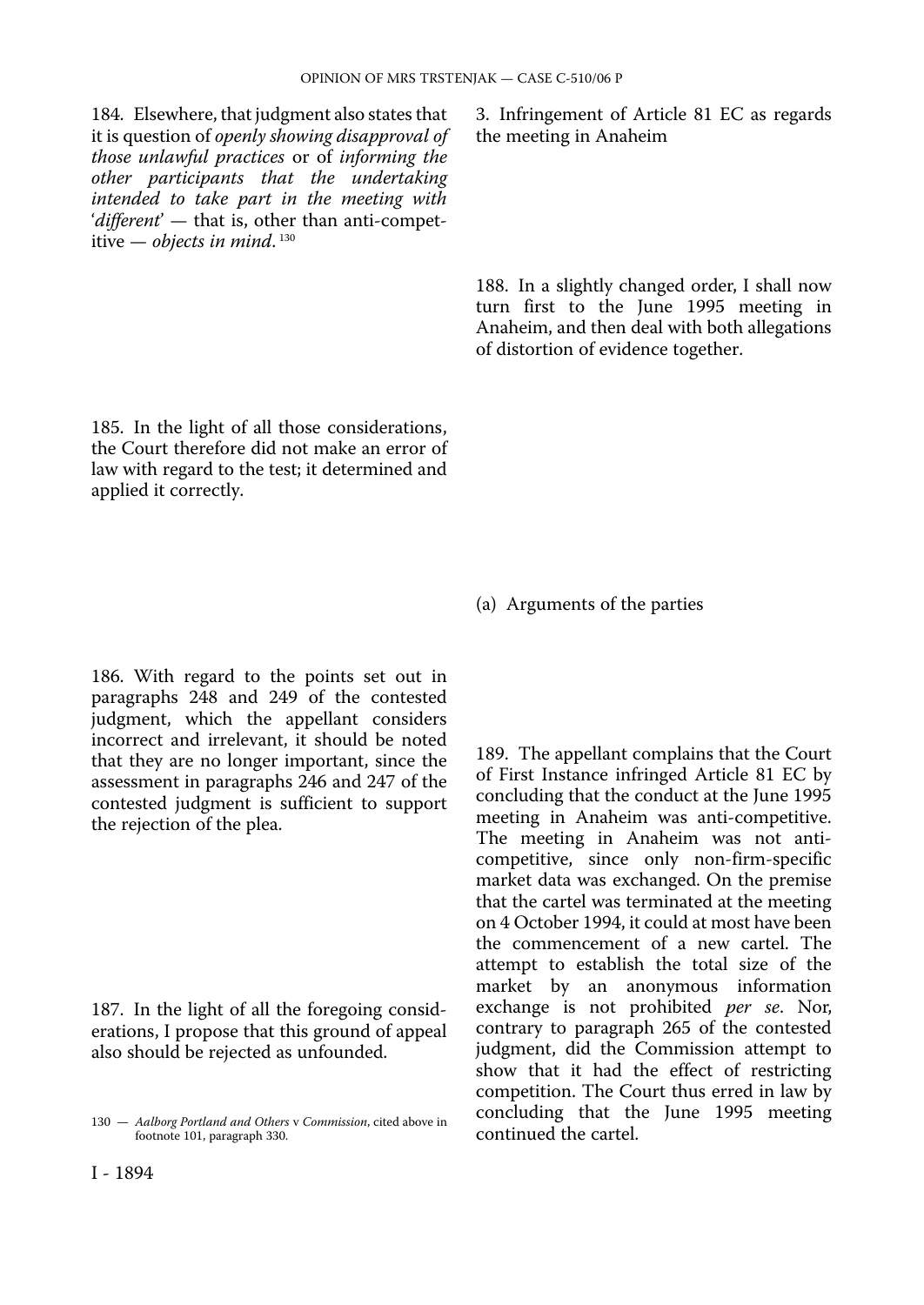190. The Commission responds to that argument by contending that the appellant's participation in the cartel did not end with the October 1994 meeting and that the meeting in Anaheim was a continuation of the cartel meetings. The Court did not make any error of law.

259 It should be noted that that approach was the same, in essence, as the standard practice within the cartel, which aimed to ensure that allocated sales quotas were adhered to and which, as is apparent from recitals 92 and 93 of the Decision, consisted in the cartel members communicating their sales figures before each meeting to Jungbunzlauer, which would aggregate those figures and distribute them during the meetings.

(b) Contested judgment and legal assessment

191. In paragraphs 258 to 268 of the contested judgment, the Court of First Instance made an appraisal of the character of the meeting in Anaheim from 3 to 5 June 1995. To that end, it assessed the facts before it in a series of five steps. In the first two sections of the appraisal, which are the subject of this ground of appeal, the proceedings of the meeting are assessed in paragraphs 258 to 262:

260 Second, ADM confirms the Commission's description of events at recital 232 of the Decision, according to which a new information exchange system relating to sales volumes was proposed at the meeting. That system was supposed to make it possible to establish, anonymously, that is in such a way that no member of the cartel could know the figures of another member, the total size of the sodium gluconate market as follows:

'258 First, it should be observed that, as the Commission notes at recital 232 of the Decision, ADM does not dispute that, at that meeting, attended by all the cartel members, the participants discussed sales volumes of sodium gluconate in 1994. In particular, the Commission observed — and ADM did not dispute that, according to ADM, Jungbunzlauer had asked it "to bring ADM's total 1994 sodium gluconate sales figures" …

"[C]ompany A would write down an arbitrary number that represented a portion of its total volume. Company B would then show to company C the sum of company  $A + \text{company } B$ 's number. Company C would add to that sum the total volume of company C. Company A would then add to that the remainder of this total volume and report the total to the group." …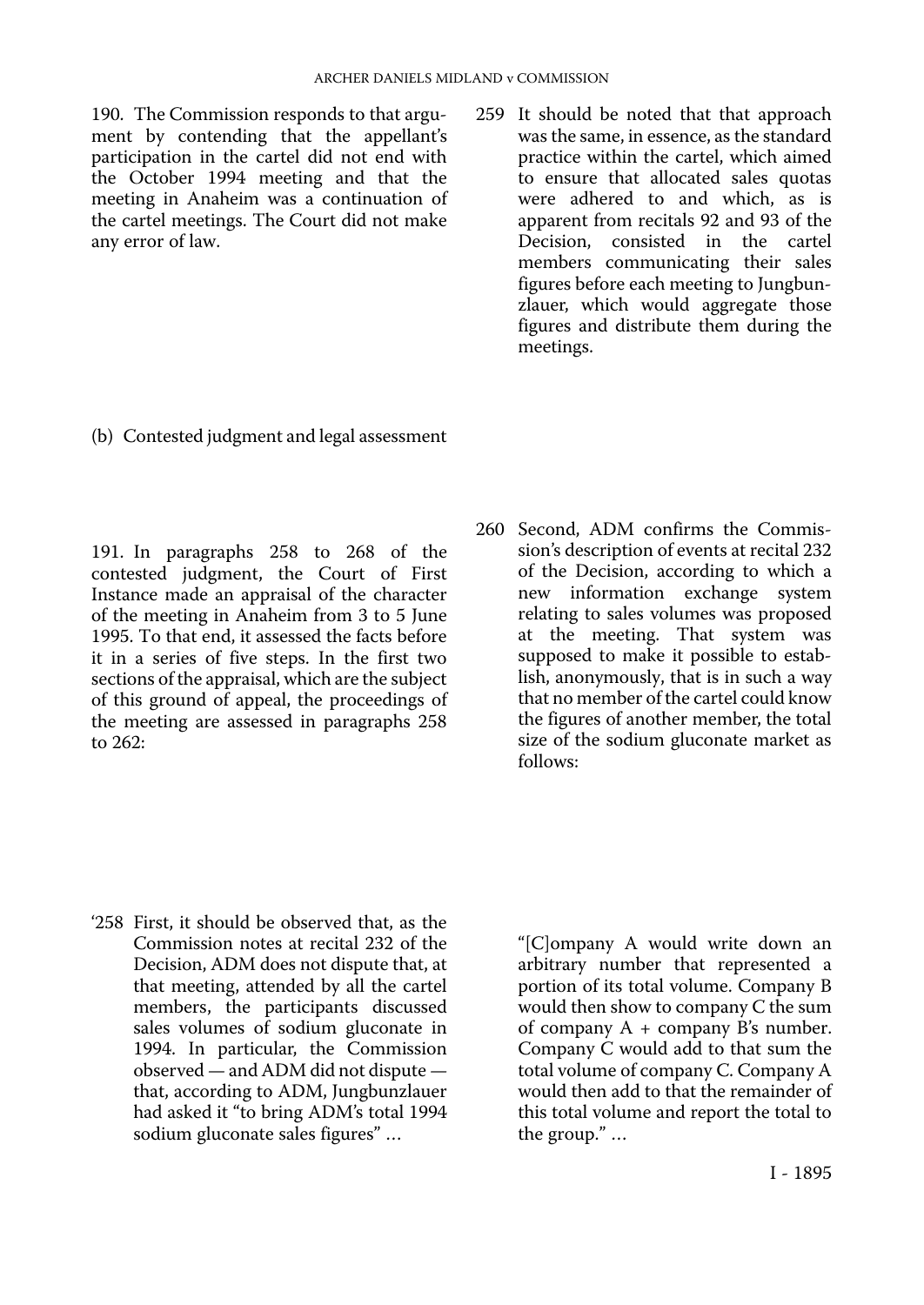262 The Commission was entitled to find that that conduct constituted a fresh attempt by the cartel members to "restore order on the market" and to maintain their anti-competitive practices implemented during previous years, aimed at ensuring control of the market through joint action, albeit, if necessary, in different forms and by different methods, and it is not necessary to assess whether, viewed in isolation, that conduct constituted an infringement of the competition rules. The fact that the cartel members had tried to set up an "anonymous" system of information exchange, as described in paragraph 260 above, could reasonably be interpreted by the Commission as a logical consequence of the conduct of the undertakings within the cartel which, as recital 93 of the Decision in particular shows, was characterised by a "context of growing mutual suspicion", but whose aim was nonetheless to share the market. From that point of view, the Commission was entitled to consider that by<br>setting up the new information up the new information exchange system the cartel members showed that there "was still a firm intent to work out a solution to carry on with anti-competitive arrangements" …, and to "keep control of the market through joint action" …'

statements of cartel members, which will also need to be examined later. In the section beginning 'fifth', the fact that the meeting was held in the context of a general industry meeting is described as irrelevant. The Court observes that that does not exclude the possibility that the undertakings concerned used that general meeting to discuss the cartel.

193. The Court's observations in paragraphs 258 to 262, which are to be examined here, are essentially an assessment of facts, of which, in principle, there can be no fresh examination in appeal proceedings.<sup>131</sup> The Court started from the assumption that the meeting in Anaheim was not the beginning of a new cartel, but a continuation of the old. According to the Court's findings, the appellant's submission that the cartel had already ended in London with the meeting on 4 October 1994 is incorrect. Both those findings of the Court are the result of an assessment of facts and there can therefore be no question of the Court of Justice substituting its own appraisal for that of the Court of First Instance in that regard.

192. The following step in the appraisal ('third') concerns the note attributed to Roquette, an issue which will need to be examined later. The fourth step concerns

…

194. The appellant's assertion that there was no unlawful exchange of information at the June 1995 meeting, since the attempt made

<sup>131</sup> — See above, points 44 and 172 of this Opinion.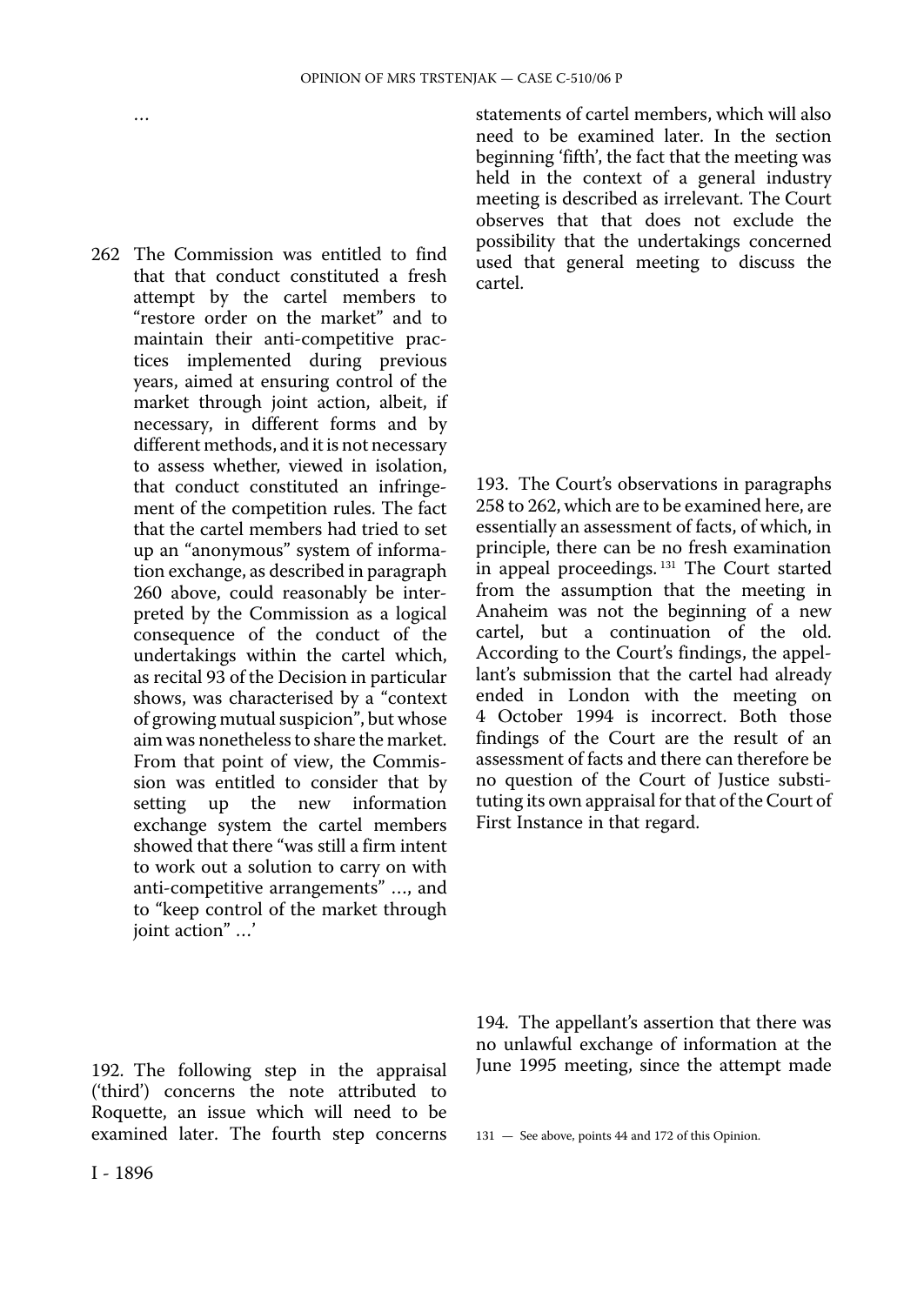there at anonymous information exchange to establish the total size of the market did not have as its object a restriction of competition, is a borderline case between an assessment of facts and a point of law.

this instance — between the participants in a cartel. What characterises the context here is that it is undisputed that the cartel had existed for a number of years. In that context, the question at issue concerns the classification and assessment of the conduct of the participants in that apparently final meeting.

195. Considered in isolation, the question whether such an exchange of information constitutes anti-competitive conduct could in principle have to be regarded as a point of law. At least that appears to be assumed by the appellant, which draws attention to various sources to support its assertion.<sup>132</sup>

196. However, in the present context the Court was not faced with that question in isolation, but in relation to the classification and assessment of one of a number of meetings — the last, so far as is known in

197. In that regard, the Court appraised the facts before it and found that all the cartel members were represented at that meeting and that, as at other meetings in the past, they discussed the preceding year's sales volumes. The Court certainly took into account in that regard the fact that a new system for the exchange of information on sales volumes had been proposed and put into practice. As already set out above, the Court observed in that connection that that system was supposed to make it possible to establish, anonymously, that is in such a way that no member of the cartel could know the figures of another member, the total size of the sodium gluconate market. However, the Court did not analyse that new system as such, as to whether or not it was anticompetitive — which would have been a point of law —, but assessed whether the Commission was reasonably entitled to regard the conduct of the cartel participants at that meeting as a continuation of their previous conduct in new forms and by new methods. It thus carried out an assessment of fact. There can therefore be no fresh examination by the Court of Justice here either.

<sup>132 -</sup> The appellant refers in this connection to, inter alia, point 42 of the Opinion of Advocate General Geelhoed in Case C-238/05 *Asnef-Equifax* [2006] ECR I-11125, and in particular to the following passage: 'Aggregate market information is, in principle, lawful provided that it does not make it possible to identify an individual competitor or become aware of its business strategy.' However, read in context, that passage is not by any means unequivocally favourable to an interpretation along the lines advocated by the appellant. In points 41 and 42 of that Opinion, Advocate General Geelhoed observes that the distinction between a lawful and an unlawful exchange of information depends on whether it is possible, by virtue of the degree of aggregation involved, to become aware of competitors'strategies, which ultimately depends on the number of competitors. In addition, the structure of the market concerned (oligopolistic or atomised) and also the frequency with which the information is exchanged are relevant factors. It should, moreover, be pointed out that, although formulated in general terms, those observations of Advocate General Geelhoed were made against the background of a totally different situation. That case concerned a system for the exchange of credit information between financial institutions, in concrete terms a register of information on customer solvency.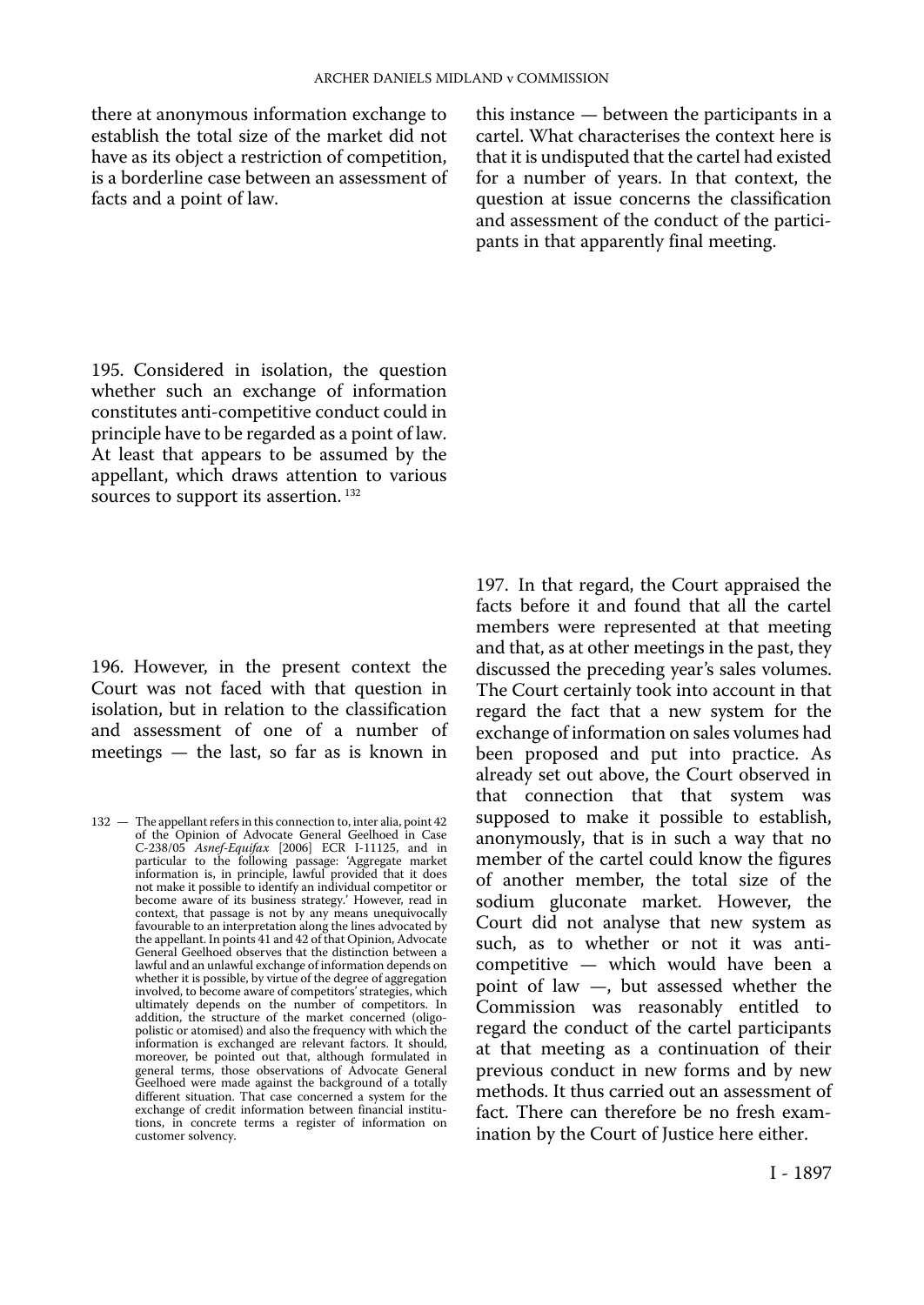198. Nor is this ground of appeal supported by the appellant's further objection that the Commission did not show that the anonymous information exchange to establish the total size of the market had the effect of restricting competition.

4. Distortion of evidence in relation to the date of termination of the cartel or the date of ADM's withdrawal

199. In this regard, in paragraph 265 of the contested judgment, the Court rightly pointed out that, according to settled case-law, for the purposes of applying Article 81(1) EC, there is no need to take account of the concrete effects of an agreement once it appears that it *has as its object* the prevention, restriction or distortion of competition. 133 As may be seen from paragraph 262 of the contested judgment set out above, according to the Court's assessment the Commission was entitled to consider that the setting-up by the cartel participants of the new information exchange system *had as its object* the continuation of their anti-competitive arrangements for control of the market.

200. Consequently, the present ground of appeal also should be rejected.

201. I shall now examine two further allegations made by the appellant in regard to the distortion of evidence.

202. There is distortion of evidence where, without recourse to new evidence, the assessment of the existing evidence is clearly incorrect; 134 that may be the case, for example, where the assessment offends against rules of logic or where the meaning of the evidence has been completely distorted,  $135$  that is, the content of certain evidence has been construed in a way that is objectively inaccurate. 136

- 134 Case C-229/05 P *PKK and KNK* v *Council* [2007] ECR I-439, paragraph 37.
- 135 Hackspiel, § 28,'Rechtsmittel und Rechtsbehelfe', paragraph 28, in: Rengeling/Middeke/Gellermann, *Handbuch des Rechtsschutzes in der Europäischen Union*.
- 136 Opinion of Advocate General Kokott in *PKK and KNK* v *Council*, cited above in footnote 134, point 43.

<sup>133</sup> — See only Joined Cases 56/64 and 58/64 *Consten and Grundig*  v *Commission* [1966] ECR 299, 342, and *Limburgse Vinyl Maatschappij and Others* v *Commission*, cited above in footnote 51, paragraph 491.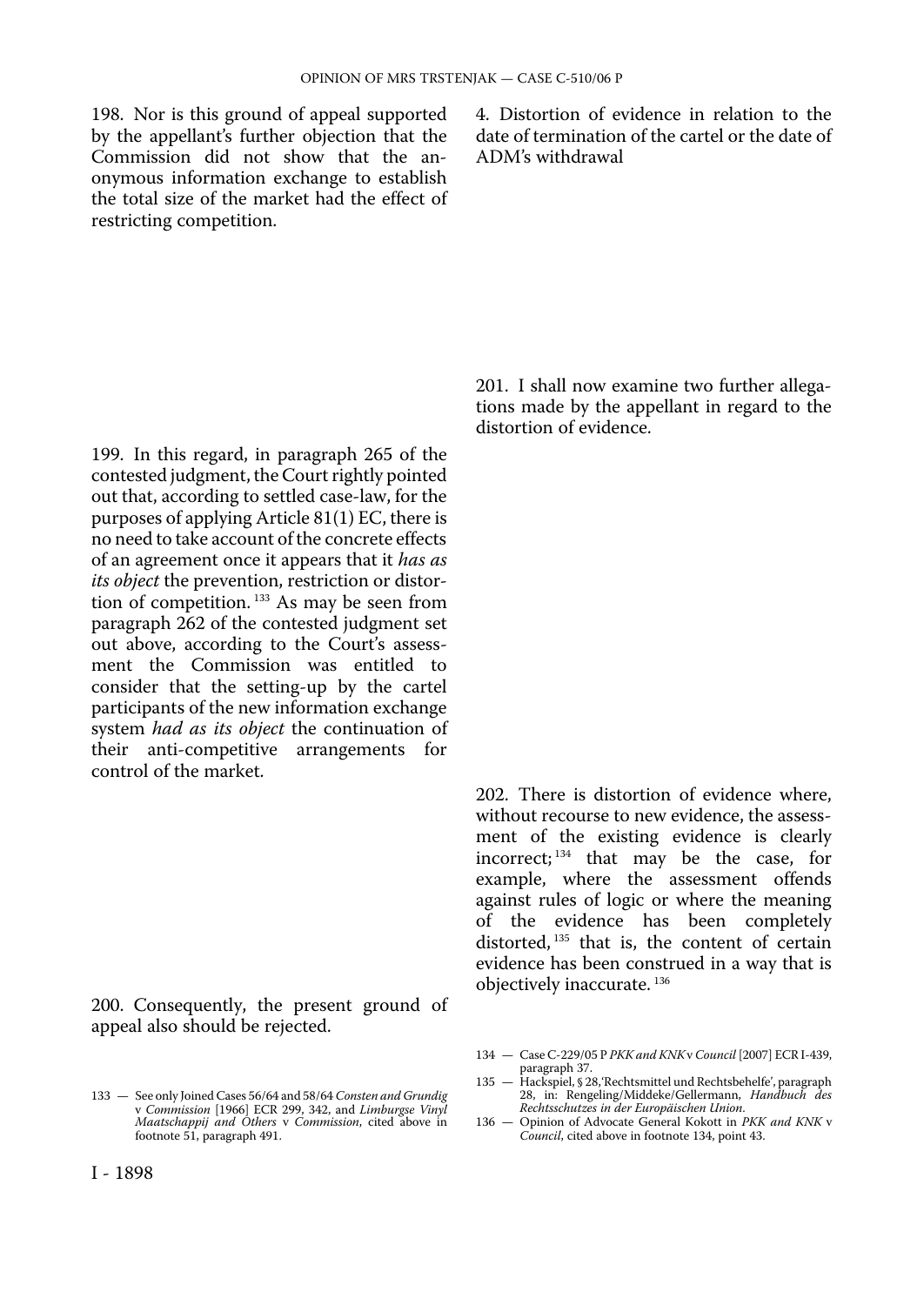(a) Assessment of documents of other cartel participants

(ii) Contested judgment and legal assessment

#### (i) Arguments of the parties

203. The appellant complains, with reference to paragraphs 248 to 250 of the contested judgment, that the Court of First Instance distorted the evidence by not regarding the documents of other participants, namely Roquette and Jungbunzlauer, which are mentioned in those paragraphs, as evidence supporting ADM's submission that it withdrew from the agreement as early as 4 October 1994. Thus Jungbunzlauer stated: 'When, in London on 4 October 1994, Roquette declared it would no longer observe any of these agreements, all arrangements came to an end.' And Roquette declared: 'Roquette expressed its refusal to continue' and '[t]his brought an end to the understanding'. Roquette and Jungbunzlauer had thus indicated, in accord with ADM, the date on which the arrangement ended. The Court's interpretation to the contrary is not supported either by the decision at issue or by the Commission's defence.

205. Paragraphs 248 to 250, which are cited by the applicant, make up, together with paragraph 251, the abovementioned 137 fourth of five steps in the Court's reasoning in the contested judgment. The whole passage of the judgment reads:

'248 Nor is it evident from any document relied on by ADM that the other cartel members would have understood its conduct at that meeting as meaning that it was publicly distancing itself from the terms of the cartel.

- 204. The Commission challenges those arguments. The evidence in question does not show that the whole cartel ceased on 4 October 1994. The evidence merely shows that Roquette left the cartel on that date, but not the appellant. The Court was correct in reaching the conclusion that there was no evidence to indicate that the appellant ceased to participate in the cartel on 4 October 1994.
- 249 Indeed, Jungbunzlauer's letter to the Commission of 21 May 1999 does not describe ADM's conduct at the meeting of 4 October 1994 in London. It merely states that "[w]hen, in London on 4 October 1994, Roquette declared it would no longer observe any of the

137 — See above, point 192 of this Opinion.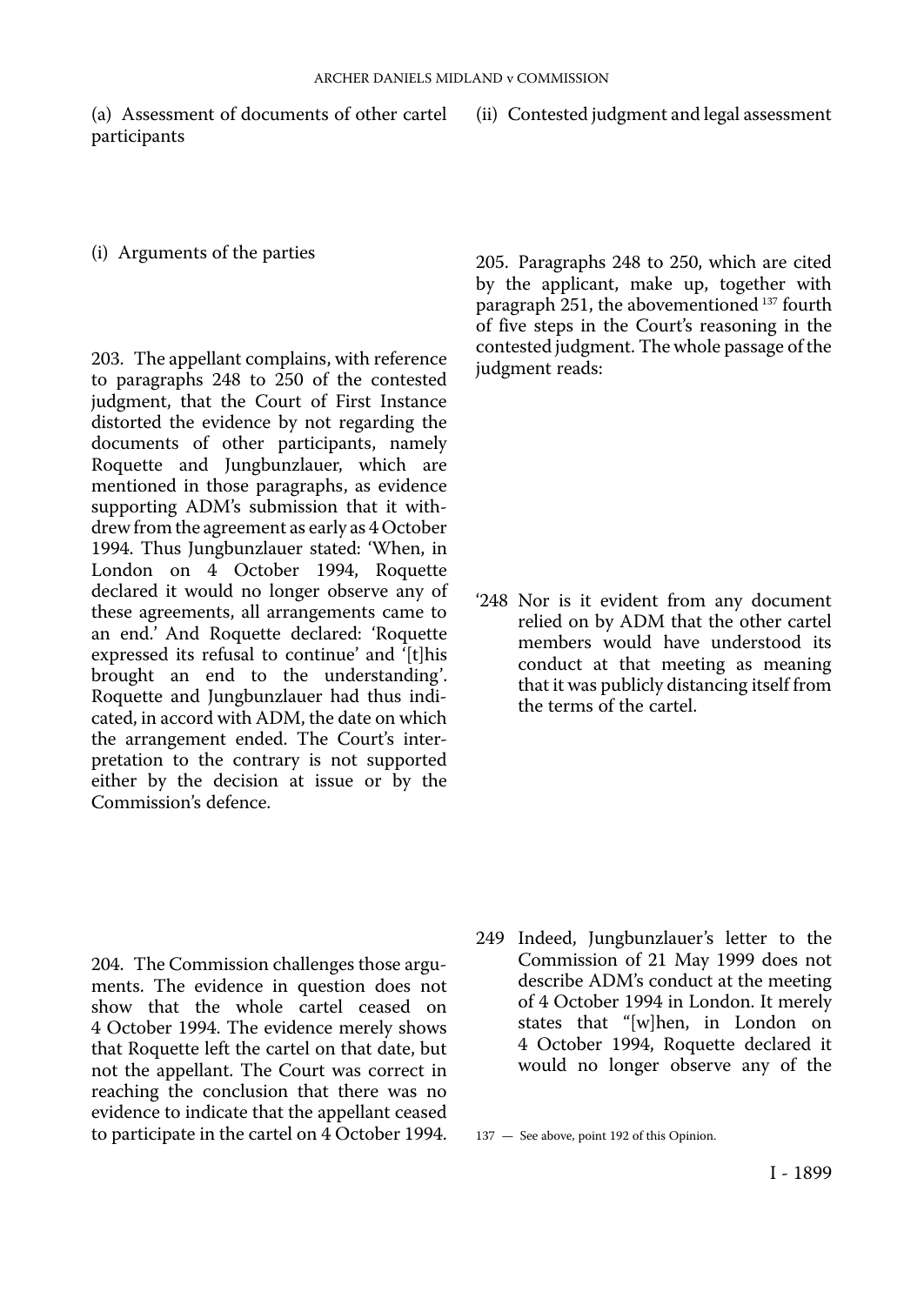250 In Fujisawa's letter to the Commission of 12 May 1998, Fujisawa gave no account of that meeting; moreover, as is apparent from recital 224 of the Decision, it did not participate in it. Quite to the contrary, in that letter Fujisawa stated that the cartel was terminated only in 1995.

[cartel] agreements, all arrangements content of that evidence was not construed in an objectively inaccurate way.

> 207. On the contrary, the finding contained in paragraph 250 ('Quite to the contrary, in that letter Fujisawa stated that the cartel was terminated only in 1995'), in conjunction with the finding that there is no evidence to indicate ADM's premature withdrawal, points clearly in favour of the Court's appraisal.

251 Nor does Jungbunzlauer's description of that meeting in its letter of 30 April 1999 to the Commission contain any indication that, at that meeting, ADM stated that it wished to withdraw from the cartel. On the contrary, Jungbunzlauer stated in that letter that ADM had requested a reallocation of sales quantities but that that request was not accepted.'

208. Against that background, it is a legitimate possible interpretation to regard the testimonies referred to by the appellant, '[w]hen, in London on 4 October 1994, Roquette declared it would no longer observe any of the [cartel] agreements, all arrangements came to an end', 'Roquette expressed its refusal to continue' and '[t]his brought an end to the understanding', merely as Roquette's withdrawal and not to view them as representing an end to the cartel.

206. In that passage of the contested judgment, the Court thus drew from three letters from other cartel participants conclusions as regards the continued existence of the cartel during the period from 4 October 1994 to June 1995. Contrary to the appellant's submissions, it is not apparent that the assessment of that evidence is manifestly incorrect. The

209. It follows that the Court of Justice does not have jurisdiction to respond to this ground of appeal, since it is not open to it to substitute, on grounds of fairness, its own assessment of facts for that of the Court of First Instance.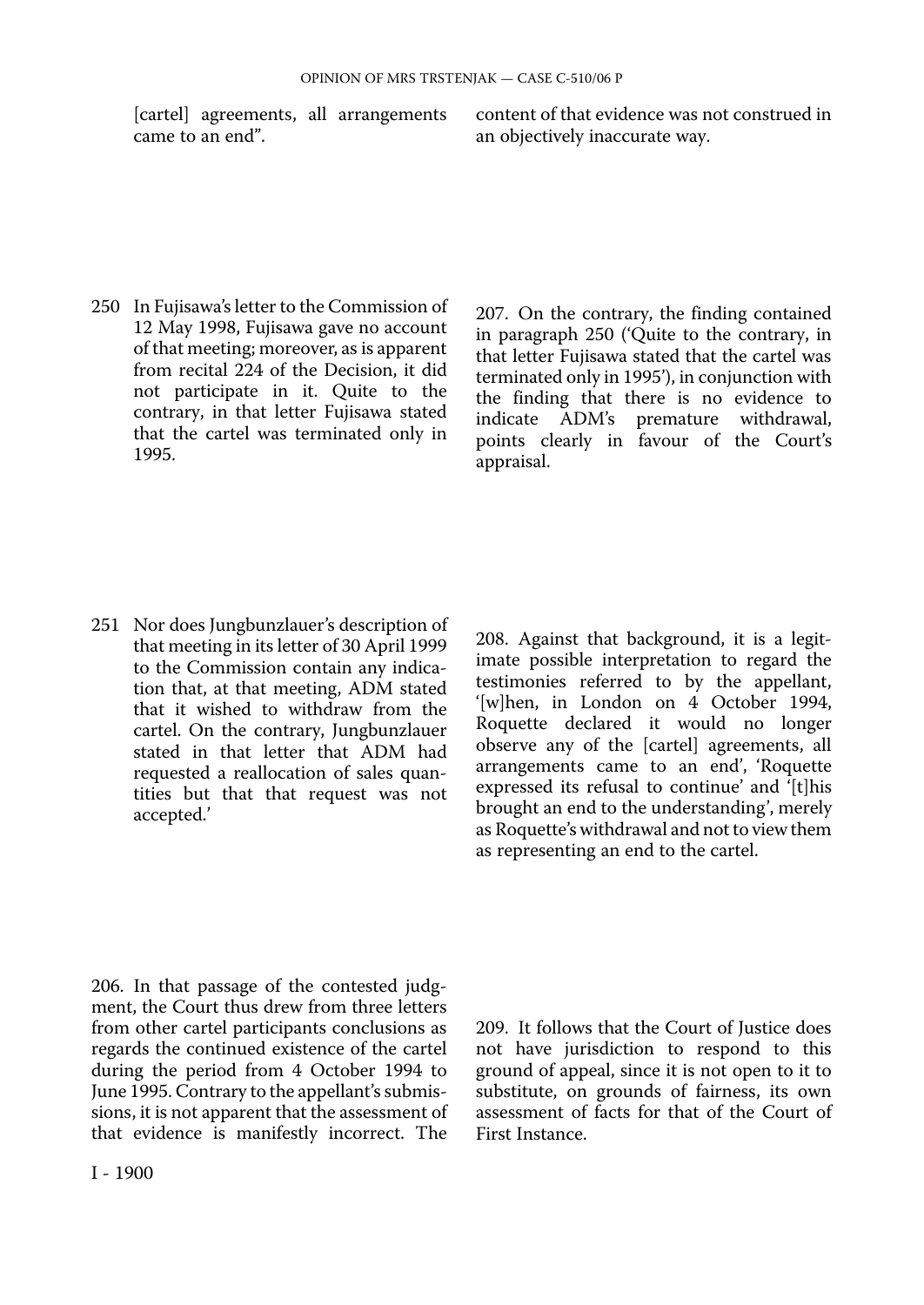210. Since ADM's arguments do not contain any significant points that are capable of showing that the Court of First Instance might have distorted the evidence in question here, this ground of appeal also should be rejected as inadmissible.

1995 meeting in Anaheim was anti-competitive in character. Moreover, the Court's observations in paragraph 263 of the contested judgment are only one link in a chain. The other parts show clearly the anticompetitive character of that meeting in Anaheim.

(b) The note attributed to Roquette

(i) Arguments of the parties

211. The appellant complains, with reference to paragraph 263 of the contested judgment, that the Court of First Instance distorted the evidence by attributing the note mentioned in that paragraph to Roquette and then regarding that note as proof of the character of the June 1995 meeting. This (solitary) indication that subjects such as 'compensation', 'production' or 'price' were discussed at that meeting was in reality prepared, not by Roquette, but by the United States prosecuting authority, as the basis of discussion with Roquette's witnesses, not as a note on the meeting. The information contained in it is of unknown origin.

212. The Commission observes that, although Roquette was not the author of the note at issue here, it did supply it to the Commission, as is also accurately stated in recital 233 of the decision at issue. Any mistake made by the Court of First Instance with regard to the authorship of that note is immaterial. The note shows that the June (ii) Legal assessment

213. In point of fact, with regard to the note at issue here, there is clearly no support for the authorship attributed to Roquette in paragraph 263 of the contested judgment. Roquette appears merely to have supplied that note to the Commission. That is also clear from the account of the parties' arguments in paragraph 255 of the contested judgment.<sup>138</sup>

214. However, that note and its origin are ultimately without importance. The fourth step in the reasoning examined here is only one of a series. The outcome does not hinge on this step in the reasoning.

<sup>138</sup> — In the French-language — the Court's language of deliberation — version, the passage reads: '[l]es indications contenues dans un document obtenu auprès de Roquette'; in the English-language, delivered version, it reads: '[t]he evidence contained in a document obtained from Roquette'; and, finally, in the German-langauge version, it reads: 'die Angaben eines von Roquette vorgelegten Dokuments'.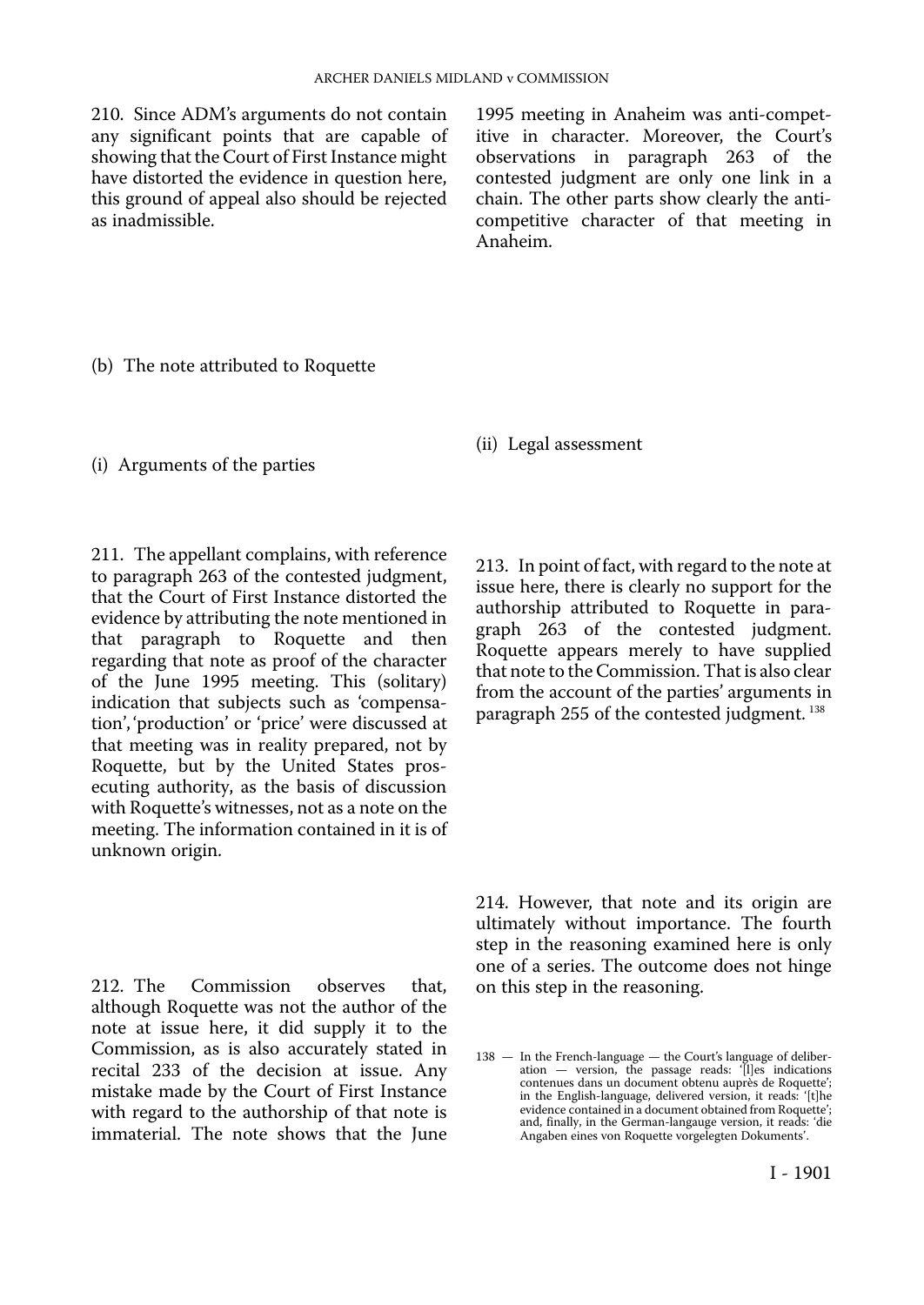215. As is apparent from my previous observations, the Court's other assessments regarding the character of the meeting in Anaheim are sufficient to support the characterisation of it as 'anti-competitive' in the contested judgment. There are thus already several adequate pointers towards the duration of cartel involvement found by the Commission, the value of which the appellant has been unable to call into question, namely (i) the assessment of the meeting in Anaheim as a continuation of the previous conduct by different methods and (ii) the assessment of the documents of other cartel participants. In paragraph 263 of the contested judgment, the Court also described the note at issue here merely 'as confirming' the Commission's argument and its previous assessment of the June 1995 meeting in Anaheim.

216. Consequently, the 8th, 9th, 10th and 11th grounds of appeal should be rejected.

F — *Error of law in examining the attenuating circumstance of termination of the infringement — breach of the principle that self-imposed rules must be followed (12th ground of appeal, raised in the alternative)* 

217. As an introductory observation, it should be recalled that, under Section 3 of the 1998 Guidelines, a reduction in the basic amount of the fine is provided for where there are attenuating circumstances, including, pursuant to the third indent of that provision, 'termination of the infringement as soon as the Commission intervenes (in particular when it carries out checks)'.

218. With regard to the assessment of attenuating circumstances, the list of which in the 1998 Guidelines is not exhaustive, 139 the Commission has a wide discretion. 140

1. Arguments of the parties

219. The appellant claims in essence that the Court of First Instance made an error of law in paragraphs 272 to 287 of the contested judgment by allowing the Commission to disregard termination of the infringement as a relevant attenuating circumstance. That infringes the principle that the Commission must follow the rules which it has imposed on itself. The amount of the fine should be reduced accordingly.

140 — See inter alia Dannecker/Biermann (cited above in footnote 28), paragraph 164.

<sup>139</sup> — The non-exhaustive character of the list can be seen from the wording alone: 'The basic amount will be reduced where there are attenuating circumstances such as'. See also Demetriou/Gray (cited above in footnote 60), p. 1453, according to which the Guidelines do not contain any binding grounds for the application of attenuating circumstances.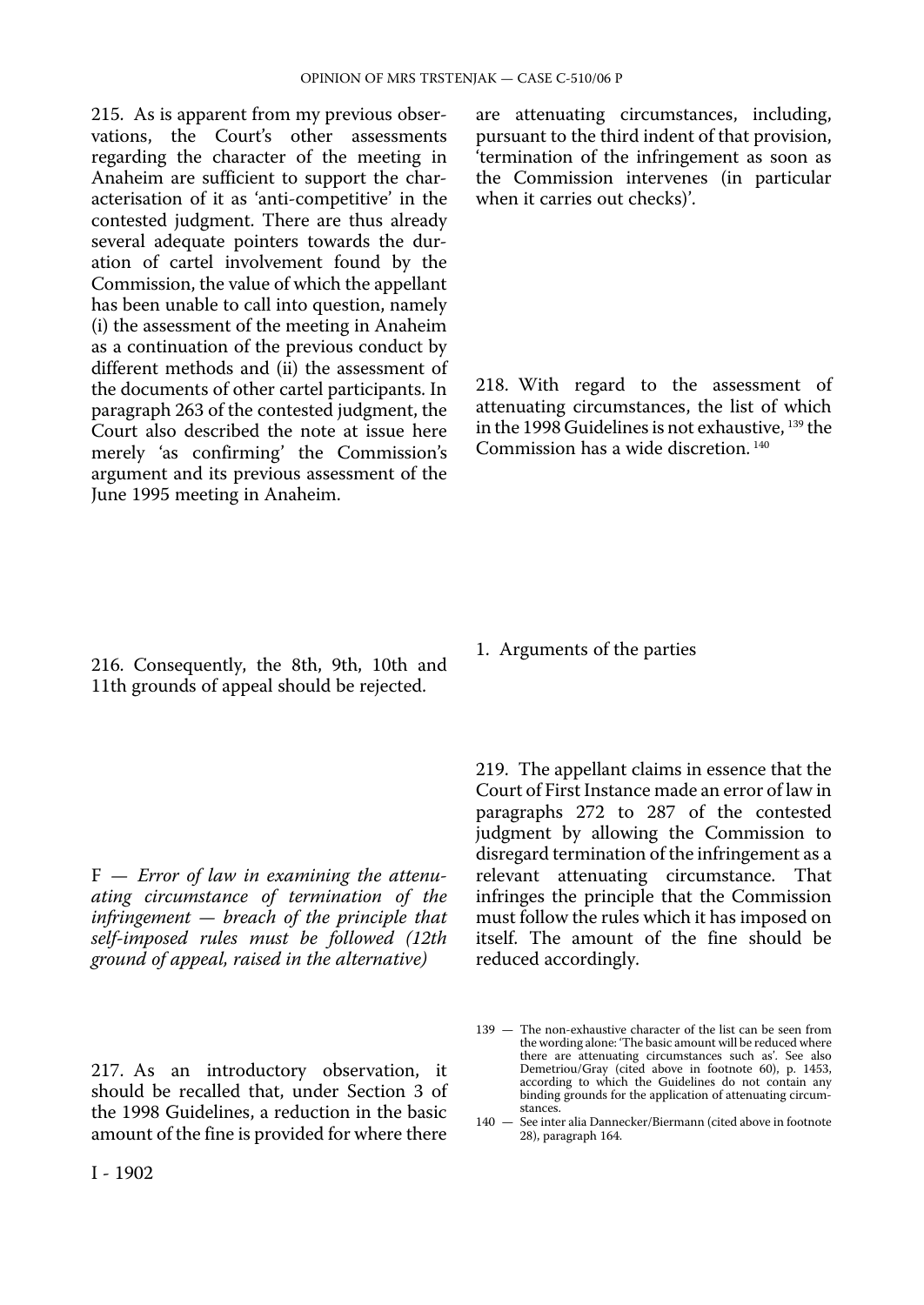220. The Commission defends the corresponding passage of the contested judgment.

2. Contested judgment and legal assessment

221. It should be noted at the outset that the appellant, in its observations on the attenuating circumstance, as will be apparent below, makes contradictory statements in comparison with its own statements regarding the date of termination of the cartel.

with the fact that it asserts elsewhere in the appeal that its involvement in the cartel had already ended with the meeting on 4 October 1994. 141 The contradiction lies specifically in the fact that a termination upon intervention of the United States authorities was dated, unchallenged, to 27 June 1995, <sup>142</sup> a date which agrees with the Commission's finding which is disputed by the appellant — that the date of termination of the cartel was in 'June 1995'.

224. Quite irrespective of those contradictory accounts of the facts given by the appellant, I am of the opinion that the Court did not make any error of law with regard to the question of the taking into account of the attenuating circumstance.

222. It is clear from paragraph 270 of the contested judgment that ADM submits that the third indent of Section 3 of the Guidelines recognises that 'termination of the infringement as soon as the Commission intervenes (in particular when it carries out checks)' is an attenuating circumstance. The paragraph then goes on to state that ADM 'takes the view that it should have benefited from that attenuating circumstance, given that it put an end to the infringement as soon as the United States competition authorities intervened'.

223. That account of the parties' arguments is not contradicted by the appellant in the appeal, even though it obviously conflicts

225. In paragraphs 272 to 287 of the contested judgment, the Court observed and reasoned that the provision referred to here, set out in the third indent of Section 3 of the 1998 Guidelines, must be interpreted restrictively so as not to undermine the effectiveness of Article 81(1) EC and that the Commission could therefore not place itself under an obligation to consider the mere fact that the infringement was terminated as soon as it intervened to be an attenuating circumstance.<sup>143</sup>

142 — See paragraph 273 of the contested judgment. 143 — See, in particular, paragraph 279 of the contested judgment.

<sup>141</sup> — In so far as the appellant asserts that its involvement in the cartel ended with the meeting on 4 October 1994 (see above, point 163 et seq. of this Opinion), it makes no connection whatsoever between that assertion and the intervention of competition authorities, but places it in the context of a lack of agreement among the undertakings involved in the cartel.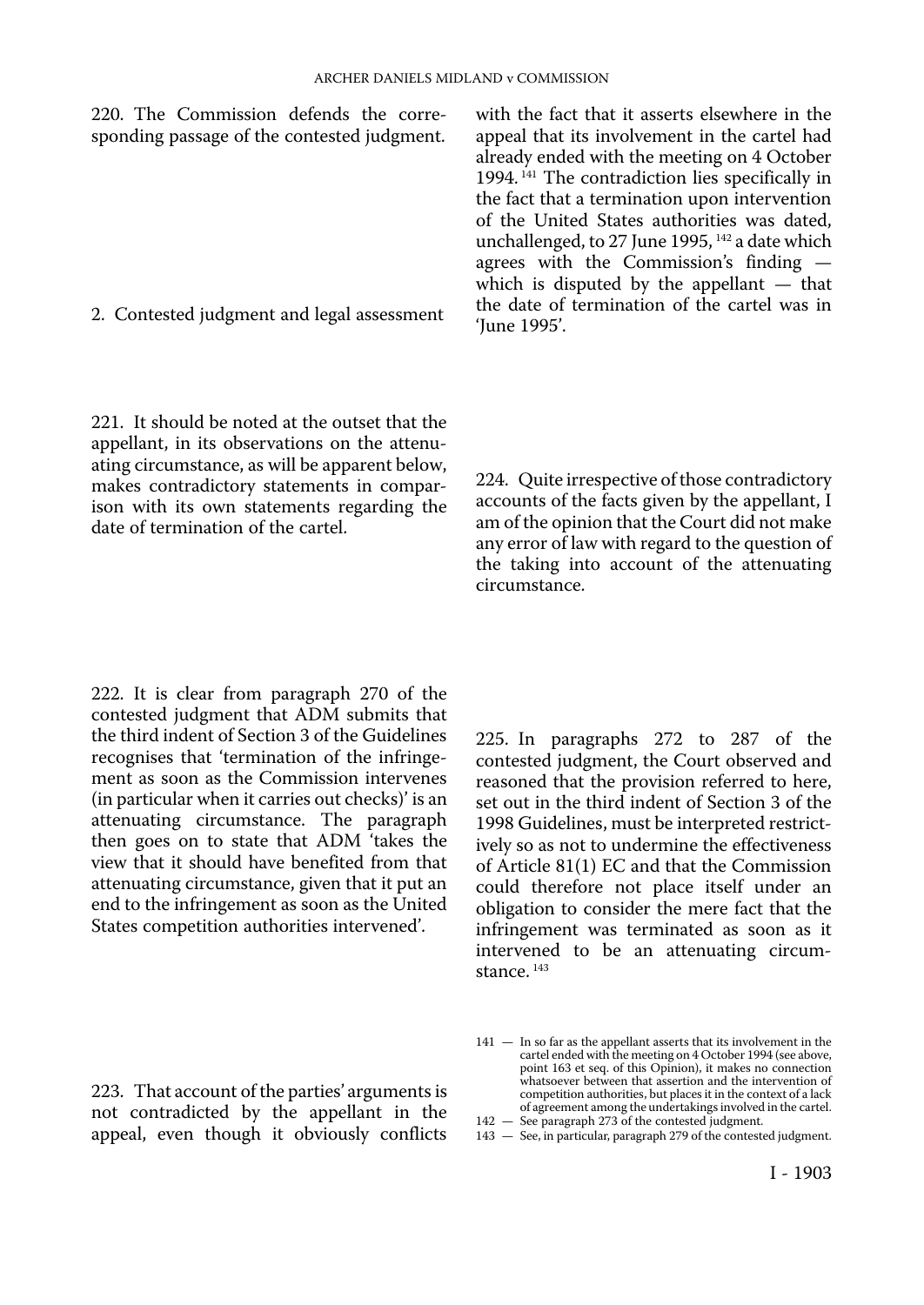226. The contested judgment further states:

- '280 Consequently, that provision must be interpreted as meaning that solely the particular circumstances of the specific case in which an infringement is actually terminated as soon as the Commission intervenes can warrant that termination being taken into account as an attenuating circumstance …
- 281 In the present case, it should be recalled that the infringement in question relates to a secret cartel whose object is price fixing and market sharing. That type of<br>cartel is expressly forbidden by expressly forbidden Article 81(1)(a) and (c) EC, and constitutes a particularly serious infringement. The parties must therefore have been aware of the unlawful nature of their conduct. The secret nature of the cartel confirms the fact that the parties were aware of the unlawful nature of their actions. Consequently, the Court finds that there can be no doubt that the infringement was committed intentionally by the parties in question.

283 In the light of the foregoing, the Court finds that, in the present case, the fact that ADM terminated the infringement as soon as a competition authority intervened is not capable of constituting an attenuating circumstance.

284 That finding is not affected by the fact that, in the present case, it was after the intervention of the United States authorities and not of the Commission that ADM put an end to the anti-competitive practices at issue … ADM's termination of the infringement as soon as the United States authorities intervened does not make that termination more intentional than if it had occurred as soon as the Commission intervened.'

227. I consider that reasoning to be free from errors of law and the underlying criterion to be correct.

282 The Court of First Instance has already held that the fact that an intentional infringement was terminated cannot be regarded as an attenuating circumstance where it was terminated as a result of the Commission's intervention …

228. In actual fact, a purely literal analysis of the third indent of paragraph 3 of the 1998 Guidelines could give the impression that the mere fact that an offender terminates an infringement as soon as the Commission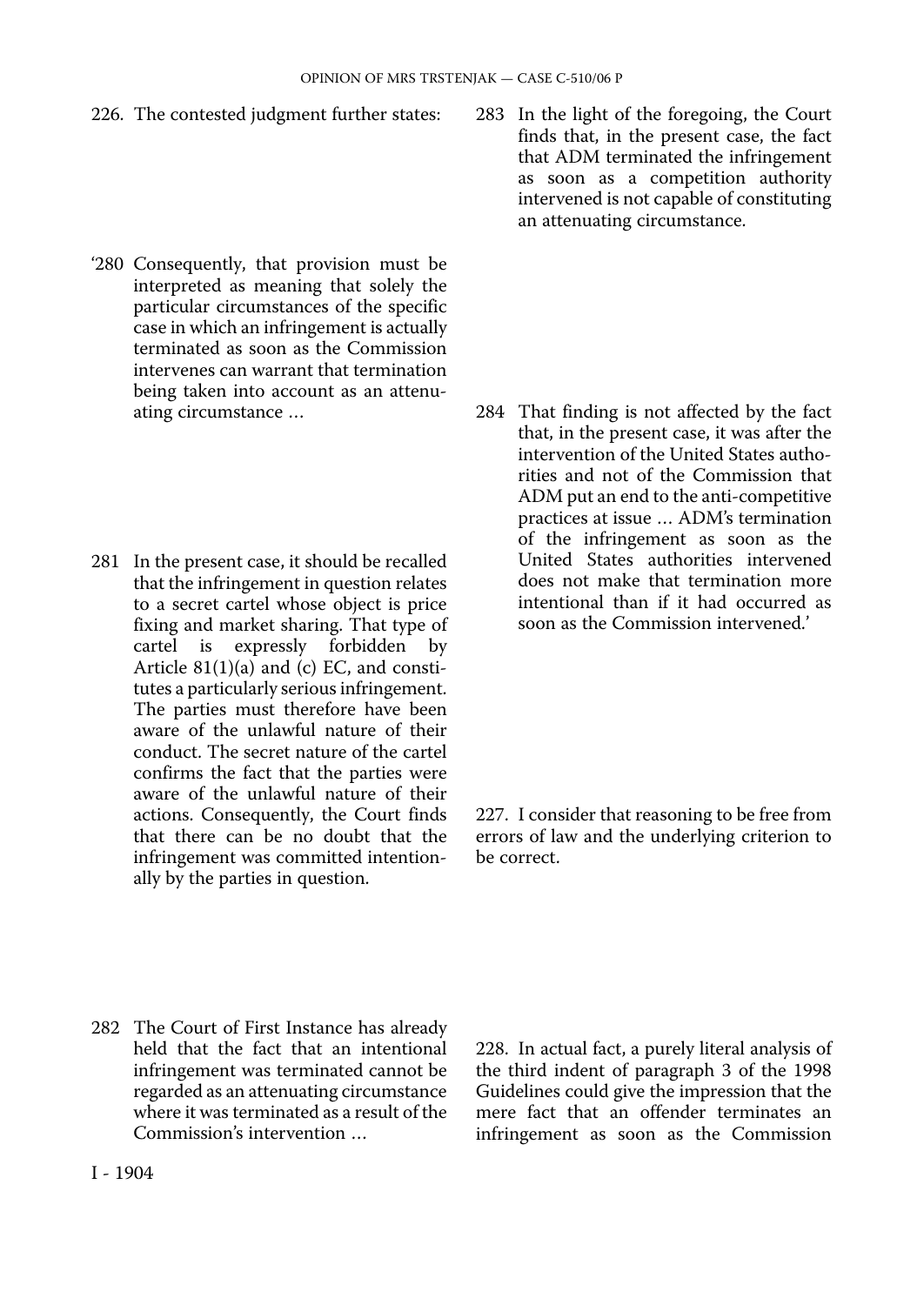intervenes constitutes, generally and without reserve, an attenuating circumstance. 144

229. However, such a purely literal interpretation of the provision in question would not fit the context of the objectives of Community competition law, which lie, in particular, in protecting competition within the internal market from distortion.

230. The Court correctly made the point that an attenuating circumstance for the purposes of Community competition law must imply a 'reward' or an 'independent initiative of the offending party'. 145 That is also correct, in my view, since the resultant reduction of the fine is ultimately a reward which must not be given simply where the illegal conduct is terminated more as a reflex-like response to the intervention of the competition authorities. Moreover, with a view to ensuring the desired reaction of termination of the illegal conduct, the 1998 Guidelines already provide for an adequate incentive, namely the classification of continuation of an infringement after the Commission intervenes as an aggravating circumstance. 146

231. Moreover, to that effect, it is also logical for the case-law of the Court of First Instance to assume elsewhere that, in the case of secret

cartels, no reduction in the basic amount is justified for termination as soon as the Commission intervenes, since, in the case of such anti-competitive practices, termination is an inevitable concomitant of the Commission's intervention. 147

232. There can therefore be no objection to the Court's assumption that recognition of an attenuating circumstance must presuppose an initiative of the undertaking concerned which goes beyond the mere termination of the infringement after the Commission has intervened. 148 There is otherwise no apparent legal ground on which to challenge the assessment of fact made by the Court in this case, namely that the appellant showed no such initiative and is therefore not entitled to the benefit of the attenuating circumstance in question.

233. Moreover, in terms of its content, this understanding of attenuating circumstances, based on an assessment of conduct, accords with the case-law on attenuating circum-

<sup>144</sup> — Paragraph 277 of the contested judgment.

<sup>145</sup> — Paragraph 278 of the contested judgment.

<sup>146</sup> — See also paragraph 278 of the contested judgment.

<sup>147</sup> — See also Engelsing/Schneider, 'Kommentierung zu Art. 23 VO 1/2003', paragraph 144, in: Hirsch/Montag/Säcker, *Europäisches Wettbewerbsrecht, Münchener Kommentar zum Europäischen und Deutschen Wettbewerbsrecht (Kartellrecht)*, Volume 1. See, in addition, point 29 of the 2006 Guidelines, regarding mitigating circumstances, which now provides that the basic amount may be reduced where the Commission finds that mitigating circumstances exist, such as 'where the undertaking concerned provides evidence that it terminated the infringement as soon as the Commission intervened: this will not apply to secret agreements or practices (in particular, cartels)'.

<sup>148</sup> — Paragraph 285 of the contested judgment.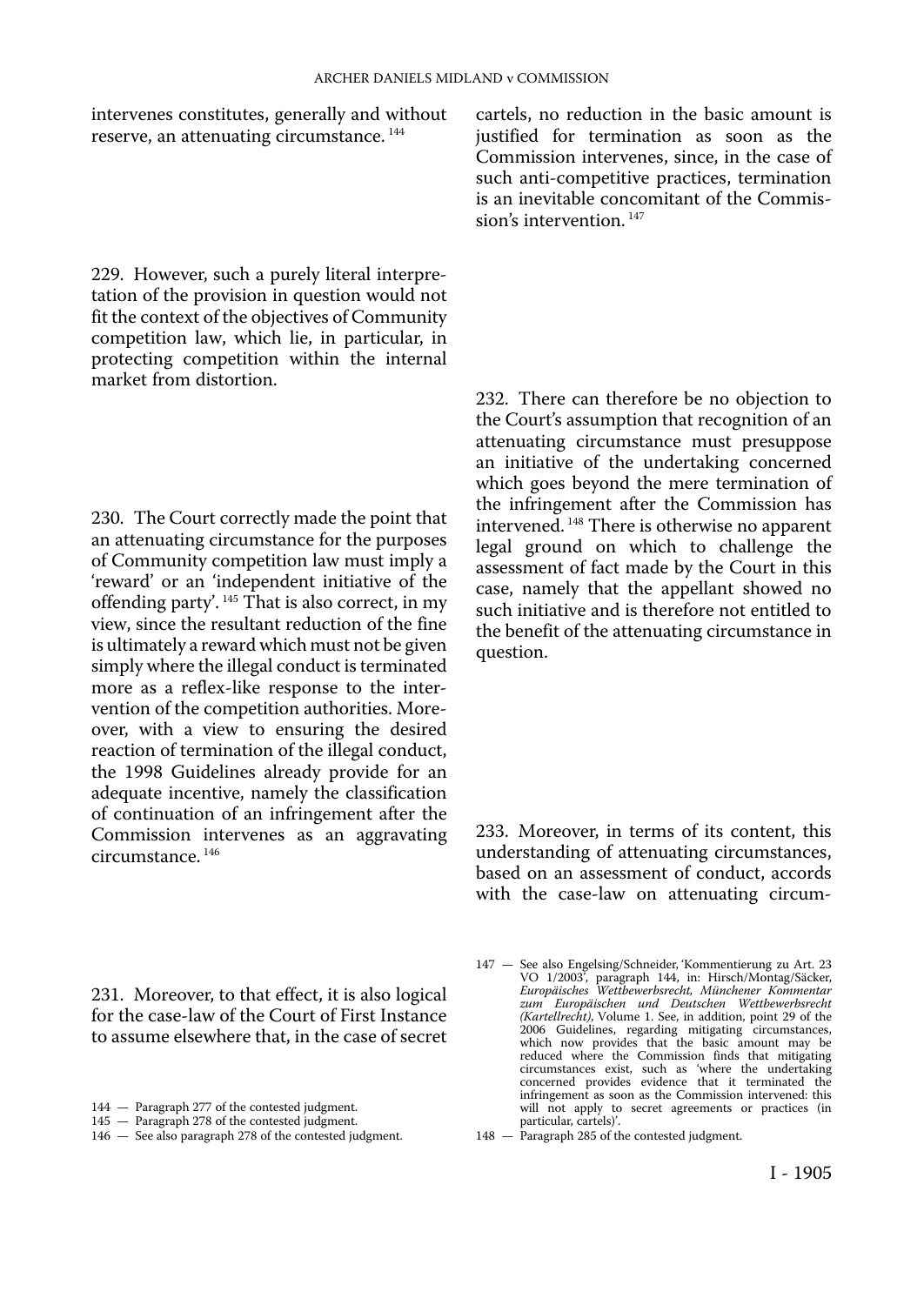to the application of the 1998 Guidelines, according to its own statements, <sup>153</sup> had presupposed cooperation during the admin- already ended its participation in the cartel istrative procedure as a condition for reduction of the fine.<sup>149</sup>

234. However, it should be pointed out that<br>the reasoning advocated here, which the reasoning advocated here, measures the Commission's self-regulation contained in the 1998 Guidelines against the yardstick of Article 81(1) EC, goes further than the reasoning of the Court of Justice in *Dalmine* v *Commission*. 150 In that case — as also, for example, in the judgment of the Court of First Instance  $151$  in the same case  $$ the relevant basis is simply the need for a causal connection with the Commission's first intervention.

235. For the sake of completeness, it should be noted that, in the present case, even if a mere causal connection with the Commission's first intervention is taken as a basis, no attenuating circumstance exists. For it is clear from the facts established by the Court of First Instance that the Commission only sent requests for information to the main producers, traders and customers of sodium gluconate in Europe from February 1998

- 150 *Dalmine* v *Commission,* cited above in footnote 148, paragraphs 158 to 160.
- 151 Case T-50/00 *Dalmine* v *Commission* [2004] ECR II-2395, paragraphs 328 to 330.

236. Consequently, this ground of appeal also, which is put forward in the alternative, must be rejected as unfounded.

237. Since, in my view, none of the grounds of appeal is successful, I propose that the appeal in its entirety be dismissed.

### **VII — Costs**

238. Under Article 69(2) of the Rules of Procedure, applicable to the procedure on appeal by virtue of Article 118, the unsuccessful party is to be ordered to pay the costs if they have been applied for in the successful party's pleadings. Since the appellant has been unsuccessful and the Commission has applied for costs, the former must be ordered to pay the costs.

<sup>149</sup> — See, for example, Case C-297/98 P *SCA Holding* v *Commission* [2000] ECR I-10101, paragraphs 36 and 37. With regard to the Commission's practice, see also Case C-407/04 P *Dalmine* v *Commission* [2007] ECR I-829, paragraph 154.

<sup>152</sup> — Paragraph 5 of the contested judgment.

<sup>153</sup> — See above, point 164 of this Opinion: the appellant maintains that its involvement in the cartel ended with the meeting in London on 4 October 1994.